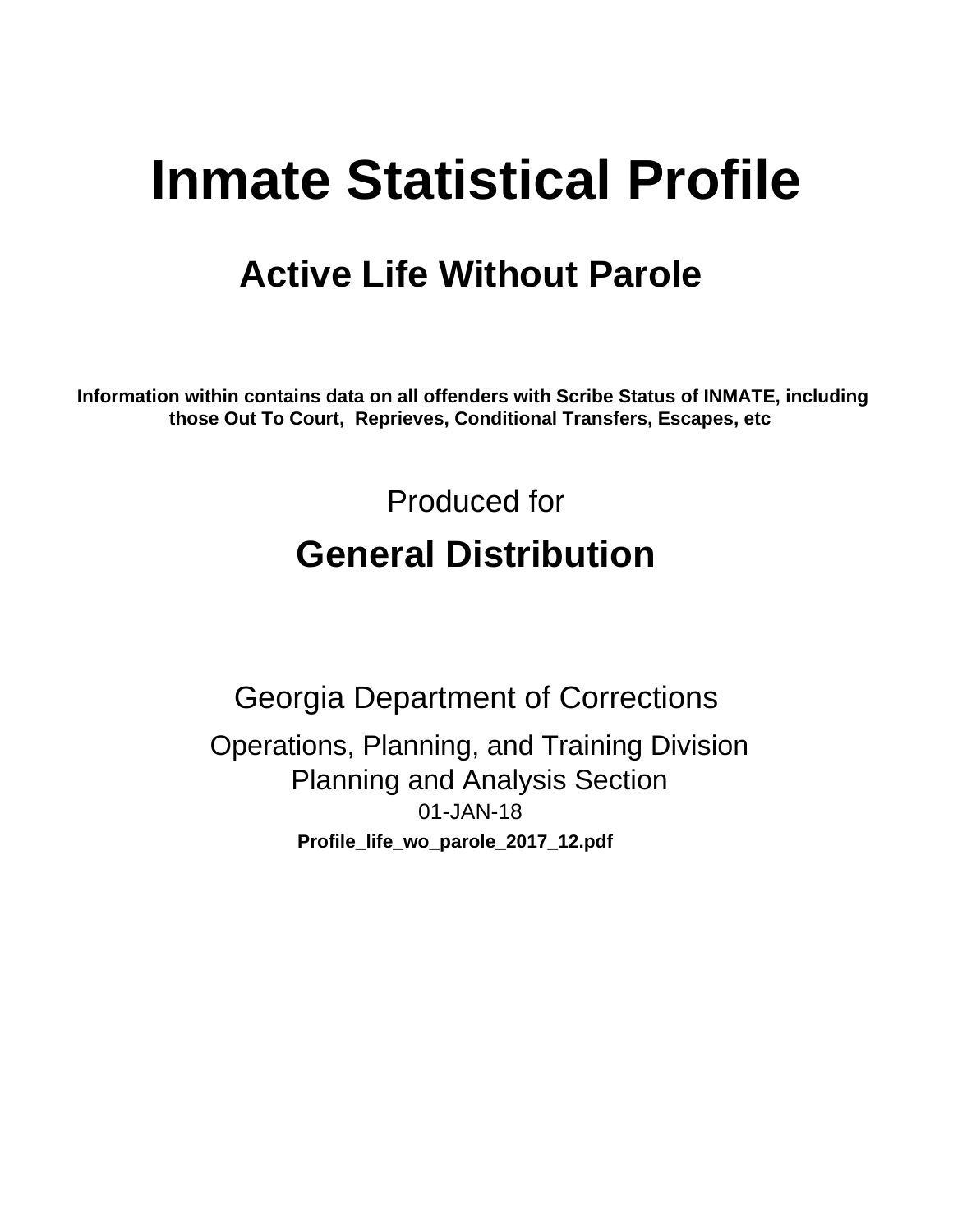# **Inmate Statistical Profile 01-JAN-18**

Contents

**Active Life Without Parole** 

Produced for General Distribution

# **Table of Contents**

|    | <b>Demographic information</b>                                        |
|----|-----------------------------------------------------------------------|
|    | 4 Current age, broken out in ten year age groups                      |
|    | 5 Race group                                                          |
|    | 6 Marital status, self-reported at entry to prison                    |
|    | 7 Number of Inmates with Dependents, self-reported at entry to prison |
|    | 8 Religious affiliation, self-reported at entry to prison             |
|    | 9 Home county - self-reported at entry to prison                      |
|    | 13 Employment status before prison, self-reported at entry to prison  |
|    | 14 Age at admission                                                   |
|    | 16 Height, measured at entry to prison                                |
|    | 17 Weight, measured at entry to prison                                |
|    | 18 Military service                                                   |
|    | <b>Correctional information</b>                                       |
|    | 19 Type of admission to prison                                        |
|    | 20 Current / last supervision level                                   |
|    | 21 Current / last institution type                                    |
|    | 22 Institution type - transitional centers                            |
|    | 23 Institution type - county prisons                                  |
|    | 24 Institution type - state prisons                                   |
|    | 25 Institution type - private prisons                                 |
|    | 26 Institution type - inmate boot camp                                |
|    | 27 Number of disciplinary reports                                     |
|    | 28 Number of transfers                                                |
|    | 29 Number of escapes                                                  |
|    | 30 Time served in current (or last) institution                       |
|    | Educational, psychological and physical information                   |
| 31 | Highest grade level attained                                          |
|    | 32 Culture fair IQ scores                                             |
|    | 33 Wide Range Achievement Test (WRAT) reading score                   |
|    | 34 Wide Range Achievement Test (WRAT) math score                      |
|    | 35 Wide Range Achievement Test (WRAT) spelling score                  |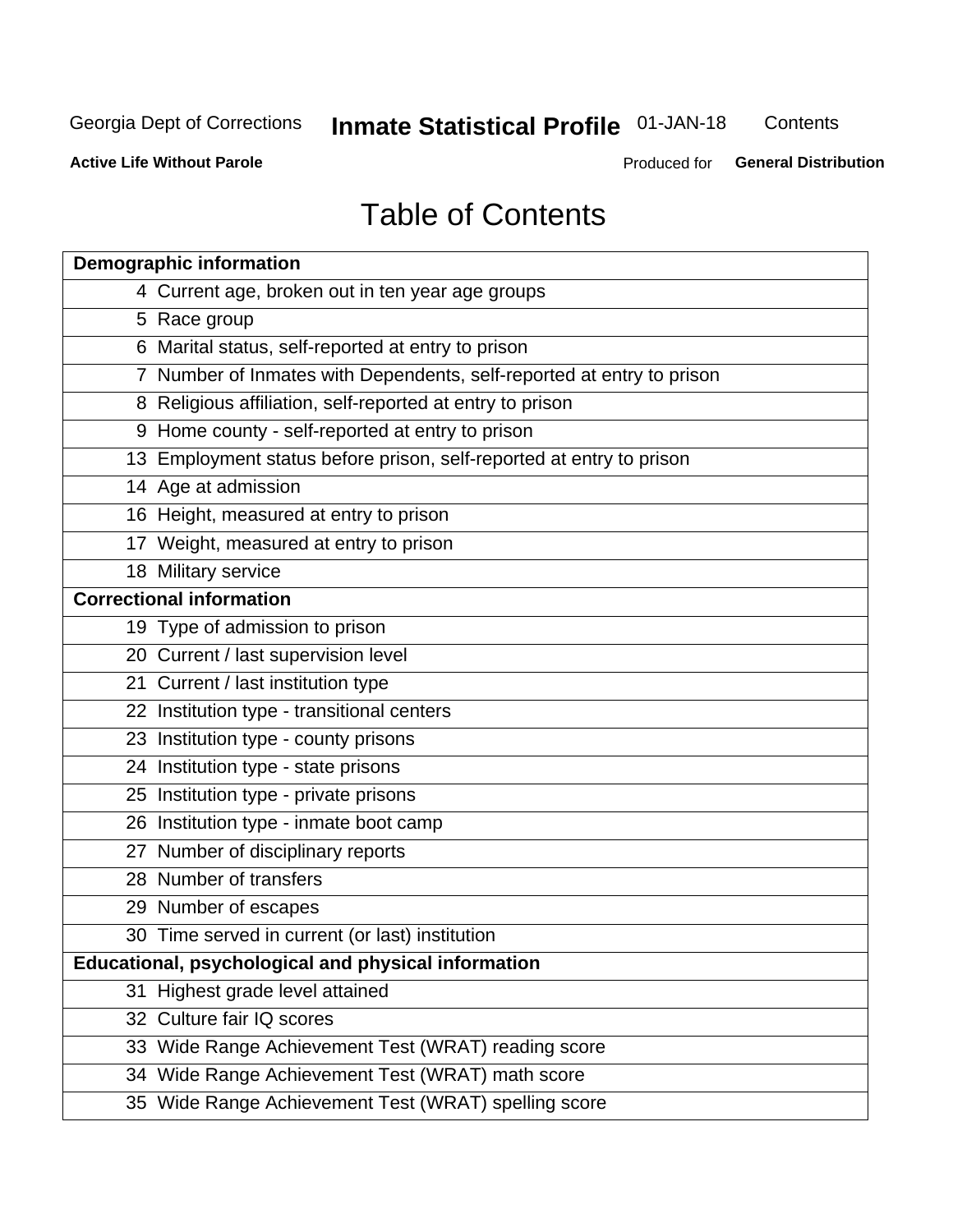# **Inmate Statistical Profile 01-JAN-18**

Contents

**Active Life Without Parole** 

Produced for General Distribution

# **Table of Contents**

| Educational, psychological and physical information              |
|------------------------------------------------------------------|
| 36 Current / last mental health treatment level                  |
| 37 PULHESDWIT medical scale - 'P' overall condition ('P'hysical) |
| 38 PULHESDWIT medical scale - 'U' upper body                     |
| 39 PULHESDWIT medical scale - 'L' lower body                     |
| 40 PULHESDWIT medical scale - 'H' hearing                        |
| 41 PULHESDWIT medical scale - 'E' vision                         |
| 42 PULHESDWIT medical scale -'S' psychiatric                     |
| 43 PULHESDWIT medical scale - 'D' dental                         |
| 44 PULHESDWIT medical scale - 'W' work ability                   |
| 45 PULHESDWIT medical scale - 'I' impairment                     |
| 46 PULHESDWIT medical scale - 'T' transportability               |
| <b>Crimes and criminal history information</b>                   |
| 47 Number of prior Georgia incarcerations                        |
| 48 Prison sentence in years                                      |
| 49 Primary offense, broken out into felonies vs misdemeanors     |
| 50 Primary offense, broken out into six broad crime categories   |
| 51 Primary offense, detailed offense code                        |
| 52 County of conviction of primary offense                       |
| 56 Circuit of conviction of primary offense                      |
| 58 Years served (jail + prison) in this incarceration            |
| <b>Medical information</b>                                       |
| 59 Results of most recent HIV test                               |
| 60 Results of most recent tuberculosis test                      |
| 61 Results of most recent syphilis test                          |
| 62 Results of most recent Hepatitis-C test                       |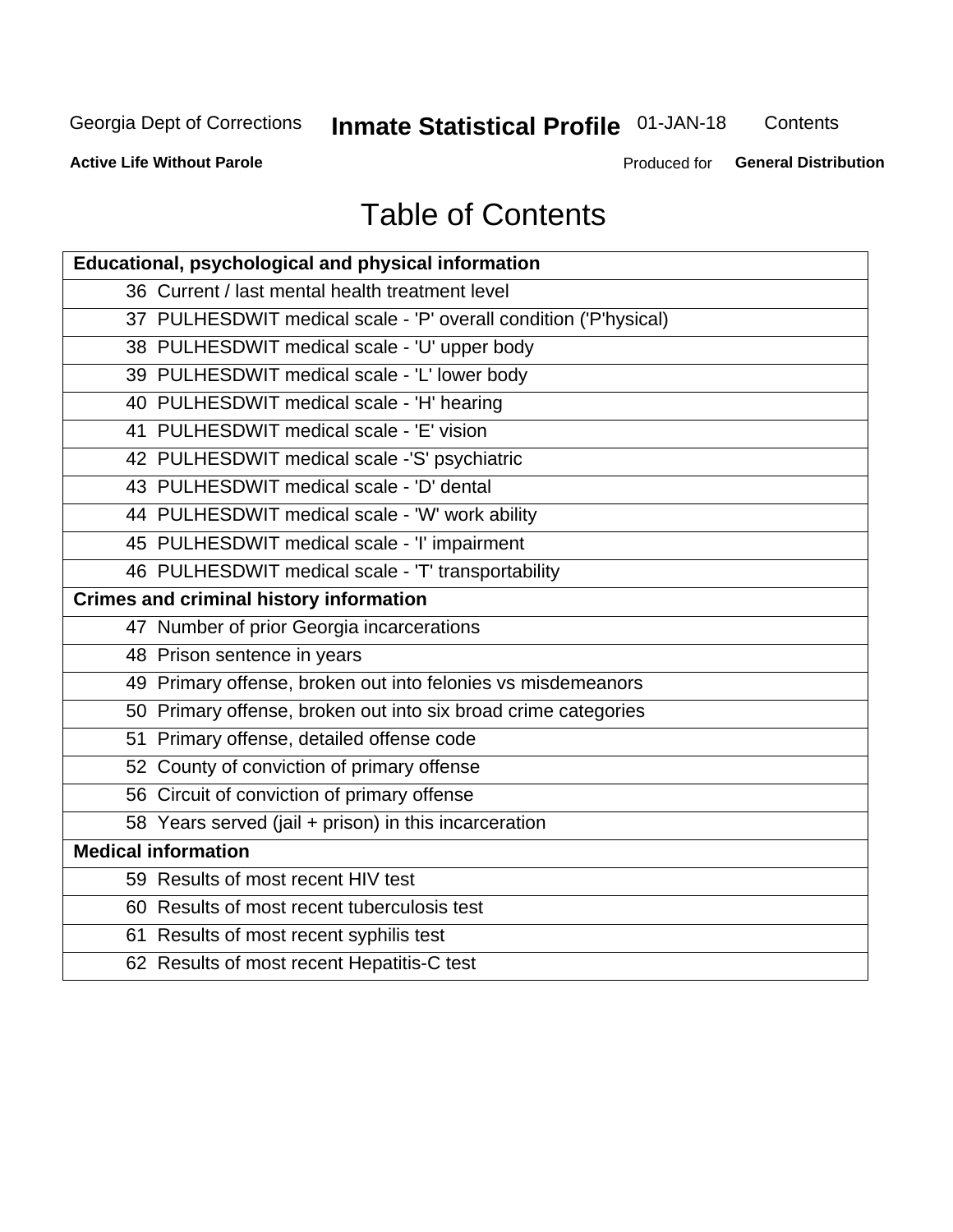## **Active Life Without Parole**

## Produced for General Distribution

# Current age, broken out in ten-year age groups

COL % - percent each COUNT is of its particular column

|                          | <b>Male</b>  |        |         | <b>Female</b> |        |       |              | <b>Total</b> |
|--------------------------|--------------|--------|---------|---------------|--------|-------|--------------|--------------|
| <b>Current Age</b>       | <b>Count</b> | Col %  | Row %   | <b>Count</b>  | Col %  | Row % | <b>Total</b> | Col %        |
| <b>Teens (1-19)</b>      |              | 0.15%  | 100.00% |               |        |       |              | 0.15%        |
| <b>Twenties (20-29)</b>  | 217          | 16.35% | 96.02%  | 9             | 18.37% | 3.98% | 226          | 16.42%       |
| Thirties (30-39)         | 355          | 26.75% | 95.69%  | 161           | 32.65% | 4.31% | 371          | 26.96%       |
| <b>Forties (40-49)</b>   | 362          | 27.28% | 96.02%  | 15            | 30.61% | 3.98% | 377          | 27.40%       |
| <b>Fifties (50-59)</b>   | 265          | 19.97% | 97.79%  | 6             | 12.24% | 2.21% | 271          | 19.69%       |
| <b>Sixties (60-69)</b>   | 100          | 7.54%  | 97.09%  | 3             | 6.12%  | 2.91% | 103          | 7.49%        |
| Seventy + (70 and above) | 26           | 1.96%  | 100.00% |               |        |       | 26           | 1.89%        |
| <b>Total Reported</b>    | 1,327        | 100%   | 96.44%  | 49            | 100%   | 3.56% | 1,376        | 100%         |

| <b>Continued In the Contract of the Contract of The Contract of The Contract of The Contract of The Contract of The Contract of The Contract of The Contract of The Contract of The Contract of The Contract of The Contract of </b> |         |    |      |
|--------------------------------------------------------------------------------------------------------------------------------------------------------------------------------------------------------------------------------------|---------|----|------|
| $C = 4$                                                                                                                                                                                                                              | כמפ     | лι | 270  |
|                                                                                                                                                                                                                                      | ، 26, ۱ | ╌  | ,370 |

| <b>Mean</b><br>(average) | 42.76 | 39.98 | 42.66 |
|--------------------------|-------|-------|-------|
| Median (middle)          |       | 39    |       |
| Mode<br>(most frequent)  | 36    |       | 36    |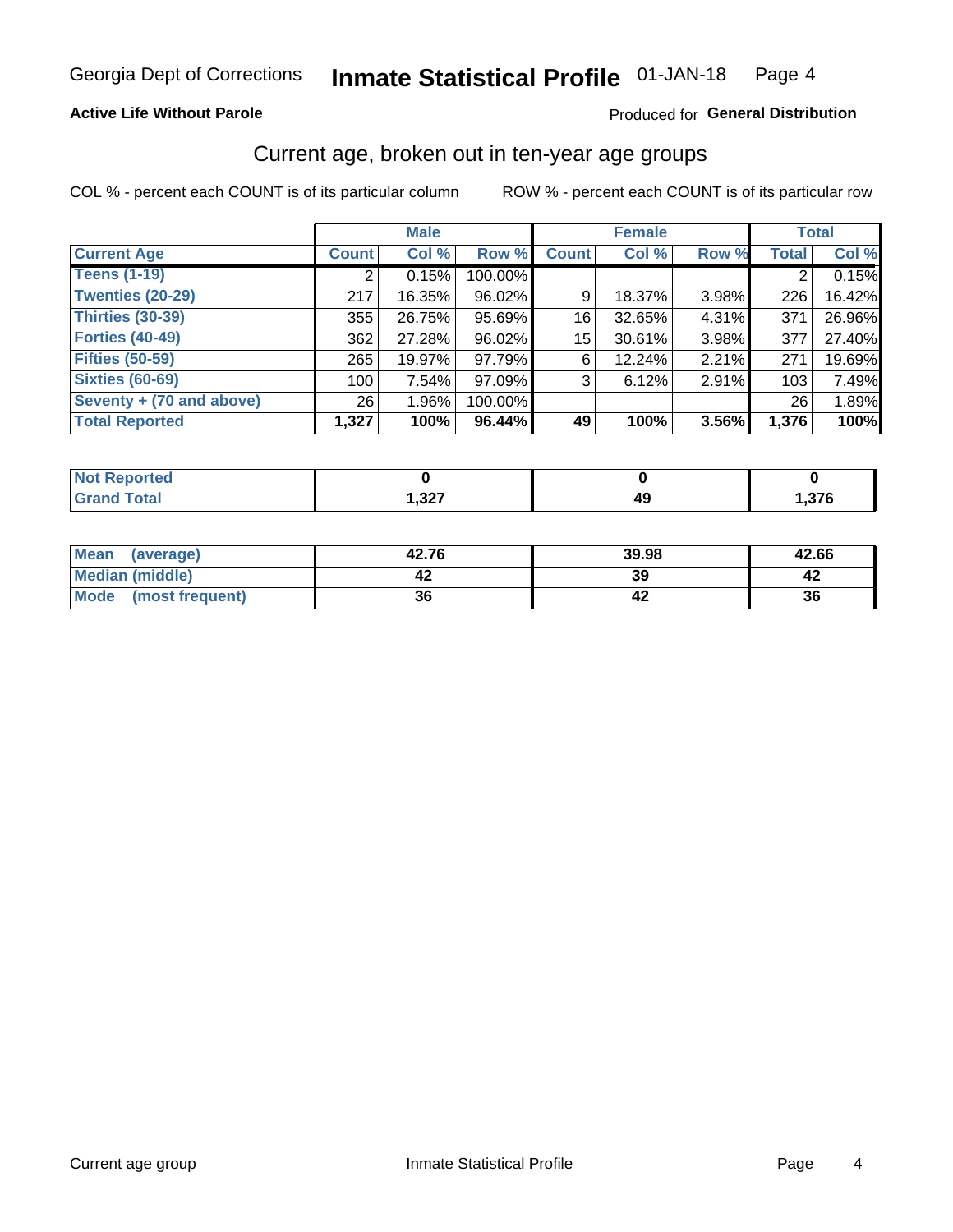#### Inmate Statistical Profile 01-JAN-18 Page 5

## **Active Life Without Parole**

Produced for General Distribution

# Race group

COL % - percent each COUNT is of its particular column

|                              | <b>Male</b>  |         |                    | <b>Female</b> |        |          | <b>Total</b> |        |
|------------------------------|--------------|---------|--------------------|---------------|--------|----------|--------------|--------|
| <b>Race Group</b>            | <b>Count</b> | Col %   | <b>Row % Count</b> |               | Col %  | Row %    | <b>Total</b> | Col %  |
| <b>White</b>                 | 286          | 21.55%  | 94.39%             | 17            | 34.69% | 5.61%    | 303          | 22.02% |
| <b>Black</b><br>$\mathbf{2}$ | 1,008        | 75.96%  | $97.11\%$          | 30            | 61.22% | 2.89%    | 1,038        | 75.44% |
| <b>Other</b><br>5.           |              | .15%    | 100.00%            |               |        |          | 2            | .15%   |
| <b>Asian</b><br>6            | 4            | $.30\%$ | 100.00%            |               |        |          | 4            | .29%   |
| <b>Hispanic</b><br>10        | 27           | 2.03%   | 93.10%             | 2             | 4.08%  | $6.90\%$ | 29           | 2.11%  |
| <b>Total Reported</b>        | 1,327        | 100%    | 96.44%             | 49            | 100%   | 3.56%    | 1,376        | 100%   |

| <b>rted</b> |             |    |            |
|-------------|-------------|----|------------|
| $F0+0$      | כפפ<br>,JZ1 | 49 | <b>270</b> |

| –•••• |  | M |  |  |  |
|-------|--|---|--|--|--|
|-------|--|---|--|--|--|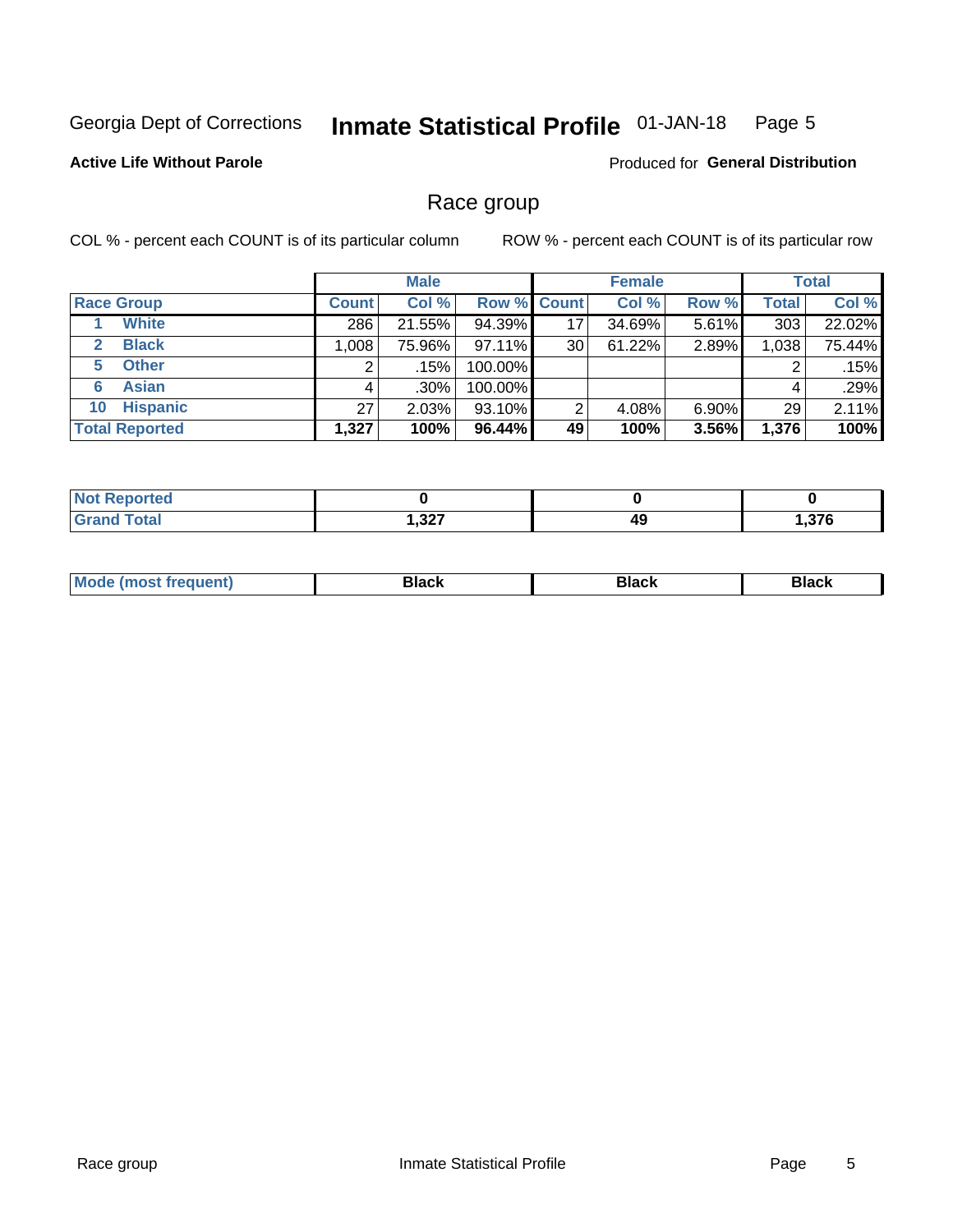#### Inmate Statistical Profile 01-JAN-18 Page 6

#### **Active Life Without Parole**

## **Produced for General Distribution**

# Marital status, self-reported at entry to prison

COL % - percent each COUNT is of its particular column

|                            |              | <b>Male</b> |         | <b>Female</b> |        |        | <b>Total</b> |        |
|----------------------------|--------------|-------------|---------|---------------|--------|--------|--------------|--------|
| <b>Marital Status</b>      | <b>Count</b> | Col %       | Row %   | <b>Count</b>  | Col %  | Row %  | <b>Total</b> | Col %  |
| <b>Unknown</b><br>$\bf{0}$ | 16           | 1.21%       | 100.00% |               |        |        | 16           | 1.16%  |
| <b>Divorced</b><br>D       | 106          | 7.99%       | 97.25%  | 3             | 6.12%  | 2.75%  | 109          | 7.92%  |
| <b>Married</b><br>М        | 180          | 13.56%      | 95.24%  | 9             | 18.37% | 4.76%  | 189          | 13.74% |
| <b>Separated</b><br>S      | 44           | 3.32%       | 88.00%  | 6             | 12.24% | 12.00% | 50           | 3.63%  |
| <b>Unmarried</b><br>U      | 944          | 71.14%      | 97.42%  | 25            | 51.02% | 2.58%  | 969          | 70.42% |
| <b>Widow</b><br>W          | 37           | 2.79%       | 86.05%  | 6             | 12.24% | 13.95% | 43           | 3.13%  |
| <b>Total Reported</b>      | 1,327        | 100%        | 96.44%  | 49            | 100%   | 3.56%  | 1,376        | 100%   |

| norted<br><b>NOT</b><br>$\mathbf{r}$ . The set |                |    |       |
|------------------------------------------------|----------------|----|-------|
| Total                                          | ່າາກ<br>/∠د, ا | ᠇֊ | . 376 |

|  | M | . | Unmarried | າmarried<br>_____ |
|--|---|---|-----------|-------------------|
|--|---|---|-----------|-------------------|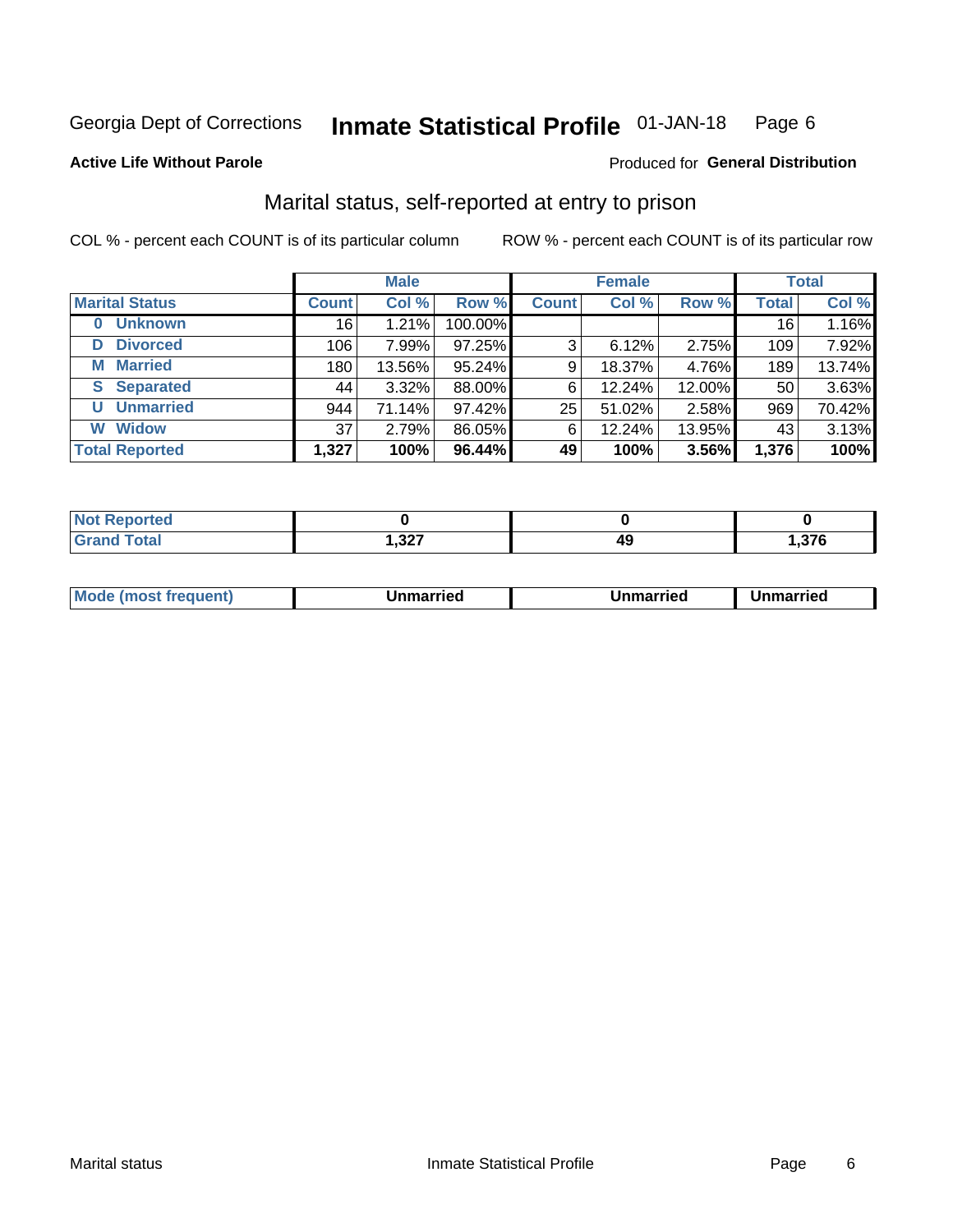#### Inmate Statistical Profile 01-JAN-18 Page 7

## **Active Life Without Parole**

## Produced for General Distribution

# Number of Inmates with Dependents, Self-Reported at Entry to Prison

COL % - percent each COUNT is of its particular column

|                             |                 | <b>Male</b> |         |              | <b>Female</b> |       |              | <b>Total</b> |
|-----------------------------|-----------------|-------------|---------|--------------|---------------|-------|--------------|--------------|
| <b>Number of dependents</b> | <b>Count</b>    | Col %       | Row %   | <b>Count</b> | Col %         | Row % | <b>Total</b> | Col %        |
| $\bf{0}$                    | 305             | 32.24%      | 95.02%  | 16           | 36.36%        | 4.98% | 321          | 32.42%       |
|                             | 220             | 23.26%      | 96.92%  |              | 15.91%        | 3.08% | 227          | 22.93%       |
| $\overline{2}$              | 166             | 17.55%      | 96.51%  | 6            | 13.64%        | 3.49% | 172          | 17.37%       |
| 3                           | 108             | 11.42%      | 93.10%  | 8            | 18.18%        | 6.90% | 116          | 11.72%       |
| 4                           | 70              | 7.40%       | 95.89%  | 3            | 6.82%         | 4.11% | 73           | 7.37%        |
| 5                           | 33              | 3.49%       | 91.67%  | 3            | 6.82%         | 8.33% | 36           | 3.64%        |
| $6\phantom{1}6$             | 22              | 2.33%       | 95.65%  |              | 2.27%         | 4.35% | 23           | 2.32%        |
| 7                           | 10 <sup>1</sup> | 1.06%       | 100.00% |              |               |       | 10           | 1.01%        |
| $\overline{\mathbf{8}}$     | 4               | 0.42%       | 100.00% |              |               |       | 4            | 0.40%        |
| $\boldsymbol{9}$            | 2               | 0.21%       | 100.00% |              |               |       | 2            | 0.20%        |
| 10                          |                 | 0.11%       | 100.00% |              |               |       |              | 0.10%        |
| Over 10                     | 5               | 0.53%       | 100.00% |              |               |       | 5            | 0.51%        |
| <b>Total Reported</b>       | 946             | 100%        | 95.56%  | 44           | 100%          | 4.44% | 990          | 100%         |

| ιcυ | 381         |    | 386              |
|-----|-------------|----|------------------|
|     | າາ<br>، 24. | 49 | $\sim$<br>ט וכ.ו |

| Mean (average)          | 74 | - 72<br>د ، . | . 74 |
|-------------------------|----|---------------|------|
| <b>Median (middle)</b>  |    |               |      |
| Mode<br>(most frequent) |    |               |      |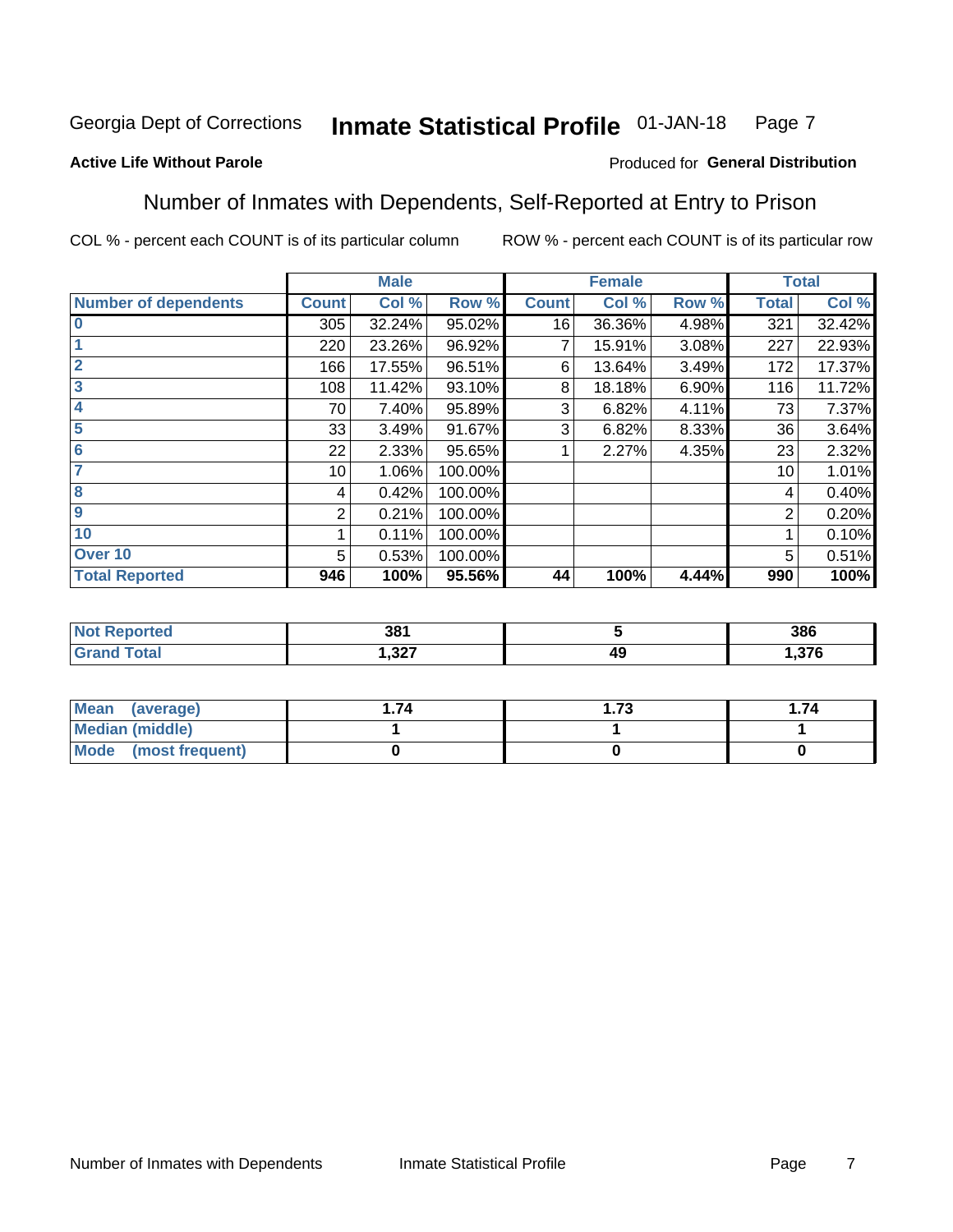#### **Inmate Statistical Profile 01-JAN-18** Page 8

Produced for General Distribution

## **Active Life Without Parole**

# Religious affiliation, self-reported at entry to prison

COL % - percent each COUNT is of its particular column

|              |                              |                | <b>Male</b> |         |                | <b>Female</b> |        |                | <b>Total</b> |
|--------------|------------------------------|----------------|-------------|---------|----------------|---------------|--------|----------------|--------------|
|              | <b>Religious Affiliation</b> | <b>Count</b>   | Col %       | Row %   | <b>Count</b>   | Col %         | Row %  | <b>Total</b>   | Col %        |
|              | Islam                        | 64             | 9.65%       | 95.52%  | 3              | 8.57%         | 4.48%  | 67             | 9.60%        |
| $\mathbf{2}$ | <b>Catholic</b>              | 21             | 3.17%       | 87.50%  | 3              | 8.57%         | 12.50% | 24             | 3.44%        |
| 3            | <b>Baptist</b>               | 350            | 52.79%      | 93.58%  | 24             | 68.57%        | 6.42%  | 374            | 53.58%       |
| 4            | <b>Methodist</b>             | 12             | 1.81%       | 92.31%  |                | 2.86%         | 7.69%  | 13             | 1.86%        |
| 7            | <b>Chc Of God</b>            | 2              | .30%        | 100.00% |                |               |        | $\overline{2}$ | .29%         |
| 8            | <b>Holiness</b>              | 20             | 3.02%       | 90.91%  | 2              | 5.71%         | 9.09%  | 22             | 3.15%        |
| 9            | <b>Jewish</b>                | 2              | .30%        | 100.00% |                |               |        | $\overline{2}$ | .29%         |
| 10           | <b>Anglican</b>              |                | .15%        | 100.00% |                |               |        |                | .14%         |
| 12           | <b>Hindu</b>                 | $\overline{2}$ | .30%        | 100.00% |                |               |        | $\overline{2}$ | .29%         |
| 16           | <b>Seven D Ad</b>            | 4              | .60%        | 100.00% |                |               |        | 4              | .57%         |
| 17           | <b>Jehovah Wt</b>            | 9              | 1.36%       | 100.00% |                |               |        | 9              | 1.29%        |
| 18           | <b>Latr Day S</b>            |                | .15%        | 100.00% |                |               |        |                | .14%         |
| 20           | <b>Other Prot</b>            | 75             | 11.31%      | 97.40%  | $\overline{2}$ | 5.71%         | 2.60%  | 77             | 11.03%       |
| 96           | <b>None</b>                  | 100            | 15.08%      | 100.00% |                |               |        | 100            | 14.33%       |
|              | <b>Total Reported</b>        | 663            | 100%        | 94.99%  | 35             | 100%          | 5.01%  | 698            | 100%         |

| Reported | 664         | 14 | <b>C70</b><br>07 O |
|----------|-------------|----|--------------------|
|          | າາກ<br>,JZ1 | 49 | 27c                |

| Mod<br>de (most frequent). | 3aptist | aptist | Baptist |
|----------------------------|---------|--------|---------|
|                            |         |        |         |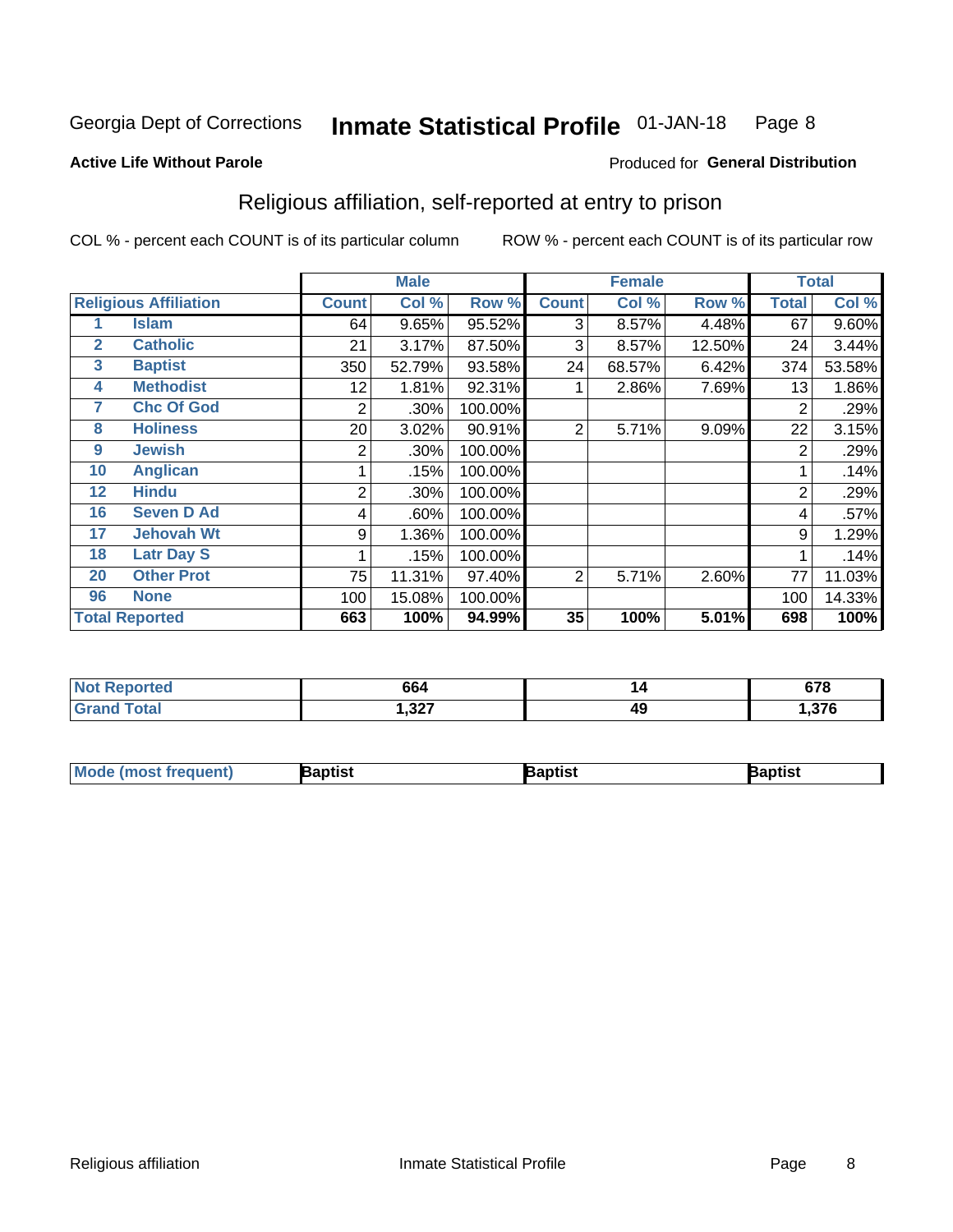#### Inmate Statistical Profile 01-JAN-18 Page 9

## **Active Life Without Parole**

## **Produced for General Distribution**

# Home county, self-reported at entry to prison

COL % - percent each COUNT is of its particular column

|     |                         |                | <b>Male</b> |                  |                | <b>Female</b> |        | <b>Total</b>   |        |
|-----|-------------------------|----------------|-------------|------------------|----------------|---------------|--------|----------------|--------|
|     | <b>Home County</b>      | <b>Count</b>   | Col%        | Row <sup>%</sup> | <b>Count</b>   | Col %         | Row %  | <b>Total</b>   | Col %  |
| 000 | <b>Unknown</b>          | 237            | 17.86%      | 92.94%           | 18             | 36.73%        | 7.06%  | 255            | 18.53% |
| 001 | <b>Appling County</b>   | 5              | .38%        | 100.00%          |                |               |        | 5              | .36%   |
| 002 | <b>Atkinson County</b>  | 3              | .23%        | 100.00%          |                |               |        | 3              | .22%   |
| 003 | <b>Bacon County</b>     | 1              | .08%        | 100.00%          |                |               |        | 1              | .07%   |
| 004 | <b>Baker County</b>     | $\mathbf 1$    | .08%        | 100.00%          |                |               |        | 1              | .07%   |
| 005 | <b>Baldwin County</b>   | $\overline{2}$ | .15%        | 100.00%          |                |               |        | $\overline{2}$ | .15%   |
| 007 | <b>Barrow County</b>    | 10             | .75%        | 100.00%          |                |               |        | 10             | .73%   |
| 008 | <b>Bartow County</b>    | 8              | .60%        | 100.00%          |                |               |        | 8              | .58%   |
| 009 | <b>Ben Hill County</b>  | 6              | .45%        | 100.00%          |                |               |        | 6              | .44%   |
| 010 | <b>Berrien County</b>   | 3              | .23%        | 100.00%          |                |               |        | 3              | .22%   |
| 011 | <b>Bibb County</b>      | 30             | 2.26%       | 93.75%           | $\overline{2}$ | 4.08%         | 6.25%  | 32             | 2.33%  |
| 012 | <b>Bleckley County</b>  | 1              | .08%        | 100.00%          |                |               |        | 1              | .07%   |
| 013 | <b>Brantley County</b>  | $\mathbf 1$    | .08%        | 100.00%          |                |               |        | 1              | .07%   |
| 014 | <b>Brooks County</b>    | $\mathbf 1$    | .08%        | 100.00%          |                |               |        | 1              | .07%   |
| 016 | <b>Bulloch County</b>   | 4              | .30%        | 100.00%          |                |               |        | 4              | .29%   |
| 017 | <b>Burke County</b>     | 11             | .83%        | 100.00%          |                |               |        | 11             | .80%   |
| 018 | <b>Butts County</b>     | 4              | .30%        | 100.00%          |                |               |        | 4              | .29%   |
| 019 | <b>Calhoun County</b>   | $\overline{c}$ | .15%        | 100.00%          |                |               |        | $\overline{2}$ | .15%   |
| 020 | <b>Camden County</b>    | 4              | .30%        | 80.00%           | 1              | 2.04%         | 20.00% | 5              | .36%   |
| 021 | <b>Candler County</b>   | 4              | .30%        | 100.00%          |                |               |        | 4              | .29%   |
| 022 | <b>Carroll County</b>   | 3              | .23%        | 75.00%           | 1              | 2.04%         | 25.00% | 4              | .29%   |
| 023 | <b>Catoosa County</b>   | $\overline{2}$ | .15%        | 100.00%          |                |               |        | $\overline{2}$ | .15%   |
| 025 | <b>Chatham County</b>   | 48             | 3.62%       | 100.00%          |                |               |        | 48             | 3.49%  |
| 027 | <b>Chattooga County</b> | 1              | .08%        | 100.00%          |                |               |        | 1              | .07%   |
| 028 | <b>Cherokee County</b>  | 4              | .30%        | 100.00%          |                |               |        | 4              | .29%   |
| 029 | <b>Clarke County</b>    | 23             | 1.73%       | 95.83%           | 1              | 2.04%         | 4.17%  | 24             | 1.74%  |
| 030 | <b>Clay County</b>      | $\overline{2}$ | .15%        | 100.00%          |                |               |        | $\overline{2}$ | .15%   |
| 031 | <b>Clayton County</b>   | 46             | 3.47%       | 97.87%           | 1              | 2.04%         | 2.13%  | 47             | 3.42%  |
| 033 | <b>Cobb County</b>      | 48             | 3.62%       | 100.00%          |                |               |        | 48             | 3.49%  |
| 034 | <b>Coffee County</b>    | 5              | .38%        | 100.00%          |                |               |        | 5              | .36%   |
| 035 | <b>Colquitt County</b>  | $\overline{2}$ | .15%        | 100.00%          |                |               |        | $\overline{2}$ | .15%   |
| 036 | <b>Columbia County</b>  | 8              | .60%        | 100.00%          |                |               |        | 8              | .58%   |
| 037 | <b>Cook County</b>      | $\overline{3}$ | .23%        | 100.00%          |                |               |        | 3              | .22%   |
| 038 | <b>Coweta County</b>    | 5              | .38%        | 100.00%          |                |               |        | 5              | .36%   |
| 040 | <b>Crisp County</b>     | $\overline{5}$ | .38%        | 100.00%          |                |               |        | 5              | .36%   |
| 043 | <b>Decatur County</b>   | 5              | .38%        | 100.00%          |                |               |        | 5              | .36%   |
| 044 | <b>Dekalb County</b>    | 99             | 7.46%       | 99.00%           | 1              | 2.04%         | 1.00%  | 100            | 7.27%  |
| 045 | <b>Dodge County</b>     | $\mathbf{1}$   | .08%        | 100.00%          |                |               |        | 1              | .07%   |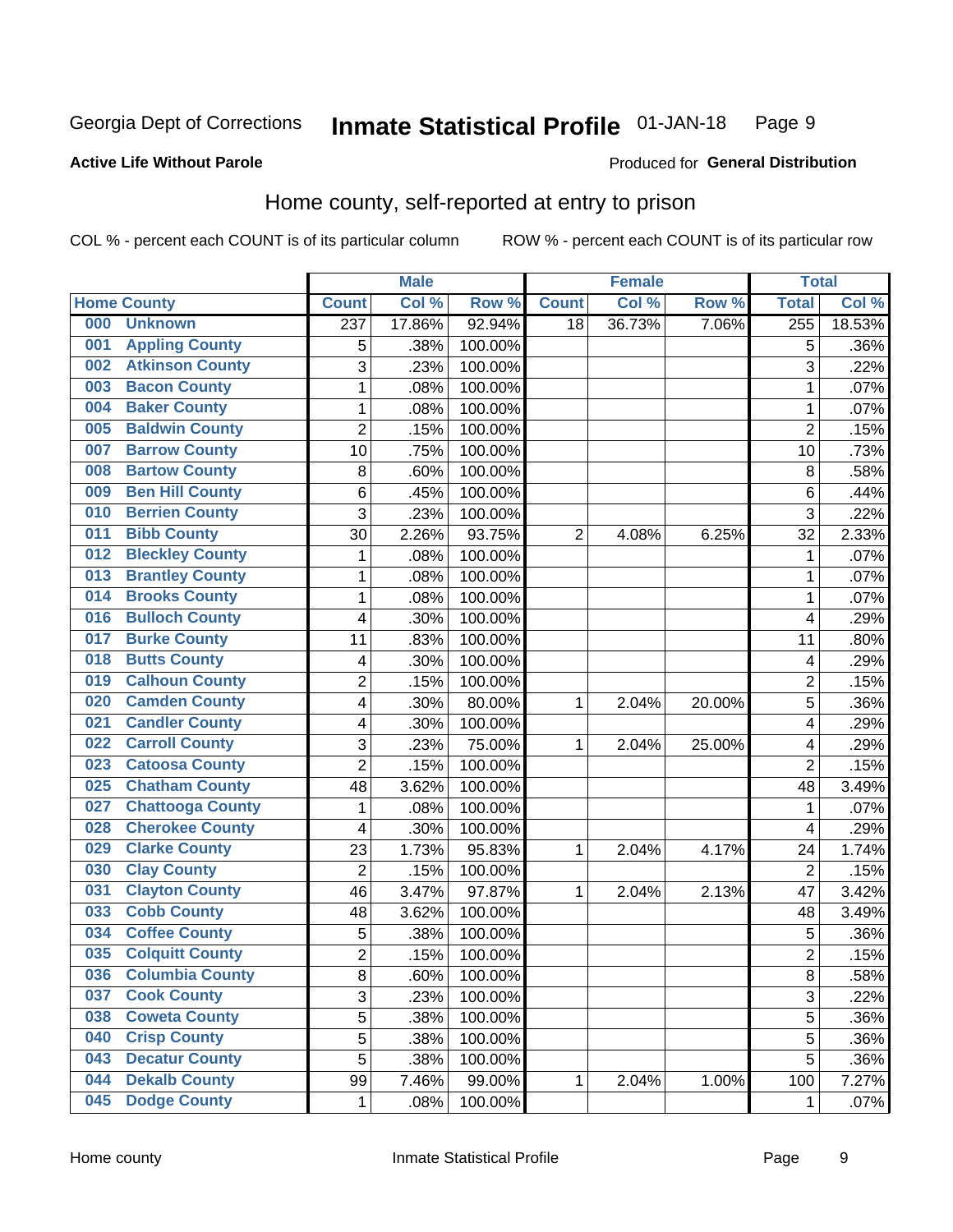#### **Inmate Statistical Profile 01-JAN-18** Page 10

## **Active Life Without Parole**

# Produced for General Distribution

# Home county, self-reported at entry to prison

COL % - percent each COUNT is of its particular column

|     |                          |                | <b>Male</b> |         |                | <b>Female</b> |        | <b>Total</b>   |        |
|-----|--------------------------|----------------|-------------|---------|----------------|---------------|--------|----------------|--------|
|     | <b>Home County</b>       | <b>Count</b>   | Col %       | Row %   | <b>Count</b>   | Col %         | Row %  | <b>Total</b>   | Col %  |
| 046 | <b>Dooly County</b>      | $\overline{2}$ | .15%        | 100.00% |                |               |        | $\overline{2}$ | .15%   |
| 047 | <b>Dougherty County</b>  | 22             | 1.66%       | 91.67%  | $\overline{2}$ | 4.08%         | 8.33%  | 24             | 1.74%  |
| 048 | <b>Douglas County</b>    | 15             | 1.13%       | 93.75%  | 1              | 2.04%         | 6.25%  | 16             | 1.16%  |
| 049 | <b>Early County</b>      | 2              | .15%        | 100.00% |                |               |        | $\overline{2}$ | .15%   |
| 051 | <b>Effingham County</b>  | 3              | .23%        | 100.00% |                |               |        | 3              | .22%   |
| 052 | <b>Elbert County</b>     | $\overline{2}$ | .15%        | 100.00% |                |               |        | $\overline{2}$ | .15%   |
| 053 | <b>Emanuel County</b>    | 5              | .38%        | 100.00% |                |               |        | 5              | .36%   |
| 056 | <b>Fayette County</b>    | 5              | .38%        | 100.00% |                |               |        | 5              | .36%   |
| 057 | <b>Floyd County</b>      | 19             | 1.43%       | 90.48%  | $\overline{2}$ | 4.08%         | 9.52%  | 21             | 1.53%  |
| 058 | <b>Forsyth County</b>    | 1              | .08%        | 100.00% |                |               |        | 1              | .07%   |
| 059 | <b>Franklin County</b>   | 3              | .23%        | 75.00%  | 1              | 2.04%         | 25.00% | $\overline{4}$ | .29%   |
| 060 | <b>Fulton County</b>     | 169            | 12.74%      | 98.26%  | 3              | 6.12%         | 1.74%  | 172            | 12.50% |
| 061 | <b>Gilmer County</b>     | $\overline{2}$ | .15%        | 100.00% |                |               |        | $\overline{2}$ | .15%   |
| 063 | <b>Glynn County</b>      | 14             | 1.06%       | 100.00% |                |               |        | 14             | 1.02%  |
| 064 | <b>Gordon County</b>     | 6              | .45%        | 100.00% |                |               |        | 6              | .44%   |
| 066 | <b>Greene County</b>     | 4              | .30%        | 100.00% |                |               |        | 4              | .29%   |
| 067 | <b>Gwinnett County</b>   | 36             | 2.71%       | 92.31%  | 3              | 6.12%         | 7.69%  | 39             | 2.83%  |
| 068 | <b>Habersham County</b>  | 1              | .08%        | 100.00% |                |               |        | 1              | .07%   |
| 069 | <b>Hall County</b>       | 14             | 1.06%       | 93.33%  | 1              | 2.04%         | 6.67%  | 15             | 1.09%  |
| 070 | <b>Hancock County</b>    | 2              | .15%        | 100.00% |                |               |        | $\overline{2}$ | .15%   |
| 071 | <b>Haralson County</b>   | 3              | .23%        | 100.00% |                |               |        | 3              | .22%   |
| 072 | <b>Harris County</b>     | $\mathbf{1}$   | .08%        | 100.00% |                |               |        | 1              | .07%   |
| 073 | <b>Hart County</b>       | $\overline{2}$ | .15%        | 100.00% |                |               |        | $\overline{2}$ | .15%   |
| 074 | <b>Heard County</b>      | 1              | .08%        | 100.00% |                |               |        | 1              | .07%   |
| 075 | <b>Henry County</b>      | 10             | .75%        | 90.91%  | 1              | 2.04%         | 9.09%  | 11             | .80%   |
| 076 | <b>Houston County</b>    | 18             | 1.36%       | 94.74%  | 1              | 2.04%         | 5.26%  | 19             | 1.38%  |
| 078 | <b>Jackson County</b>    | 6              | .45%        | 100.00% |                |               |        | 6              | .44%   |
| 079 | <b>Jasper County</b>     | $\mathbf 1$    | .08%        | 100.00% |                |               |        | 1              | .07%   |
| 080 | <b>Jeff Davis County</b> | $\mathbf 1$    | .08%        | 100.00% |                |               |        | 1              | .07%   |
| 081 | <b>Jefferson County</b>  | 5              | .38%        | 83.33%  | 1              | 2.04%         | 16.67% | 6              | .44%   |
| 082 | <b>Jenkins County</b>    | $\overline{3}$ | .23%        | 100.00% |                |               |        | 3              | .22%   |
| 083 | <b>Johnson County</b>    | 1              | .08%        | 100.00% |                |               |        | 1              | .07%   |
| 084 | <b>Jones County</b>      | $\mathbf{1}$   | .08%        | 100.00% |                |               |        | 1              | .07%   |
| 087 | <b>Laurens County</b>    | 6              | .45%        | 100.00% |                |               |        | 6              | .44%   |
| 088 | <b>Lee County</b>        | $\mathbf 1$    | .08%        | 100.00% |                |               |        | 1              | .07%   |
| 089 | <b>Liberty County</b>    | 9              | .68%        | 90.00%  | 1              | 2.04%         | 10.00% | 10             | .73%   |
| 090 | <b>Lincoln County</b>    | $\mathbf{1}$   | .08%        | 100.00% |                |               |        | 1              | .07%   |
| 091 | <b>Long County</b>       | $\mathbf{1}$   | .08%        | 100.00% |                |               |        | 1              | .07%   |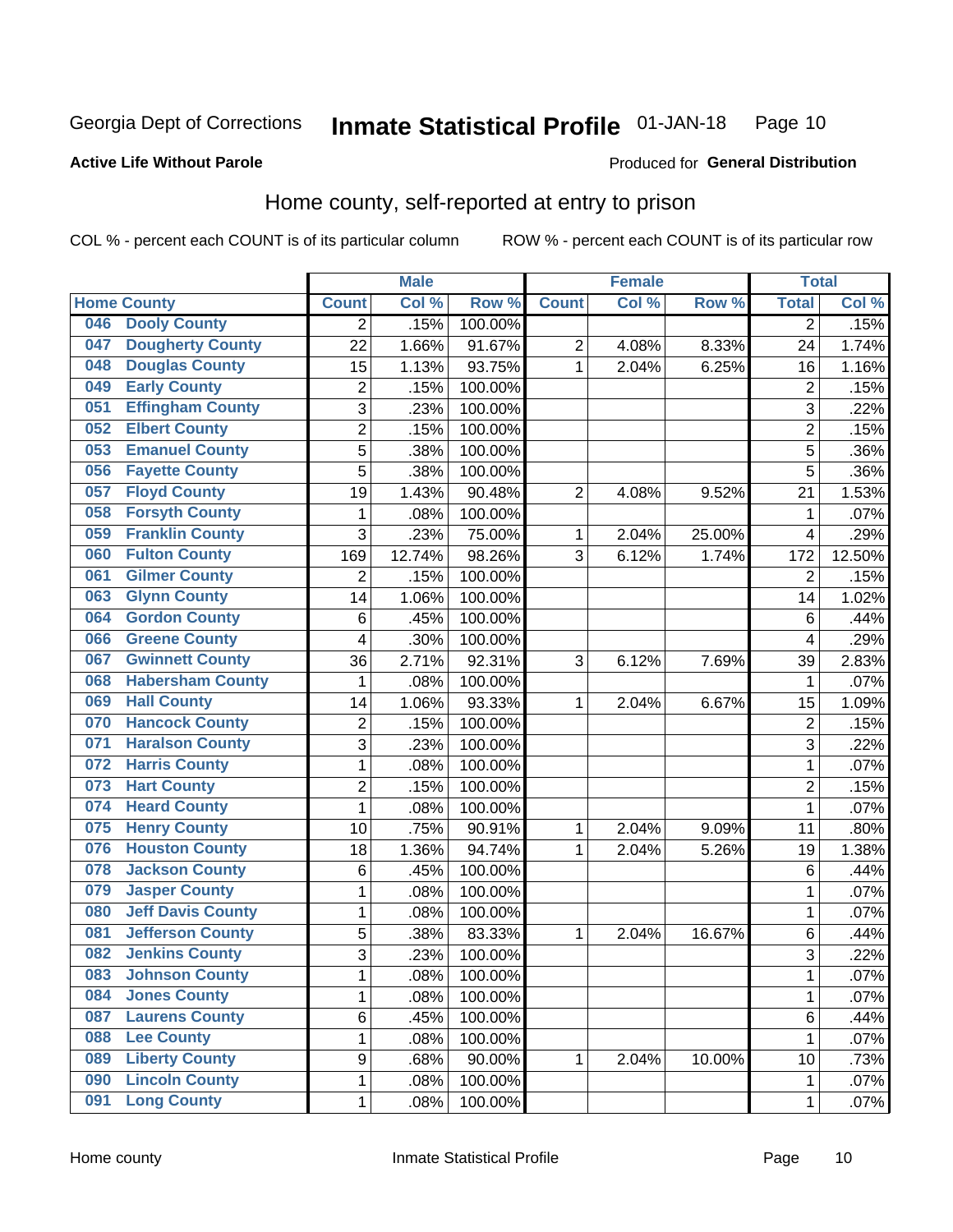#### **Inmate Statistical Profile 01-JAN-18** Page 11

## **Active Life Without Parole**

## **Produced for General Distribution**

# Home county, self-reported at entry to prison

COL % - percent each COUNT is of its particular column

|                  |                          |                         | <b>Male</b> |         |              | <b>Female</b> |        | <b>Total</b>   |       |
|------------------|--------------------------|-------------------------|-------------|---------|--------------|---------------|--------|----------------|-------|
|                  | <b>Home County</b>       | <b>Count</b>            | Col %       | Row %   | <b>Count</b> | Col %         | Row %  | <b>Total</b>   | Col % |
| 092              | <b>Lowndes County</b>    | 8                       | .60%        | 100.00% |              |               |        | 8              | .58%  |
| 093              | <b>Lumpkin County</b>    | $\overline{2}$          | .15%        | 100.00% |              |               |        | $\overline{2}$ | .15%  |
| 094              | <b>Macon County</b>      | $\mathbf 1$             | .08%        | 100.00% |              |               |        | 1              | .07%  |
| 095              | <b>Madison County</b>    | $\overline{2}$          | .15%        | 100.00% |              |               |        | $\overline{2}$ | .15%  |
| 096              | <b>Marion County</b>     | $\mathbf 1$             | .08%        | 100.00% |              |               |        | 1              | .07%  |
| 097              | <b>Mcduffie County</b>   | $\overline{2}$          | .15%        | 100.00% |              |               |        | $\overline{2}$ | .15%  |
| 098              | <b>Mcintosh County</b>   | $\mathbf 1$             | .08%        | 100.00% |              |               |        | 1              | .07%  |
| 099              | <b>Meriwether County</b> | $\mathbf 1$             | .08%        | 100.00% |              |               |        | 1              | .07%  |
| 100              | <b>Miller County</b>     | $\overline{\mathbf{c}}$ | .15%        | 100.00% |              |               |        | $\overline{2}$ | .15%  |
| 101              | <b>Mitchell County</b>   | $\overline{2}$          | .15%        | 100.00% |              |               |        | $\overline{2}$ | .15%  |
| 102              | <b>Monroe County</b>     | $\overline{7}$          | .53%        | 100.00% |              |               |        | $\overline{7}$ | .51%  |
| 103              | <b>Montgomery County</b> | $\overline{2}$          | .15%        | 100.00% |              |               |        | $\overline{2}$ | .15%  |
| 104              | <b>Morgan County</b>     | 1                       | .08%        | 100.00% |              |               |        | 1              | .07%  |
| 106              | <b>Muscogee County</b>   | 29                      | 2.19%       | 100.00% |              |               |        | 29             | 2.11% |
| 107              | <b>Newton County</b>     | 6                       | .45%        | 85.71%  | 1            | 2.04%         | 14.29% | $\overline{7}$ | .51%  |
| 109              | <b>Oglethorpe County</b> | 3                       | .23%        | 100.00% |              |               |        | 3              | .22%  |
| 110              | <b>Paulding County</b>   | 10                      | .75%        | 100.00% |              |               |        | 10             | .73%  |
| 111              | <b>Peach County</b>      | $\mathbf 1$             | .08%        | 100.00% |              |               |        | 1              | .07%  |
| $\overline{112}$ | <b>Pickens County</b>    | $\mathbf 1$             | .08%        | 100.00% |              |               |        | 1              | .07%  |
| 113              | <b>Pierce County</b>     | 3                       | .23%        | 100.00% |              |               |        | 3              | .22%  |
| 114              | <b>Pike County</b>       | 3                       | .23%        | 100.00% |              |               |        | 3              | .22%  |
| 115              | <b>Polk County</b>       | $\mathfrak{S}$          | .23%        | 100.00% |              |               |        | 3              | .22%  |
| 117              | <b>Putnam County</b>     | 3                       | .23%        | 100.00% |              |               |        | 3              | .22%  |
| 119              | <b>Rabun County</b>      | $\overline{2}$          | .15%        | 100.00% |              |               |        | $\overline{2}$ | .15%  |
| 120              | <b>Randolph County</b>   | $\overline{2}$          | .15%        | 100.00% |              |               |        | $\overline{2}$ | .15%  |
| 121              | <b>Richmond County</b>   | 51                      | 3.84%       | 94.44%  | 3            | 6.12%         | 5.56%  | 54             | 3.92% |
| 122              | <b>Rockdale County</b>   | $\overline{7}$          | .53%        | 100.00% |              |               |        | $\overline{7}$ | .51%  |
| 124              | <b>Screven County</b>    | $\mathbf 1$             | .08%        | 100.00% |              |               |        | 1              | .07%  |
| 125              | <b>Seminole County</b>   | $\overline{2}$          | .15%        | 100.00% |              |               |        | $\overline{2}$ | .15%  |
| 126              | <b>Spalding County</b>   | 11                      | .83%        | 100.00% |              |               |        | 11             | .80%  |
| 127              | <b>Stephens County</b>   | $\overline{2}$          | .15%        | 66.67%  | 1            | 2.04%         | 33.33% | 3              | .22%  |
| 128              | <b>Stewart County</b>    | 1                       | .08%        | 100.00% |              |               |        | 1              | .07%  |
| 129              | <b>Sumter County</b>     | $\overline{2}$          | .15%        | 100.00% |              |               |        | $\overline{2}$ | .15%  |
| 132              | <b>Tattnall County</b>   | $\overline{7}$          | .53%        | 87.50%  | 1            | 2.04%         | 12.50% | 8              | .58%  |
| 133              | <b>Taylor County</b>     | $\overline{2}$          | .15%        | 100.00% |              |               |        | $\overline{2}$ | .15%  |
| 134              | <b>Telfair County</b>    | $\mathbf 1$             | .08%        | 100.00% |              |               |        | 1              | .07%  |
| 136              | <b>Thomas County</b>     | 5                       | .38%        | 100.00% |              |               |        | 5              | .36%  |
| $\overline{137}$ | <b>Tift County</b>       | 8                       | .60%        | 100.00% |              |               |        | 8              | .58%  |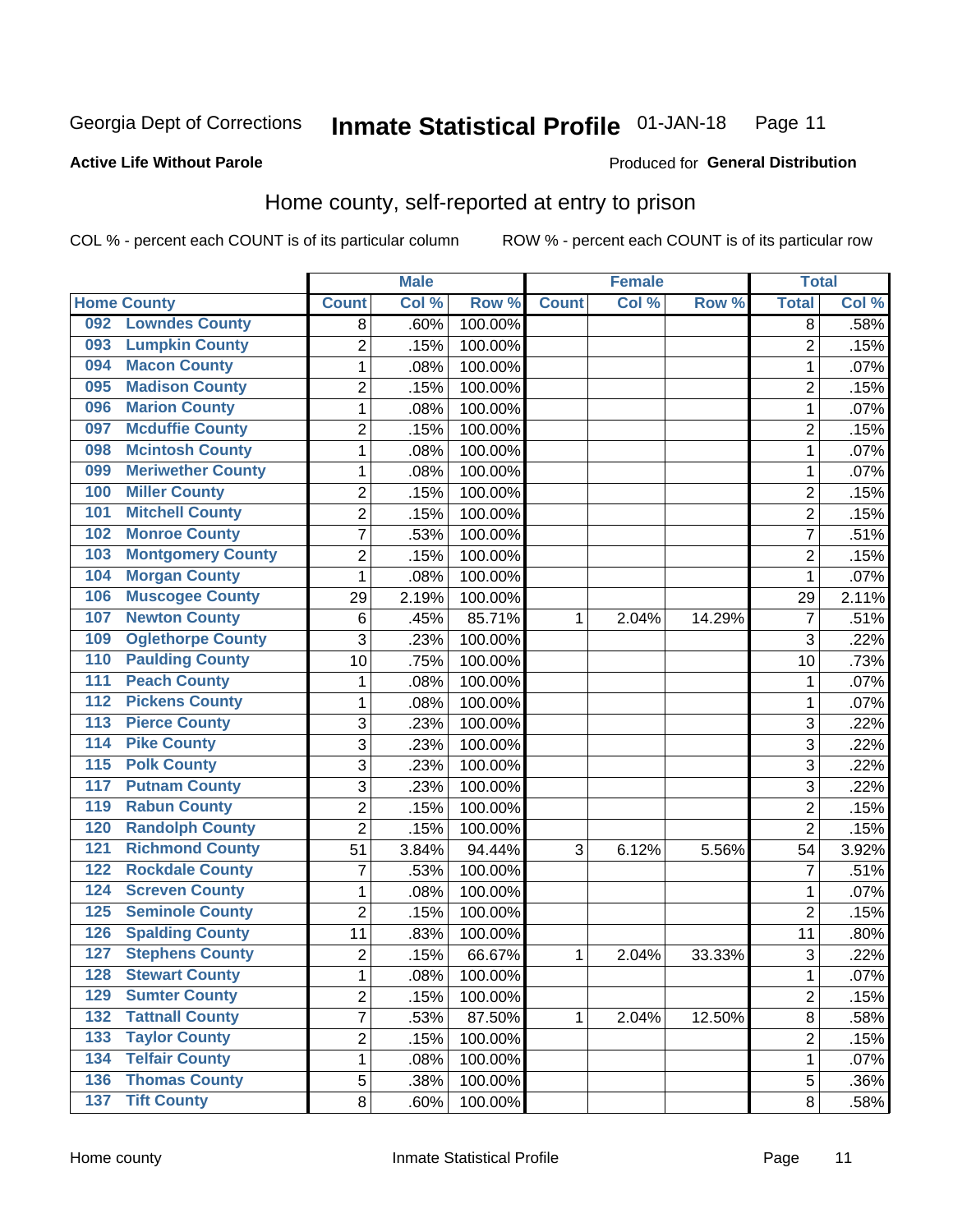#### Inmate Statistical Profile 01-JAN-18 Page 12

Produced for General Distribution

## **Active Life Without Parole**

# Home county, self-reported at entry to prison

COL % - percent each COUNT is of its particular column

|                                    |                         | <b>Male</b> |         |              | <b>Female</b> |        | <b>Total</b>   |       |
|------------------------------------|-------------------------|-------------|---------|--------------|---------------|--------|----------------|-------|
| <b>Home County</b>                 | <b>Count</b>            | Col %       | Row %   | <b>Count</b> | Col %         | Row %  | <b>Total</b>   | Col % |
| <b>Toombs County</b><br>138        | 8                       | .60%        | 100.00% |              |               |        | 8              | .58%  |
| <b>Treutlen County</b><br>140      | 4                       | .30%        | 100.00% |              |               |        | 4              | .29%  |
| <b>Troup County</b><br>141         | 3                       | .23%        | 100.00% |              |               |        | 3              | .22%  |
| <b>Twiggs County</b><br>143        | $\overline{2}$          | .15%        | 100.00% |              |               |        | $\overline{2}$ | .15%  |
| <b>Union County</b><br>144         | 1                       | $.08\%$     | 100.00% |              |               |        |                | .07%  |
| <b>Upson County</b><br>145         | 4                       | .30%        | 100.00% |              |               |        | 4              | .29%  |
| <b>Walker County</b><br>146        | 3                       | .23%        | 75.00%  | 1            | 2.04%         | 25.00% | 4              | .29%  |
| <b>Walton County</b><br>147        | 13                      | .98%        | 100.00% |              |               |        | 13             | .94%  |
| <b>Ware County</b><br>148          | 9                       | .68%        | 100.00% |              |               |        | 9              | .65%  |
| <b>Warren County</b><br>149        | 1                       | .08%        | 100.00% |              |               |        | 1              | .07%  |
| <b>Washington County</b><br>150    | 6                       | .45%        | 100.00% |              |               |        | 6              | .44%  |
| <b>Wayne County</b><br>151         | 8                       | .60%        | 100.00% |              |               |        | 8              | .58%  |
| <b>Webster County</b><br>152       | 1                       | .08%        | 100.00% |              |               |        |                | .07%  |
| <b>White County</b><br>154         | 1                       | .08%        | 100.00% |              |               |        | 1              | .07%  |
| <b>Whitfield County</b><br>155     | 9                       | .68%        | 100.00% |              |               |        | 9              | .65%  |
| <b>Wilcox County</b><br>156        | 1                       | .08%        | 100.00% |              |               |        | 1              | .07%  |
| <b>Wilkes County</b><br>157        | 3                       | .23%        | 100.00% |              |               |        | 3              | .22%  |
| <b>Wilkinson County</b><br>158     | $\overline{\mathbf{c}}$ | .15%        | 100.00% |              |               |        | $\overline{2}$ | .15%  |
| <b>Worth County</b><br>159         | 1                       | .08%        | 100.00% |              |               |        |                | .07%  |
| <b>Other Custody/Out Of</b><br>999 | 3                       | .23%        | 100.00% |              |               |        | 3              | .22%  |
| <b>State</b>                       |                         |             |         |              |               |        |                |       |
| <b>Total Rported</b>               | 1,327                   | 100%        | 96.44%  | 49           | 100%          | 3.56%  | 1,376          | 100%  |

| теа              |                |    |       |
|------------------|----------------|----|-------|
| $\sim$<br>______ | דמפ<br>، عں, ا | 49 | 1,376 |

| Mode (most frequent)<br><b>Fulton County</b><br><b>Gwinnett County</b><br><b>Fulton County</b> |
|------------------------------------------------------------------------------------------------|
|------------------------------------------------------------------------------------------------|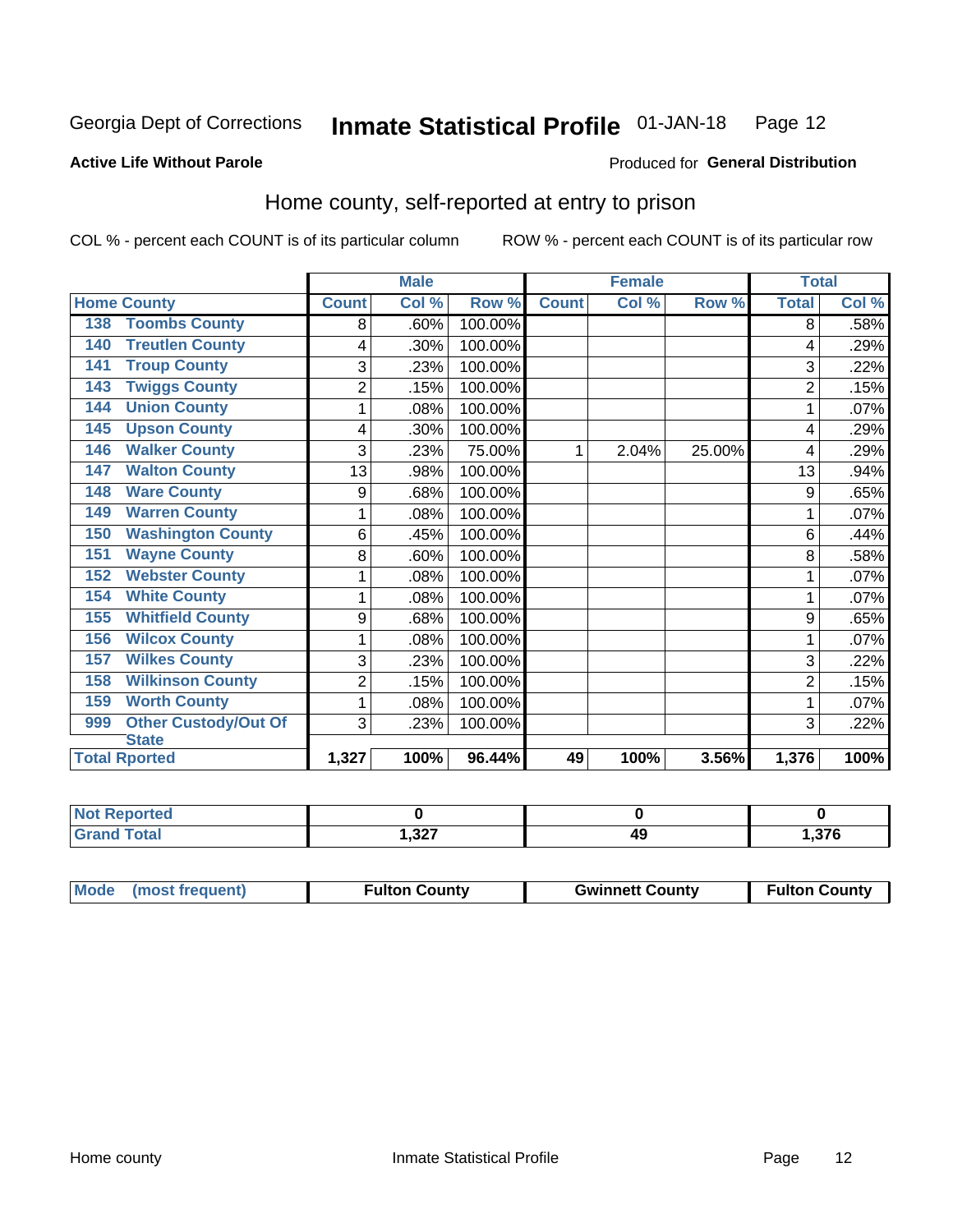#### Inmate Statistical Profile 01-JAN-18 Page 13

## **Active Life Without Parole**

## Produced for General Distribution

# Employment status before prison, self-reported at entry to prison

COL % - percent each COUNT is of its particular column

|                           | <b>Male</b>  |          |         | <b>Female</b> |        |       | <b>Total</b> |        |
|---------------------------|--------------|----------|---------|---------------|--------|-------|--------------|--------|
| <b>Employment Status</b>  | <b>Count</b> | Col %    | Row %   | <b>Count</b>  | Col %  | Row % | Total        | Col %  |
| <b>Full Time</b><br>01    | 493          | 46.29%   | 96.10%  | 20            | 45.45% | 3.90% | 513          | 46.26% |
| <b>Part Time</b><br>02    | 63           | 5.92%    | 100.00% |               |        |       | 63           | 5.68%  |
| Unempl $<$ 6M<br>03       | 71           | 6.67%    | 98.61%  |               | 2.27%  | 1.39% | 72           | 6.49%  |
| Unempl > 6M<br>04         | 258          | 24.23%   | 93.82%  | 17            | 38.64% | 6.18% | 275          | 24.80% |
| <b>Never Worked</b><br>05 | 92           | 8.64%    | 100.00% |               |        |       | 92           | 8.30%  |
| <b>Student</b><br>06      | 32           | $3.00\%$ | 100.00% |               |        |       | 32           | 2.89%  |
| <b>Incapable</b><br>07    | 56           | $5.26\%$ | 90.32%  | 6             | 13.64% | 9.68% | 62           | 5.59%  |
| <b>Total Reported</b>     | 1,065        | 100%     | 96.03%  | 44            | 100%   | 3.97% | 1,109        | 100%   |

| 262                       |    | 267<br>ZV I            |
|---------------------------|----|------------------------|
| າາກ<br>، عد. ا<br>, – – – | 49 | $\sim$<br>1.J <i>i</i> |

| Mc | ∙u∥<br>----<br>ıme | ίuΙ<br>Πmε |
|----|--------------------|------------|
|    |                    |            |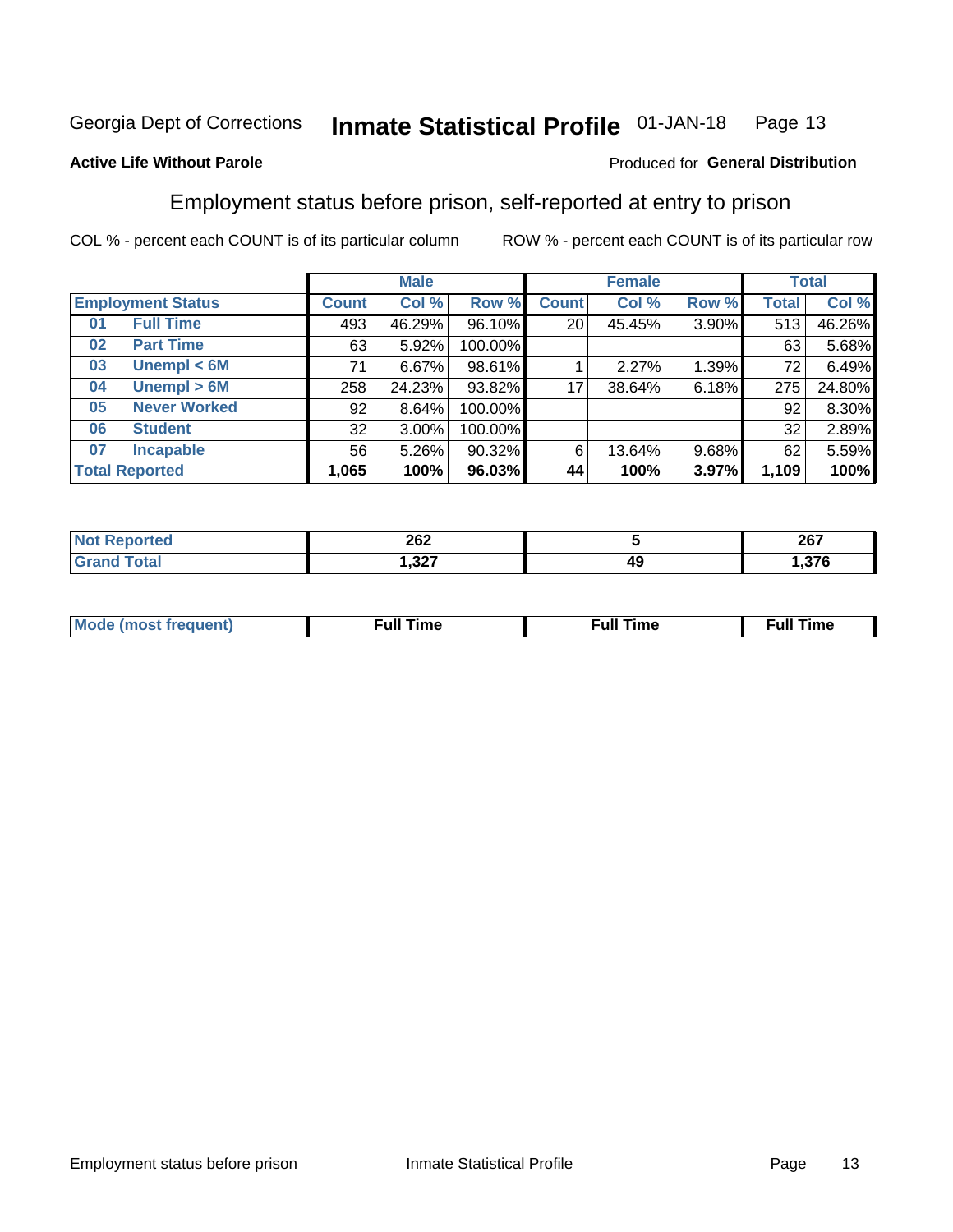## **Active Life Without Parole**

Produced for General Distribution

# Age at admission

COL % - percent each COUNT is of its particular column

|                         |              | <b>Male</b> |         |                | <b>Female</b> |        |                | <b>Total</b> |
|-------------------------|--------------|-------------|---------|----------------|---------------|--------|----------------|--------------|
| <b>Age At Admission</b> | <b>Count</b> | Col %       | Row %   | <b>Count</b>   | Col %         | Row %  | <b>Total</b>   | Col %        |
| 15                      | 2            | 0.15%       | 100.00% |                |               |        | 2              | 0.15%        |
| 16                      | 1            | 0.08%       | 100.00% |                |               |        | 1              | 0.07%        |
| $\overline{17}$         | 7            | 0.53%       | 100.00% |                |               |        | $\overline{7}$ | 0.51%        |
| 18                      | 9            | 0.68%       | 100.00% |                |               |        | 9              | 0.65%        |
| 19                      | 18           | 1.36%       | 100.00% |                |               |        | 18             | 1.31%        |
| $\overline{20}$         | 27           | 2.03%       | 96.43%  | 1              | 2.04%         | 3.57%  | 28             | 2.03%        |
| 21                      | 32           | 2.41%       | 96.97%  | 1              | 2.04%         | 3.03%  | 33             | 2.40%        |
| 22                      | 60           | 4.52%       | 98.36%  | 1              | 2.04%         | 1.64%  | 61             | 4.43%        |
| 23                      | 51           | 3.84%       | 98.08%  | 1              | 2.04%         | 1.92%  | 52             | 3.78%        |
| 24                      | 54           | 4.07%       | 96.43%  | $\overline{2}$ | 4.08%         | 3.57%  | 56             | 4.07%        |
| $\overline{25}$         | 53           | 3.99%       | 94.64%  | 3              | 6.12%         | 5.36%  | 56             | 4.07%        |
| 26                      | 59           | 4.45%       | 96.72%  | $\overline{2}$ | 4.08%         | 3.28%  | 61             | 4.43%        |
| $\overline{27}$         | 47           | 3.54%       | 92.16%  | 4              | 8.16%         | 7.84%  | 51             | 3.71%        |
| 28                      | 56           | 4.22%       | 98.25%  | 1              | 2.04%         | 1.75%  | 57             | 4.14%        |
| 29                      | 56           | 4.22%       | 98.25%  | 1              | 2.04%         | 1.75%  | 57             | 4.14%        |
| 30                      | 43           | 3.24%       | 100.00% |                |               |        | 43             | 3.13%        |
| 31                      | 57           | 4.30%       | 98.28%  | 1              | 2.04%         | 1.72%  | 58             | 4.22%        |
| 32                      | 54           | 4.07%       | 94.74%  | 3              | 6.12%         | 5.26%  | 57             | 4.14%        |
| 33                      | 49           | 3.69%       | 98.00%  | 1              | 2.04%         | 2.00%  | 50             | 3.63%        |
| 34                      | 28           | 2.11%       | 90.32%  | 3              | 6.12%         | 9.68%  | 31             | 2.25%        |
| 35                      | 37           | 2.79%       | 97.37%  | 1              | 2.04%         | 2.63%  | 38             | 2.76%        |
| 36                      | 45           | 3.39%       | 95.74%  | $\overline{2}$ | 4.08%         | 4.26%  | 47             | 3.42%        |
| 37                      | 34           | 2.56%       | 100.00% |                |               |        | 34             | 2.47%        |
| 38                      | 39           | 2.94%       | 100.00% |                |               |        | 39             | 2.83%        |
| 39                      | 31           | 2.34%       | 83.78%  | 6              | 12.24%        | 16.22% | 37             | 2.69%        |
| 40                      | 26           | 1.96%       | 92.86%  | $\overline{2}$ | 4.08%         | 7.14%  | 28             | 2.03%        |
| 41                      | 35           | 2.64%       | 94.59%  | $\overline{2}$ | 4.08%         | 5.41%  | 37             | 2.69%        |
| 42                      | 34           | 2.56%       | 100.00% |                |               |        | 34             | 2.47%        |
| 43                      | 27           | 2.03%       | 93.10%  | $\overline{2}$ | 4.08%         | 6.90%  | 29             | 2.11%        |
| 44                      | 21           | 1.58%       | 91.30%  | $\overline{2}$ | 4.08%         | 8.70%  | 23             | 1.67%        |
| 45                      | 28           | 2.11%       | 100.00% |                |               |        | 28             | 2.03%        |
| 46                      | 26           | 1.96%       | 89.66%  | 3              | 6.12%         | 10.34% | 29             | 2.11%        |
| 47                      | 22           | 1.66%       | 100.00% |                |               |        | 22             | 1.60%        |
| 48                      | 23           | 1.73%       | 88.46%  | 3              | 6.12%         | 11.54% | 26             | 1.89%        |
| 49                      | 22           | 1.66%       | 100.00% |                |               |        | 22             | 1.60%        |
| 50                      | 20           | 1.51%       | 100.00% |                |               |        | 20             | 1.45%        |
| $\overline{51}$         | 11           | 0.83%       | 100.00% |                |               |        | 11             | 0.80%        |
| 52                      | 11           | 0.83%       | 100.00% |                |               |        | 11             | 0.80%        |
| 53                      | 14           | 1.06%       | 100.00% |                |               |        | 14             | 1.02%        |
| 54                      | 10           | 0.75%       | 100.00% |                |               |        | 10             | 0.73%        |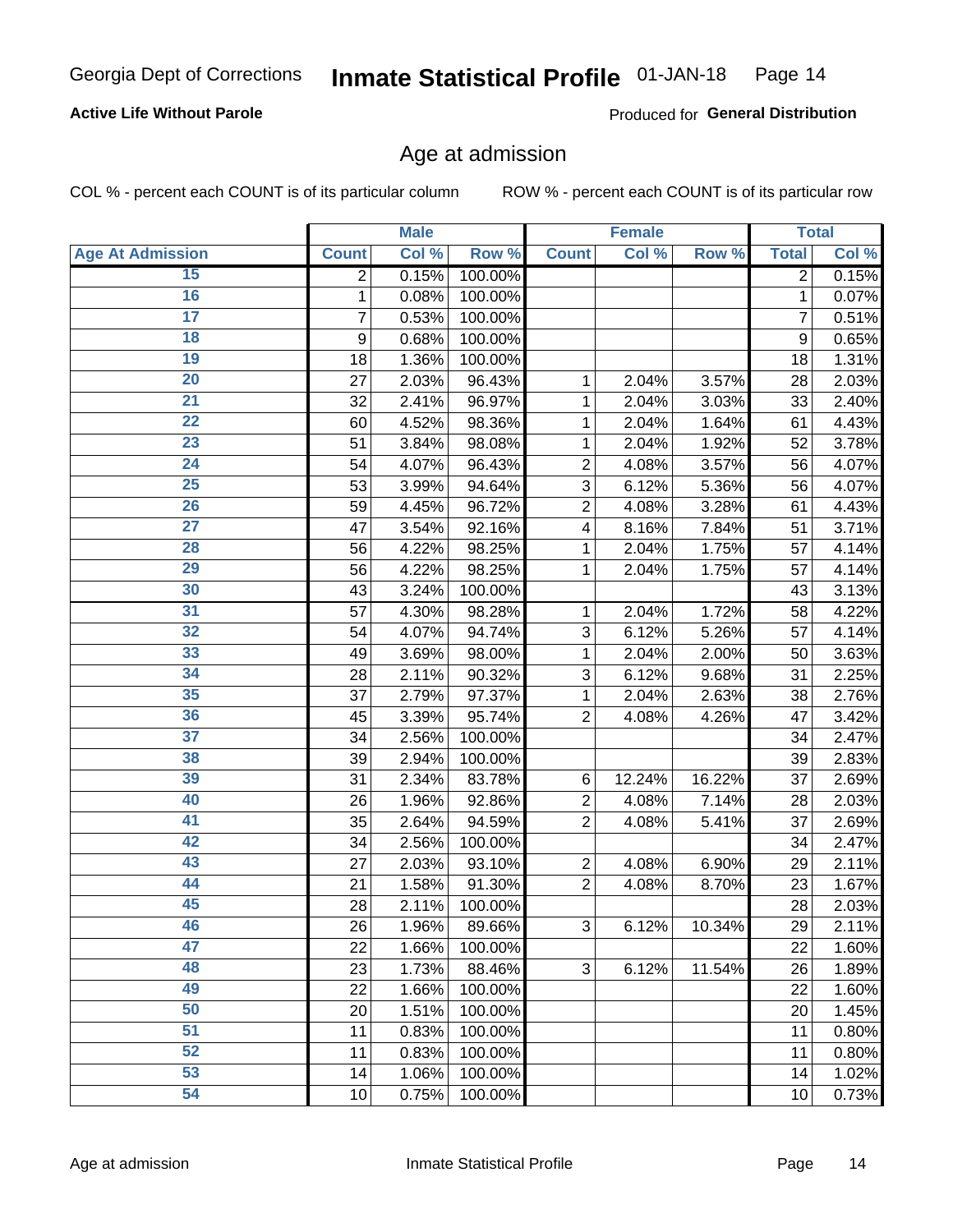#### Inmate Statistical Profile 01-JAN-18 Page 15

## **Active Life Without Parole**

Produced for General Distribution

# Age at admission

COL % - percent each COUNT is of its particular column

|                         |       | <b>Male</b> |         |              | <b>Female</b> |        |                | <b>Total</b> |
|-------------------------|-------|-------------|---------|--------------|---------------|--------|----------------|--------------|
| <b>Age At Admission</b> | Count | Col %       | Row %   | <b>Count</b> | Col %         | Row %  | Total          | Col %        |
| 55                      | 9     | 0.68%       | 90.00%  |              | 2.04%         | 10.00% | 10             | 0.73%        |
| 56                      | 9     | 0.68%       | 100.00% |              |               |        | 9              | 0.65%        |
| 57                      |       | 0.53%       | 100.00% |              |               |        | 7              | 0.51%        |
| 58                      | 5     | 0.38%       | 100.00% |              |               |        | 5              | 0.36%        |
| 59                      |       | 0.08%       | 100.00% |              |               |        |                | 0.07%        |
| 60                      | 3     | 0.23%       | 100.00% |              |               |        | 3              | 0.22%        |
| 61                      |       | 0.08%       | 100.00% |              |               |        |                | 0.07%        |
| 62                      | 2     | 0.15%       | 100.00% |              |               |        | 2              | 0.15%        |
| 64                      | 3     | 0.23%       | 100.00% |              |               |        | 3              | 0.22%        |
| 65                      | 2     | 0.15%       | 100.00% |              |               |        | $\overline{2}$ | 0.15%        |
| 66                      |       | 0.08%       | 100.00% |              |               |        |                | 0.07%        |
| 67                      |       | 0.08%       | 100.00% |              |               |        |                | 0.07%        |
| 69                      | 3     | 0.23%       | 100.00% |              |               |        | 3              | 0.22%        |
| 73                      |       | 0.08%       | 100.00% |              |               |        |                | 0.07%        |
| <b>Total Reported</b>   | 1,327 | 100%        | 96.44%  | 49           | 100%          | 3.56%  | 1,376          | 100%         |

| <b>Not Reported</b> |       |    |               |
|---------------------|-------|----|---------------|
| <b>Total</b>        | 1,327 | 49 | 27c<br>1.JI 0 |

| Mean<br>(average)       | 34.01 | 34.73 | 34.03     |
|-------------------------|-------|-------|-----------|
| Median (middle)         | JZ    | 34    | o c<br>34 |
| Mode<br>(most frequent) | --    | 39    | ng,<br>LL |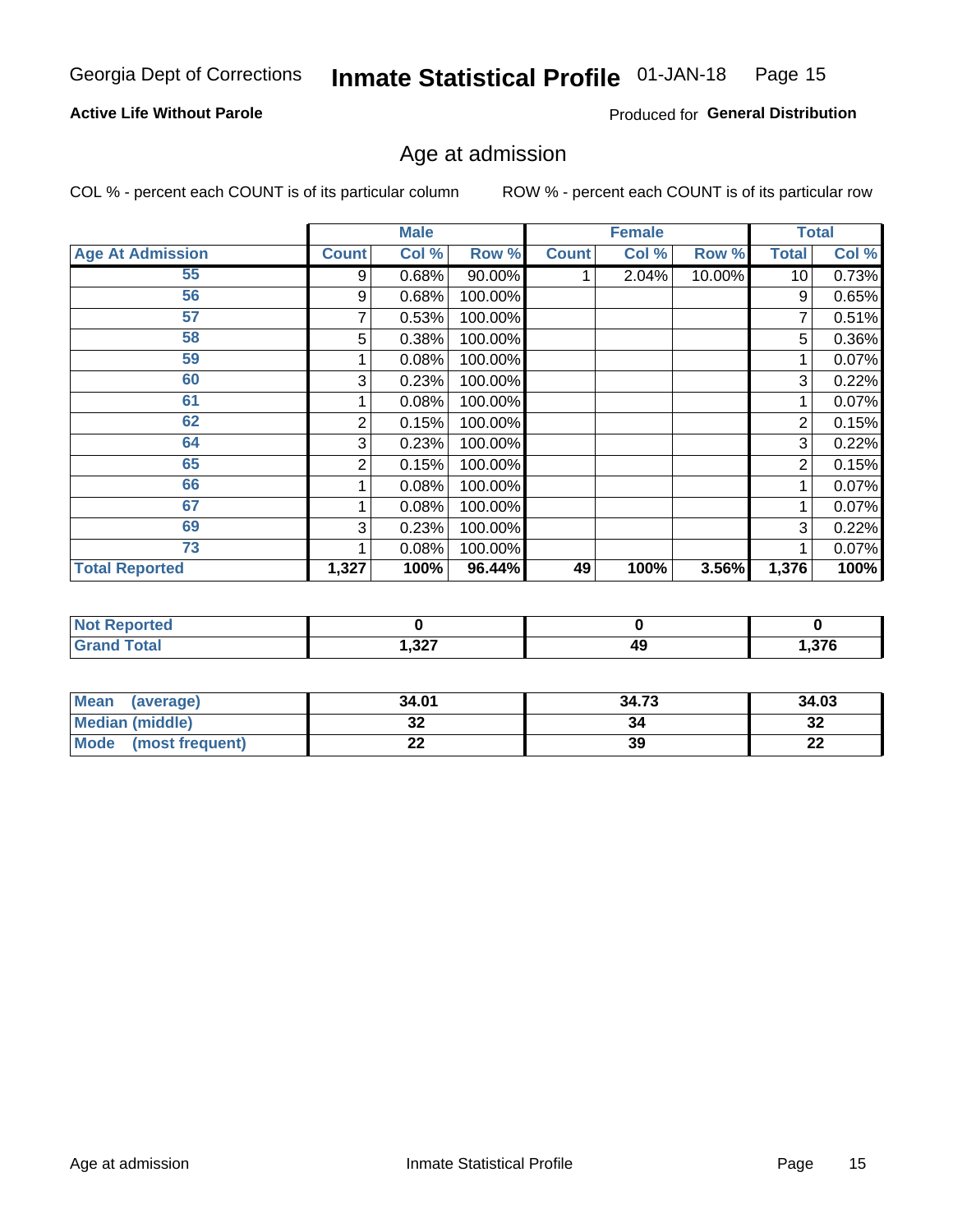## **Active Life Without Parole**

## Produced for General Distribution

# Height, measured at entry to prison

COL % - percent each COUNT is of its particular column

|                       |                | <b>Male</b> |         |                | <b>Female</b> |         |                | <b>Total</b> |
|-----------------------|----------------|-------------|---------|----------------|---------------|---------|----------------|--------------|
| <b>Height</b>         | <b>Count</b>   | Col %       | Row %   | <b>Count</b>   | Col %         | Row %   | <b>Total</b>   | Col %        |
| $\bf{0}$              | $\overline{7}$ | 0.53%       | 100.00% |                |               |         | 7              | 0.51%        |
| 4'10''                |                |             |         | $\mathbf{1}$   | 2.04%         | 100.00% | 1              | 0.07%        |
| 5'00''                | $\mathbf 2$    | 0.15%       | 100.00% |                |               |         | $\overline{2}$ | 0.15%        |
| 5'01"                 | 4              | 0.30%       | 66.67%  | $\overline{2}$ | 4.08%         | 33.33%  | 6              | 0.44%        |
| 5'02"                 | 5              | 0.38%       | 100.00% |                |               |         | 5              | 0.36%        |
| 5'03''                | 12             | 0.90%       | 60.00%  | 8              | 16.33%        | 40.00%  | 20             | 1.45%        |
| 5'04"                 | 12             | 0.90%       | 44.44%  | 15             | 30.61%        | 55.56%  | 27             | 1.96%        |
| 5'05"                 | 35             | 2.64%       | 83.33%  | 7              | 14.29%        | 16.67%  | 42             | 3.05%        |
| 5'06''                | 94             | 7.08%       | 94.00%  | 6              | 12.24%        | 6.00%   | 100            | 7.27%        |
| 5'07''                | 91             | 6.86%       | 94.79%  | 5              | 10.20%        | 5.21%   | 96             | 6.98%        |
| 5'08''                | 128            | 9.65%       | 99.22%  | 1              | 2.04%         | 0.78%   | 129            | 9.38%        |
| 5'09''                | 175            | 13.19%      | 98.87%  | $\overline{2}$ | 4.08%         | 1.13%   | 177            | 12.86%       |
| 5'10''                | 163            | 12.28%      | 100.00% |                |               |         | 163            | 11.85%       |
| 5'11"                 | 169            | 12.74%      | 100.00% |                |               |         | 169            | 12.28%       |
| 6'00''                | 141            | 10.63%      | 99.30%  | 1              | 2.04%         | 0.70%   | 142            | 10.32%       |
| 6'01''                | 107            | 8.06%       | 100.00% |                |               |         | 107            | 7.78%        |
| 6'02"                 | 90             | 6.78%       | 100.00% |                |               |         | 90             | 6.54%        |
| 6'03''                | 44             | 3.32%       | 97.78%  | $\mathbf{1}$   | 2.04%         | 2.22%   | 45             | 3.27%        |
| 6'04"                 | 34             | 2.56%       | 100.00% |                |               |         | 34             | 2.47%        |
| 6'05"                 | 8              | 0.60%       | 100.00% |                |               |         | 8              | 0.58%        |
| 6'06''                | 4              | 0.30%       | 100.00% |                |               |         | 4              | 0.29%        |
| 6'07''                | 1              | 0.08%       | 100.00% |                |               |         | 1              | 0.07%        |
| 6'11''                | 1              | 0.08%       | 100.00% |                |               |         |                | 0.07%        |
| <b>Total Reported</b> | 1,327          | 100%        | 96.44%  | 49             | 100%          | 3.56%   | 1,376          | 100%         |

| <b>Reported</b> |        |    |      |
|-----------------|--------|----|------|
| <b>Total</b>    | 327, ا | 49 | .376 |

| <b>Mean</b> | (average)       | 5'10" | 5'05" | 5'10'' |
|-------------|-----------------|-------|-------|--------|
|             |                 |       |       |        |
| <b>Mode</b> | (most frequent) | 5'09" | 5'04" | 5'09"  |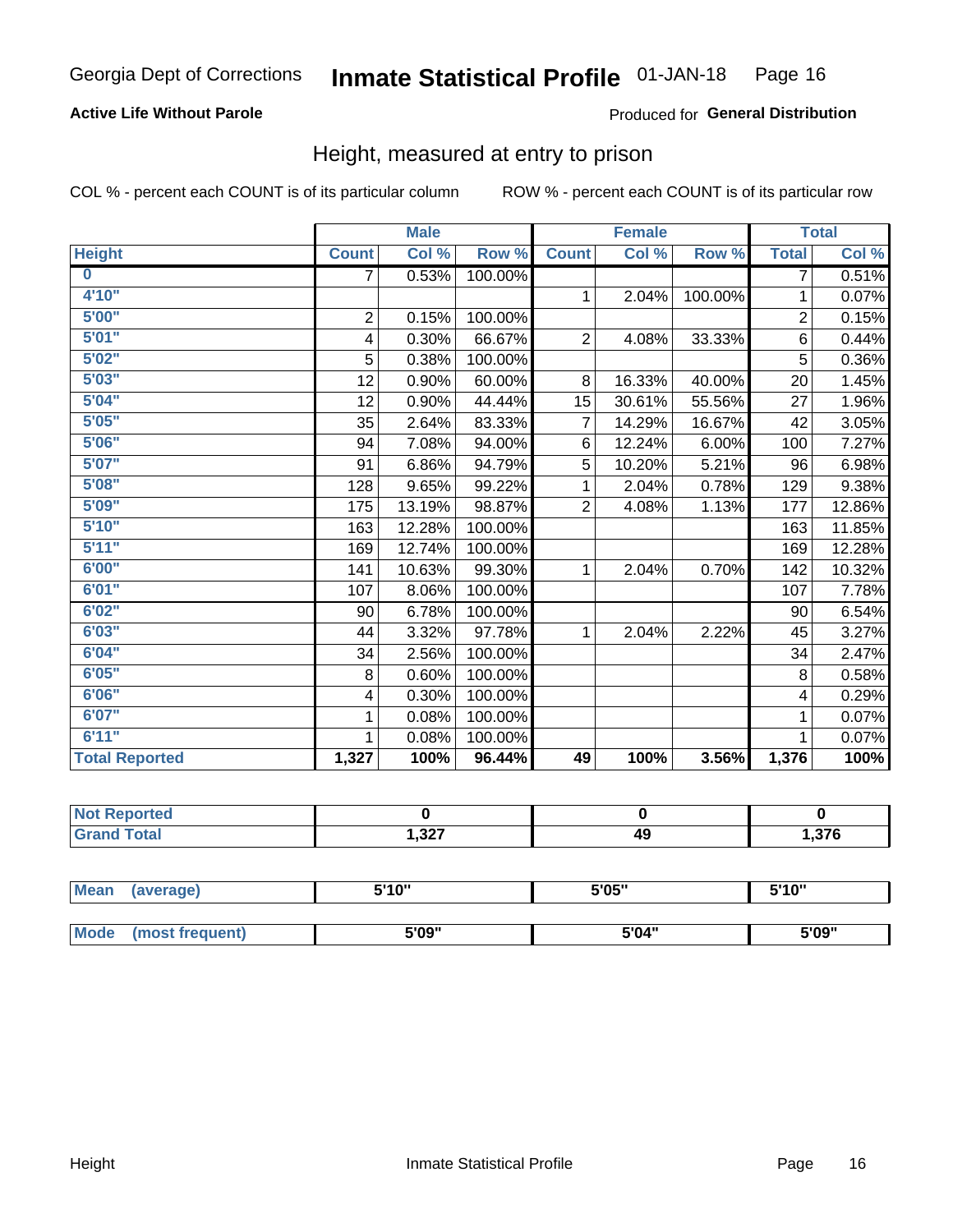## **Active Life Without Parole**

Produced for General Distribution

# Weight, measured at entry to prison

COL % - percent each COUNT is of its particular column

|                                |                | <b>Male</b>    |         |                         | <b>Female</b> |         |                | <b>Total</b> |  |
|--------------------------------|----------------|----------------|---------|-------------------------|---------------|---------|----------------|--------------|--|
| Weight                         | <b>Count</b>   | Col %          | Row %   | <b>Count</b>            | Col %         | Row %   | <b>Total</b>   | Col %        |  |
| 100 - 109 pounds               |                |                |         | 1                       | 2.04%         | 100.00% | 1              | 0.07%        |  |
| 110 - 119 pounds               | 3              | 0.23%          | 60.00%  | $\overline{2}$          | 4.08%         | 40.00%  | $\overline{5}$ | 0.36%        |  |
| 120 - 129 pounds               | $\overline{7}$ | 0.53%          | 77.78%  | $\overline{2}$          | 4.08%         | 22.22%  | $\overline{9}$ | 0.66%        |  |
| 130 - 139 pounds               | 40             | 3.02%          | 93.02%  | 3                       | 6.12%         | 6.98%   | 43             | 3.13%        |  |
| 140 - 149 pounds               | 81             | 6.11%          | 94.19%  | 5                       | 10.20%        | 5.81%   | 86             | 6.26%        |  |
| 150 - 159 pounds               | 124            | 9.36%          | 97.64%  | $\overline{3}$          | 6.12%         | 2.36%   | 127            | 9.24%        |  |
| 160 - 169 pounds               | 156            | 11.77%         | 97.50%  | $\overline{\mathbf{4}}$ | 8.16%         | 2.50%   | 160            | 11.64%       |  |
| 170 - 179 pounds               | 179            | 13.51%         | 97.81%  | $\overline{4}$          | 8.16%         | 2.19%   | 183            | 13.32%       |  |
| 180 - 189 pounds               | 176            | 13.28%         | 97.24%  | 5                       | 10.20%        | 2.76%   | 181            | 13.17%       |  |
| 190 - 199 pounds               | 115            | 8.68%          | 95.83%  | 5                       | 10.20%        | 4.17%   | 120            | 8.73%        |  |
| 200 - 209 pounds               | 113            | 8.53%          | 97.41%  | 3                       | 6.12%         | 2.59%   | 116            | 8.44%        |  |
| 210 - 219 pounds               | 75             | 5.66%          | 92.59%  | 6                       | 12.24%        | 7.41%   | 81             | 5.90%        |  |
| 220 - 229 pounds               | 77             | 5.81%          | 98.72%  | 1                       | 2.04%         | 1.28%   | 78             | 5.68%        |  |
| 230 - 239 pounds               | 52             | 3.92%          | 98.11%  | 1                       | 2.04%         | 1.89%   | 53             | 3.86%        |  |
| 240 - 249 pounds               | 38             | 2.87%          | 100.00% |                         |               |         | 38             | 2.77%        |  |
| 250 - 259 pounds               | 31             | 2.34%          | 100.00% |                         |               |         | 31             | 2.26%        |  |
| 260 - 269 pounds               | 14             | 1.06%          | 100.00% |                         |               |         | 14             | 1.02%        |  |
| 270 - 279 pounds               | 13             | 0.98%          | 100.00% |                         |               |         | 13             | 0.95%        |  |
| 280 - 289 pounds               | 10             | 0.75%          | 90.91%  | $\mathbf{1}$            | 2.04%         | 9.09%   | 11             | 0.80%        |  |
| 290 - 299 pounds               | 6              | 0.45%          | 75.00%  | $\overline{2}$          | 4.08%         | 25.00%  | 8              | 0.58%        |  |
| 300 - 309 pounds               | 4              | 0.30%          | 100.00% |                         |               |         | 4              | 0.29%        |  |
| 310 - 319 pounds               | 1              | 0.08%          | 100.00% |                         |               |         | $\mathbf{1}$   | 0.07%        |  |
| 320 - 329 pounds               | 4              | 0.30%          | 100.00% |                         |               |         | 4              | 0.29%        |  |
| 330 - 339 pounds               | 3              | 0.23%          | 100.00% |                         |               |         | 3              | 0.22%        |  |
| 350 - 359 pounds               | 1              | 0.08%          | 100.00% |                         |               |         | $\mathbf{1}$   | 0.07%        |  |
| 360 - 369 pounds               | 1              | 0.08%          | 100.00% |                         |               |         | $\mathbf{1}$   | 0.07%        |  |
| 390 - 399 pounds               |                |                |         | 1                       | 2.04%         | 100.00% | $\mathbf{1}$   | 0.07%        |  |
| 400 pounds and over            | 1              | 0.08%          | 100.00% |                         |               |         | $\mathbf{1}$   | 0.07%        |  |
| <b>Total Reported</b>          | 1,325          | 100%           | 96.43%  | 49                      | 100%          | 3.57%   | 1,374          | 100%         |  |
|                                |                |                |         |                         |               |         |                |              |  |
| <b>Not Reported</b>            |                | $\overline{2}$ |         |                         | $\pmb{0}$     |         | $\overline{2}$ |              |  |
| <b>Grand Total</b>             |                | 1,327          |         |                         | 49            |         |                | 1,376        |  |
| <b>Mean</b><br>(average)       |                | 189            |         |                         | 183           |         |                | 188          |  |
| <b>Median (middle)</b>         |                | 180            |         |                         | <b>180</b>    |         |                | 180          |  |
| <b>Mode</b><br>(most frequent) |                | 180            |         | <b>180</b>              |               |         | 180            |              |  |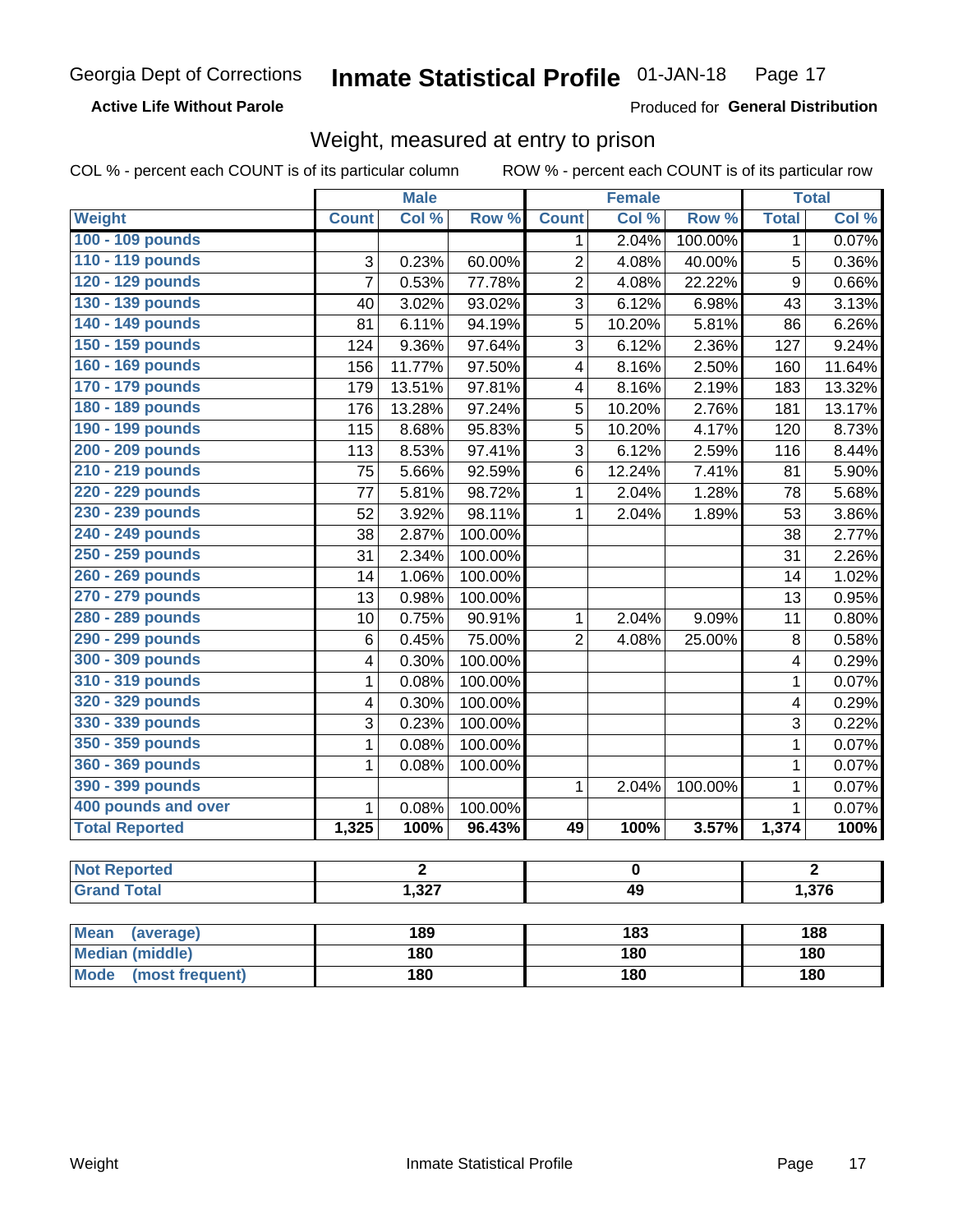#### Inmate Statistical Profile 01-JAN-18 Page 18

#### **Active Life Without Parole**

## **Produced for General Distribution**

# Veterans validated by Veteran's Administration

COL % - percent each COUNT is of its particular column

|                          |                 | <b>Male</b> |             | <b>Female</b> |       |              | <b>Total</b> |
|--------------------------|-----------------|-------------|-------------|---------------|-------|--------------|--------------|
| <b>Military service</b>  | <b>Count</b>    | Col %       | Row % Count | Col %         | Row % | <b>Total</b> | Col %        |
| <b>Others</b><br>0       | 51              | 43.59%      | 100.00%     |               |       | 51           | 43.22%       |
| <b>Air Force</b>         | 45              | 38.46%      | 97.83%      | 100.00%       | 2.17% | 46           | 38.98%       |
| <b>Army</b>              |                 | 5.98%       | 100.00%     |               |       |              | 5.93%        |
| <b>Navy</b><br>3         |                 | $3.42\%$    | 100.00%     |               |       | 4            | 3.39%        |
| <b>Coast Guard</b><br>5. | 10 <sup>1</sup> | 8.55%       | 100.00%     |               |       | 10           | 8.47%        |
| <b>Total Reported</b>    | 117             | 100%        | 99.15%      | 100%          | .85%  | 118          | 100%         |

| тес          | 210<br>U 1 4.  | 48 | $\sim$<br>ەכ∡. |
|--------------|----------------|----|----------------|
| <b>Total</b> | כמפ<br>، 24, ۱ | 49 | 272            |

| <b>Mode</b><br>™orce<br>วthers<br>de (most frequent)<br>วthers |
|----------------------------------------------------------------|
|----------------------------------------------------------------|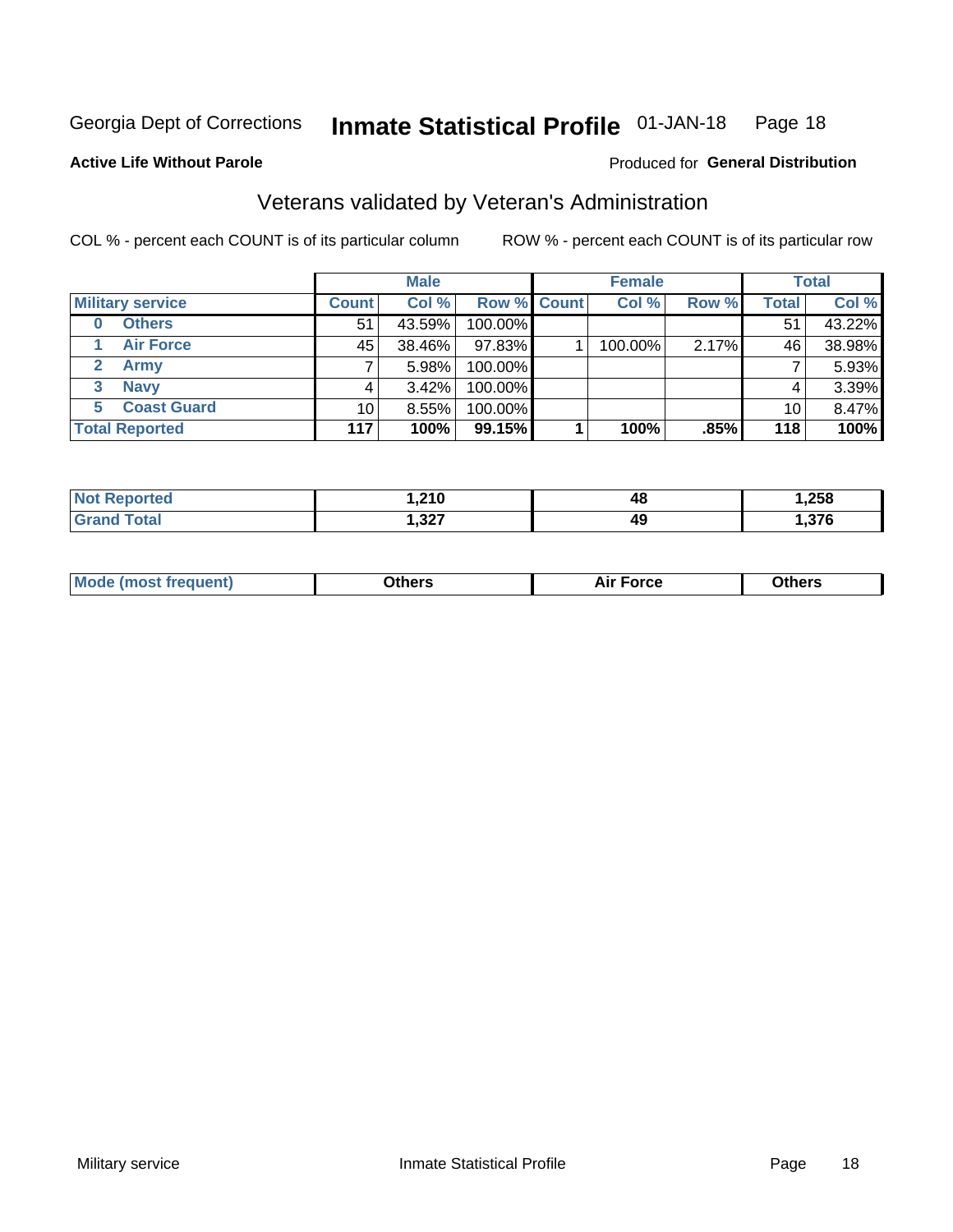#### Inmate Statistical Profile 01-JAN-18 Page 19

**Active Life Without Parole** 

Produced for General Distribution

# Type of admission to prison

COL % - percent each COUNT is of its particular column

|                                      |                 | <b>Male</b> |                    |    | <b>Female</b> |       |              | <b>Total</b> |
|--------------------------------------|-----------------|-------------|--------------------|----|---------------|-------|--------------|--------------|
| <b>Type of Admission</b>             | <b>Count</b>    | Col %       | <b>Row % Count</b> |    | Col %         | Row % | <b>Total</b> | Col %        |
| <b>New Sentence</b><br>52            | 1,261           | 95.03%      | 96.26%             | 49 | 100.00%       | 3.74% | 1,310        | 95.20%       |
| <b>Probation Rev Partial</b><br>53   | 5               | .38%        | 100.00%            |    |               |       | 5            | .36%         |
| <b>Probation Rev Remainder</b><br>54 | 11              | .83%        | 100.00%            |    |               |       | 11           | .80%         |
| <b>Parole Rev New Sentence</b><br>55 | 19              | 1.43%       | 100.00%            |    |               |       | 19           | 1.38%        |
| <b>Parole Rev No New</b><br>56       | 17              | 1.28%       | 100.00%            |    |               |       | 17           | 1.24%        |
| <b>Sentence</b>                      |                 |             |                    |    |               |       |              |              |
| <b>Life W/O Parole</b><br>70         | 13 <sub>1</sub> | .98%        | 100.00%            |    |               |       | 13           | .94%         |
| <b>Unknown</b><br>82                 |                 | $.08\%$     | 100.00%            |    |               |       |              | .07%         |
| <b>Total Reported</b>                | 1,327           | 100%        | 96.44%             | 49 | 100%          | 3.56% | 1,376        | 100%         |

| Reported<br><b>NOT</b> |                |          |       |
|------------------------|----------------|----------|-------|
| <b>Total</b>           | כפי<br>، عد, ו | AС<br>᠇┙ | .376، |

| Mode (most frequent) | <b>New Sentence</b> | <b>New Sentence</b> | <b>New Sentence</b> |
|----------------------|---------------------|---------------------|---------------------|
|                      |                     |                     |                     |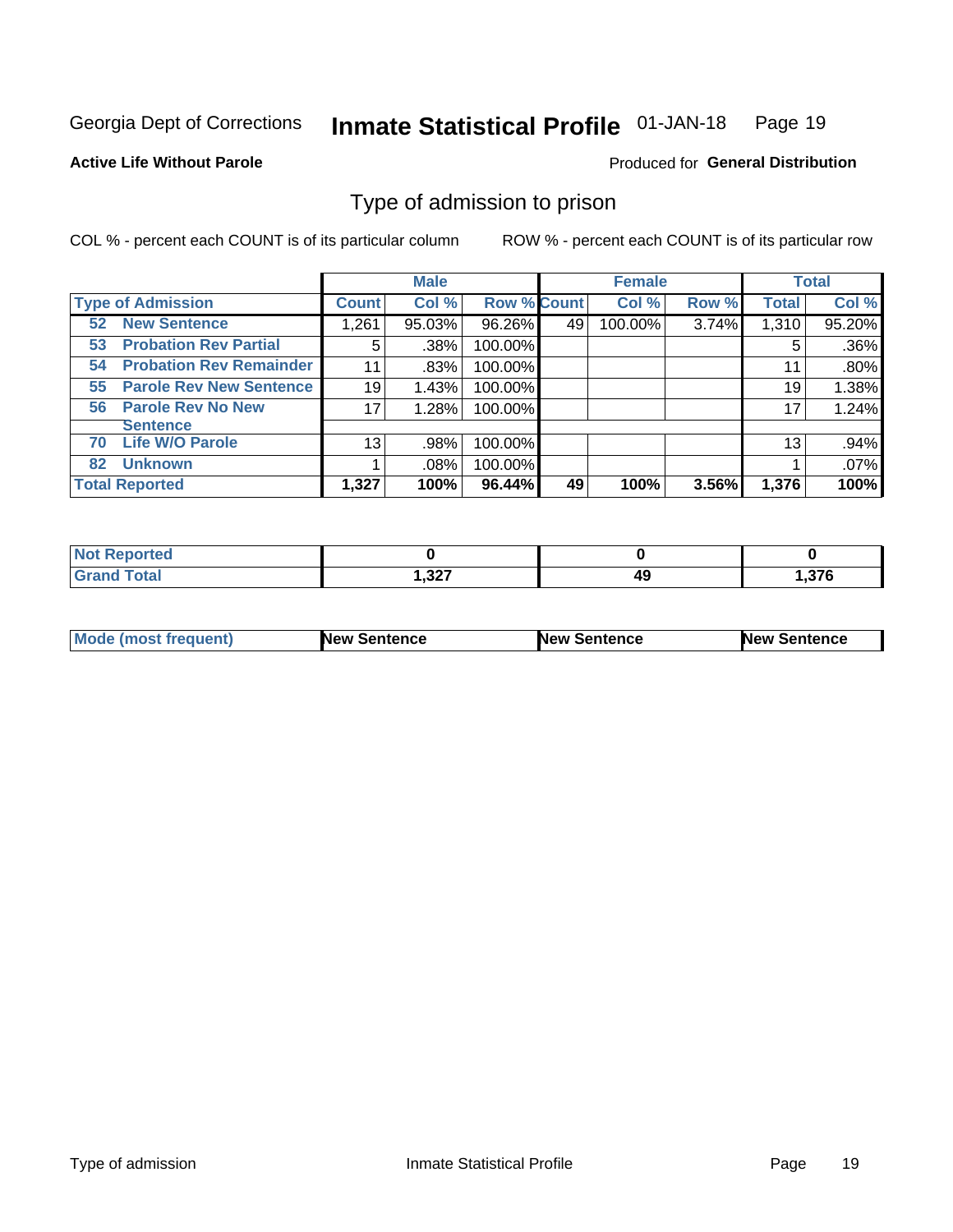#### Inmate Statistical Profile 01-JAN-18 Page 20

**Active Life Without Parole** 

## Produced for General Distribution

# Current / last supervision level

COL % - percent each COUNT is of its particular column

|                        |              | <b>Male</b>       |                    |    | <b>Female</b> |          |       | <b>Total</b> |
|------------------------|--------------|-------------------|--------------------|----|---------------|----------|-------|--------------|
| <b>Security Status</b> | <b>Count</b> | Col%              | <b>Row % Count</b> |    | Col %         | Row %    | Total | Col %        |
| 4 Medium               |              | .38% <sup> </sup> | 100.00%            |    | .00%          |          |       | .36%         |
| 5 Close                | .322         | 99.62%            | 96.43%             | 49 | 100.00%       | $3.57\%$ | 1,371 | 99.64%       |
| <b>Total Reported</b>  | 1,327        | 100%              | 96.44%             | 49 | 100%          | $3.56\%$ | 1,376 | 100%         |

| <b>Still being diagnosed</b> |      |    |       |
|------------------------------|------|----|-------|
| <b>Not Reported</b>          |      |    |       |
| <b>Grand Total</b>           | .327 | 49 | 1.376 |

| <b>AhoM</b><br>rreauent) | <b>Close</b> | Close | Close |
|--------------------------|--------------|-------|-------|
|                          |              |       |       |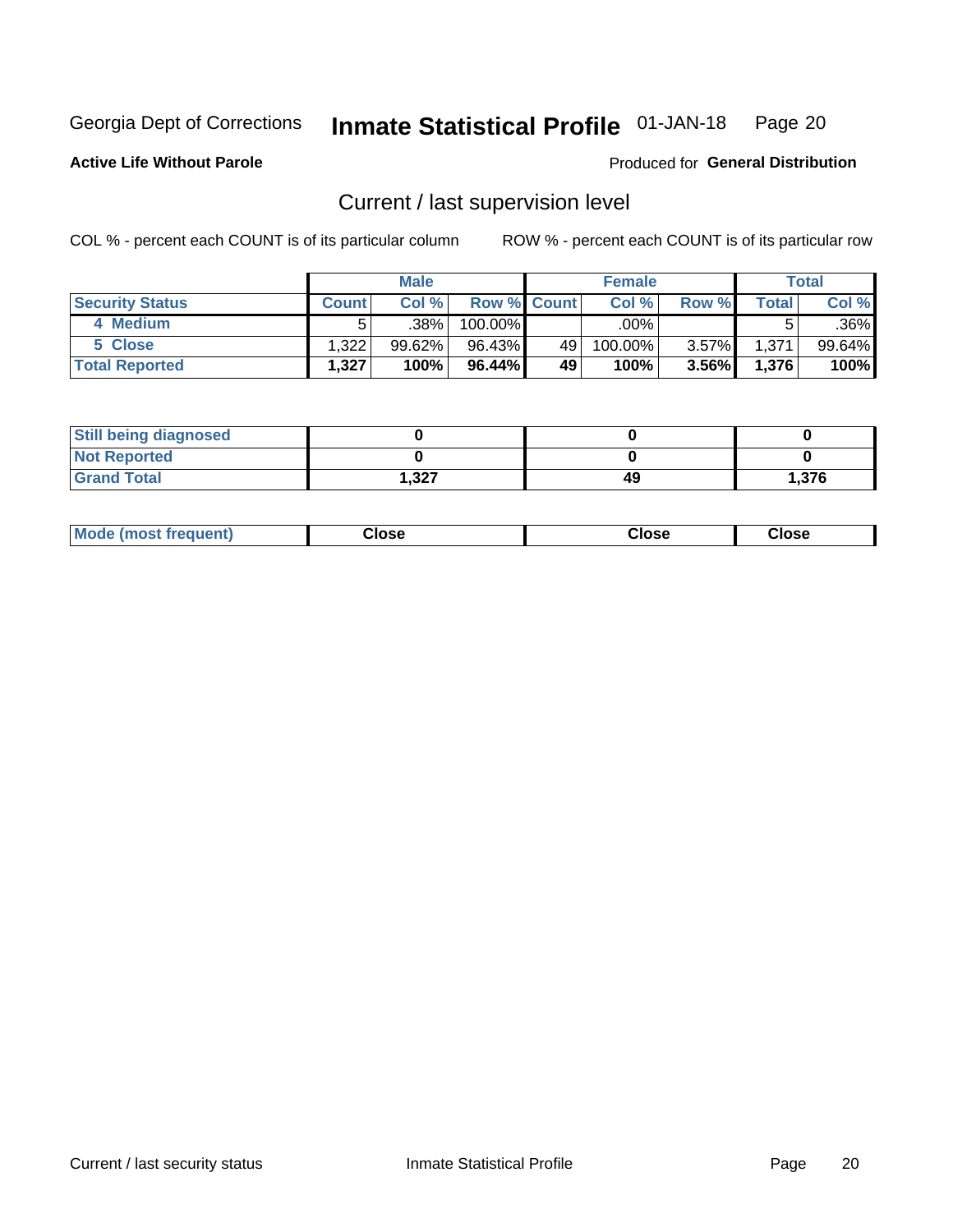#### Inmate Statistical Profile 01-JAN-18 Page 21

**Active Life Without Parole** 

Produced for General Distribution

# Current / last type of institution

COL % - percent each COUNT is of its particular column

|                            |              | <b>Male</b> |                    |    | <b>Female</b> |          |                    | Total   |
|----------------------------|--------------|-------------|--------------------|----|---------------|----------|--------------------|---------|
| <b>Type of Institution</b> | <b>Count</b> | Col %       | <b>Row % Count</b> |    | Col %         | Row %    | Total <sub>1</sub> | Col %   |
| <b>State Prison</b>        | 1.327        | $100.00\%$  | 96.44%             | 49 | $100.00\%$    | $3.56\%$ | 1,376              | 100.00% |
| <b>Total Reported</b>      | 1,327        | 100%        | 96.44%             | 49 | 100%          | $3.56\%$ | 1,376              | 100%    |

| τeα<br>$\sim$ |                |    |      |
|---------------|----------------|----|------|
|               | כמפ<br>، عد, ا | 49 | .376 |

|  | <b>Mode (most frequent)</b> | State Prison | <b>State Prison</b> | <b>State Prison</b> |
|--|-----------------------------|--------------|---------------------|---------------------|
|--|-----------------------------|--------------|---------------------|---------------------|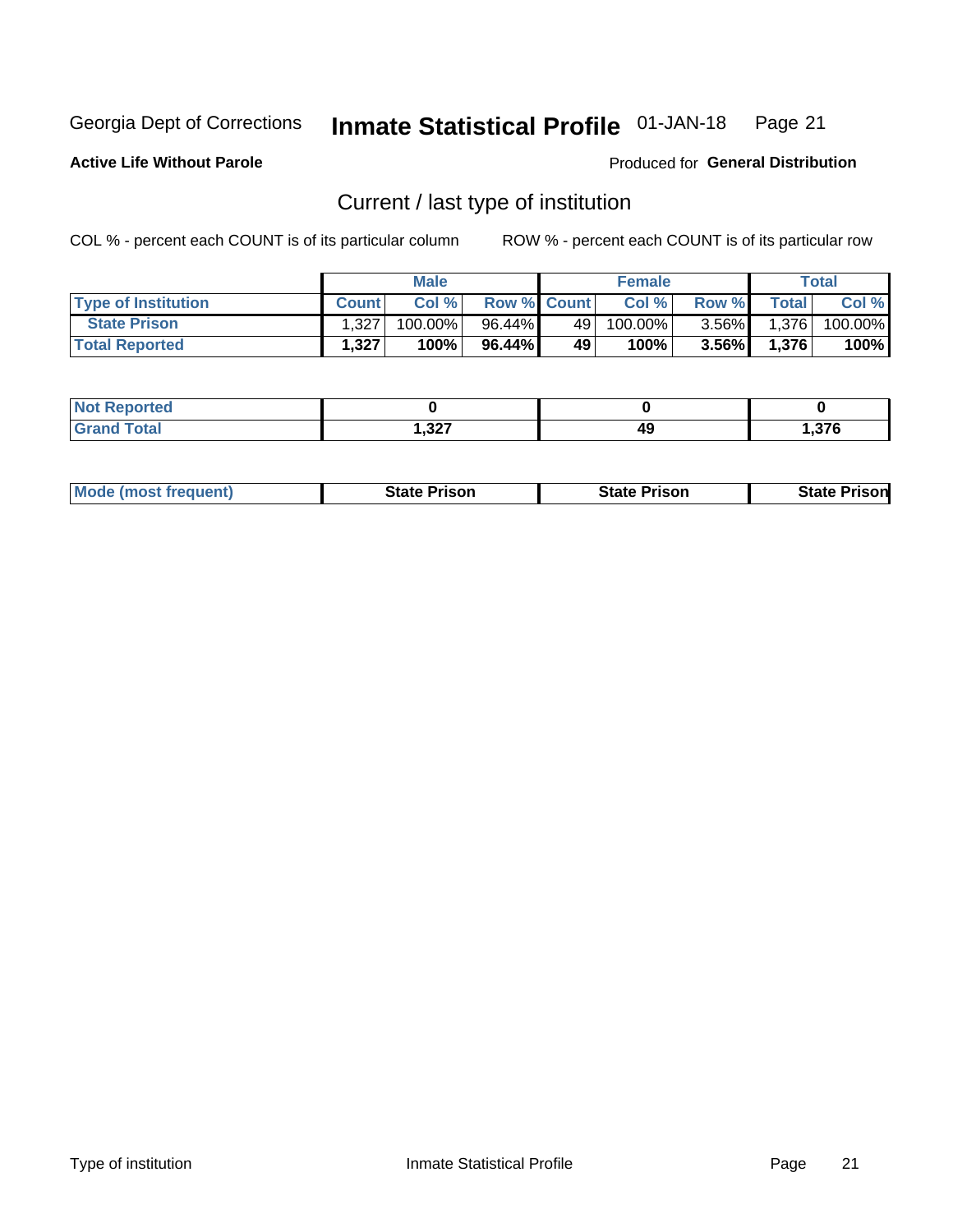#### Inmate Statistical Profile 01-JAN-18 Page 22

#### **Active Life Without Parole**

### Produced for General Distribution

# Institution type - transitional centers

COL % - percent each COUNT is of its particular column

|                                                | Male  |                    | <b>Female</b> |                   | Total |
|------------------------------------------------|-------|--------------------|---------------|-------------------|-------|
| <b>Institution Type - Trans. Centers Count</b> | Col % | <b>Row % Count</b> |               | Col % Row % Total | Col % |
| <b>Total Reported</b>                          |       |                    |               |                   |       |

| <b>Reported</b><br><b>NOT</b><br>$\sim$            |  |  |
|----------------------------------------------------|--|--|
| $f$ $f \circ f \circ f$<br>$C = 1$<br><b>TULAI</b> |  |  |

| Mode (most frequent) | <b>Null</b> | <b>Null</b> | <b>Null</b> |
|----------------------|-------------|-------------|-------------|
|                      |             |             |             |
|                      |             |             |             |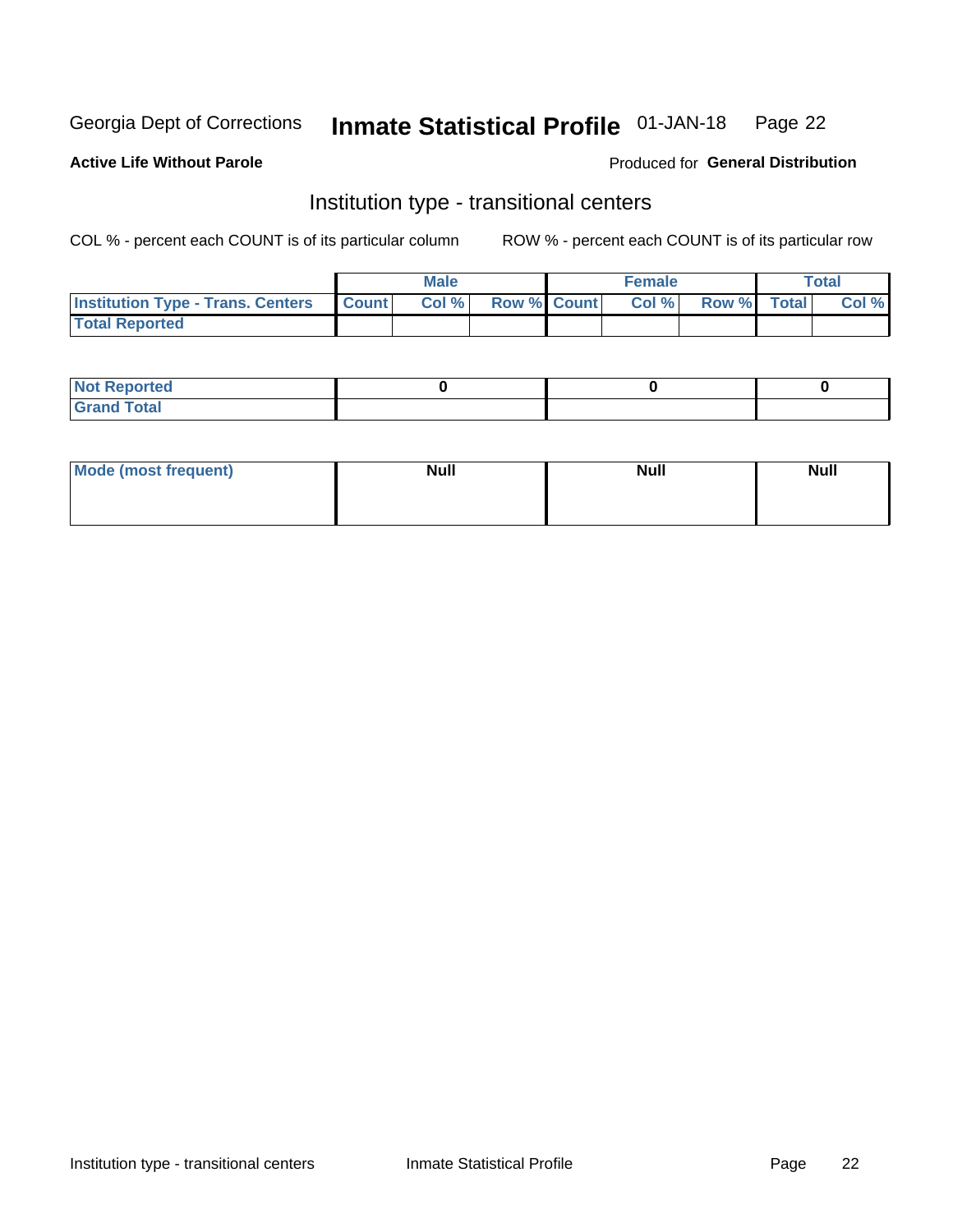#### Inmate Statistical Profile 01-JAN-18 Page 23

**Active Life Without Parole** 

Produced for General Distribution

# Institution type - county prisons

COL % - percent each COUNT is of its particular column

|                                                    | <b>Male</b> |       |                          | <b>Female</b> |  |             | <b>Total</b> |       |  |
|----------------------------------------------------|-------------|-------|--------------------------|---------------|--|-------------|--------------|-------|--|
| <b>Institution Type - County Prisons   Count  </b> |             | Col % | <b>Row % Count Col %</b> |               |  | Row % Total |              | Col % |  |
| <b>Total Reported</b>                              |             |       |                          |               |  |             |              |       |  |

| <b>Not Reported</b>   |  |  |
|-----------------------|--|--|
| <b>Total</b><br>Granc |  |  |

| Mode (most frequent) | <b>Null</b> | <b>Null</b><br><b>Null</b> |
|----------------------|-------------|----------------------------|
|                      |             |                            |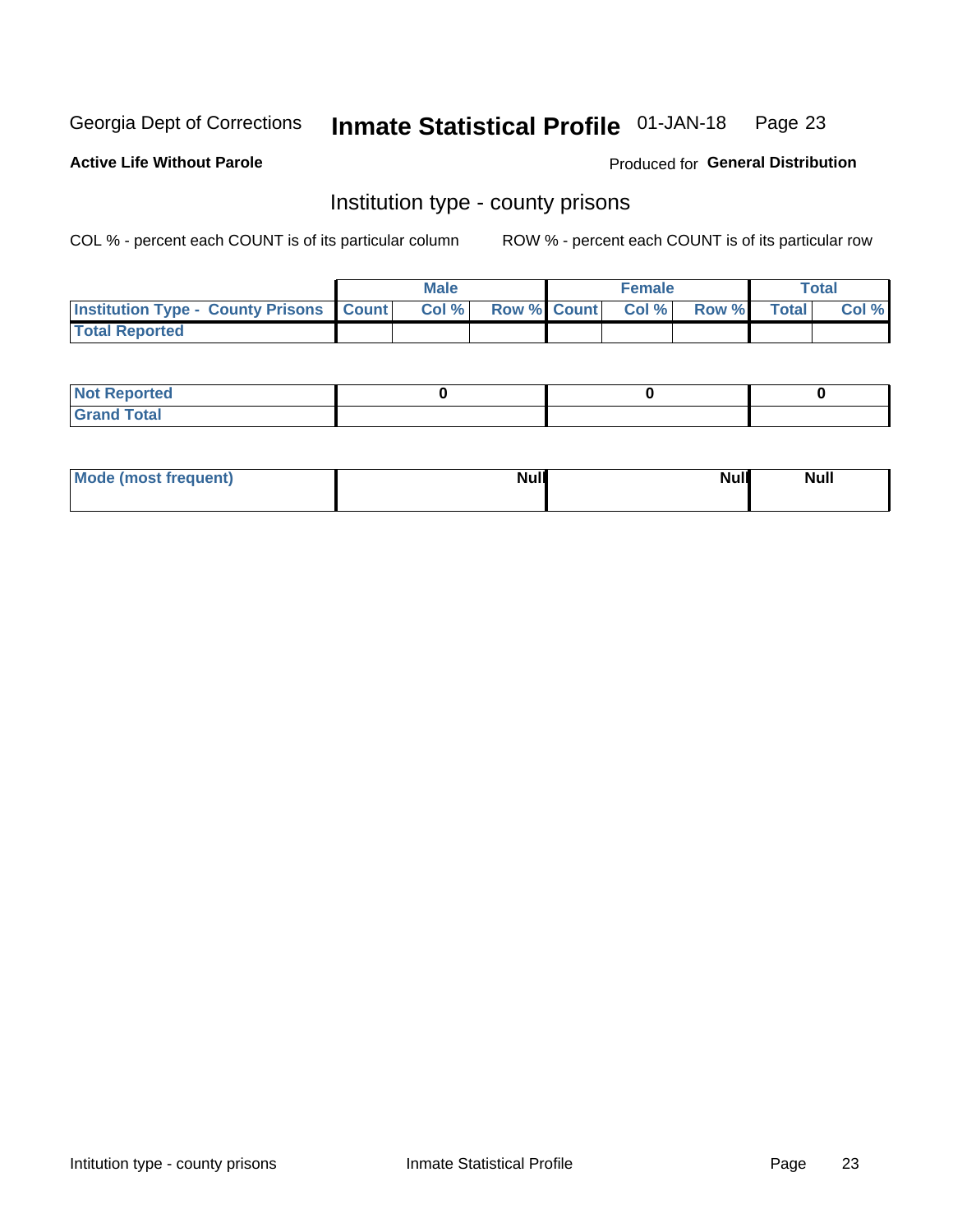#### Inmate Statistical Profile 01-JAN-18 Page 24

## **Active Life Without Parole**

#### Produced for General Distribution

# Institution type - state prisons

COL % - percent each COUNT is of its particular column

|                                         | <b>Male</b>               |        |             |                               | <b>Female</b> |          | <b>Total</b>                        |        |
|-----------------------------------------|---------------------------|--------|-------------|-------------------------------|---------------|----------|-------------------------------------|--------|
| <b>Institution Type - State Prisons</b> | <b>Count</b>              | Col %  | Row %       | <b>Count</b>                  | Col %         | Row %    | <b>Total</b>                        | Col %  |
| <b>Arrendale State Prison</b>           |                           |        |             | 25                            | 51.02%        | 100.00%  | 25                                  | 1.82%  |
| <b>Augusta State Med. Prison</b>        | 55                        | 4.14%  | 100.00%     |                               |               |          | 55                                  | 4.00%  |
| <b>Autry State Prison</b>               | 1                         | .08%   | 100.00%     |                               |               |          | 1                                   | .07%   |
| <b>Baldwin State Prison</b>             | 46                        | 3.47%  | 100.00%     |                               |               |          | 46                                  | 3.34%  |
| <b>Central State Prison</b>             | 6                         | .45%   | 100.00%     |                               |               |          | 6                                   | .44%   |
| <b>Coastal State Prison</b>             | 6                         | .45%   | 100.00%     |                               |               |          | 6                                   | .44%   |
| <b>Dodge State Prison</b>               | 1                         | .08%   | 100.00%     |                               |               |          |                                     | .07%   |
| <b>Ga Diag Class Prison</b>             | 59                        | 4.45%  | 100.00%     |                               |               |          | 59                                  | 4.29%  |
| <b>Ga State Prison</b>                  | 32                        | 2.41%  | 100.00%     |                               |               |          | 32                                  | 2.33%  |
| <b>Hancock State Prison</b>             | 138                       | 10.40% | 100.00%     |                               |               |          | 138                                 | 10.03% |
| <b>Hays State Prison</b>                | 123                       | 9.27%  | 100.00%     |                               |               |          | 123                                 | 8.94%  |
| <b>Johnson State Prison</b>             | 1                         | .08%   | 100.00%     |                               |               |          | 1                                   | .07%   |
| <b>Macon State Prison</b>               | 257                       | 19.37% | 100.00%     |                               |               |          | 257                                 | 18.68% |
| <b>Phillips State Prison</b>            | 24                        | 1.81%  | 100.00%     |                               |               |          | 24                                  | 1.74%  |
| <b>Pulaski State Prison</b>             |                           |        |             | 24                            | 48.98%        | 100.00%  | 24                                  | 1.74%  |
| <b>Smith State Prison</b>               | 173                       | 13.04% | 100.00%     |                               |               |          | 173                                 | 12.57% |
| <b>Telfair State Prison</b>             | 181                       | 13.64% | 100.00%     |                               |               |          | 181                                 | 13.15% |
| <b>Valdosta State Prison</b>            | 107                       | 8.06%  | 100.00%     |                               |               |          | 107                                 | 7.78%  |
| <b>Ware State Prison</b>                | 117                       | 8.82%  | 100.00%     |                               |               |          | 117                                 | 8.50%  |
| <b>Total Reported</b>                   | 1,327                     | 100%   | 96.44%      | 49                            | 100%          | 3.56%    | 1,376                               | 100%   |
| <b>Not Reported</b>                     | 0                         |        | $\mathbf 0$ |                               |               | $\bf{0}$ |                                     |        |
| <b>Grand Total</b>                      |                           | 1,327  |             | 49                            |               |          |                                     | 1,376  |
| <b>Mode (most frequent)</b>             | <b>Macon State Prison</b> |        |             | <b>Arrendale State Prison</b> |               |          | <b>Macon State</b><br><b>Prison</b> |        |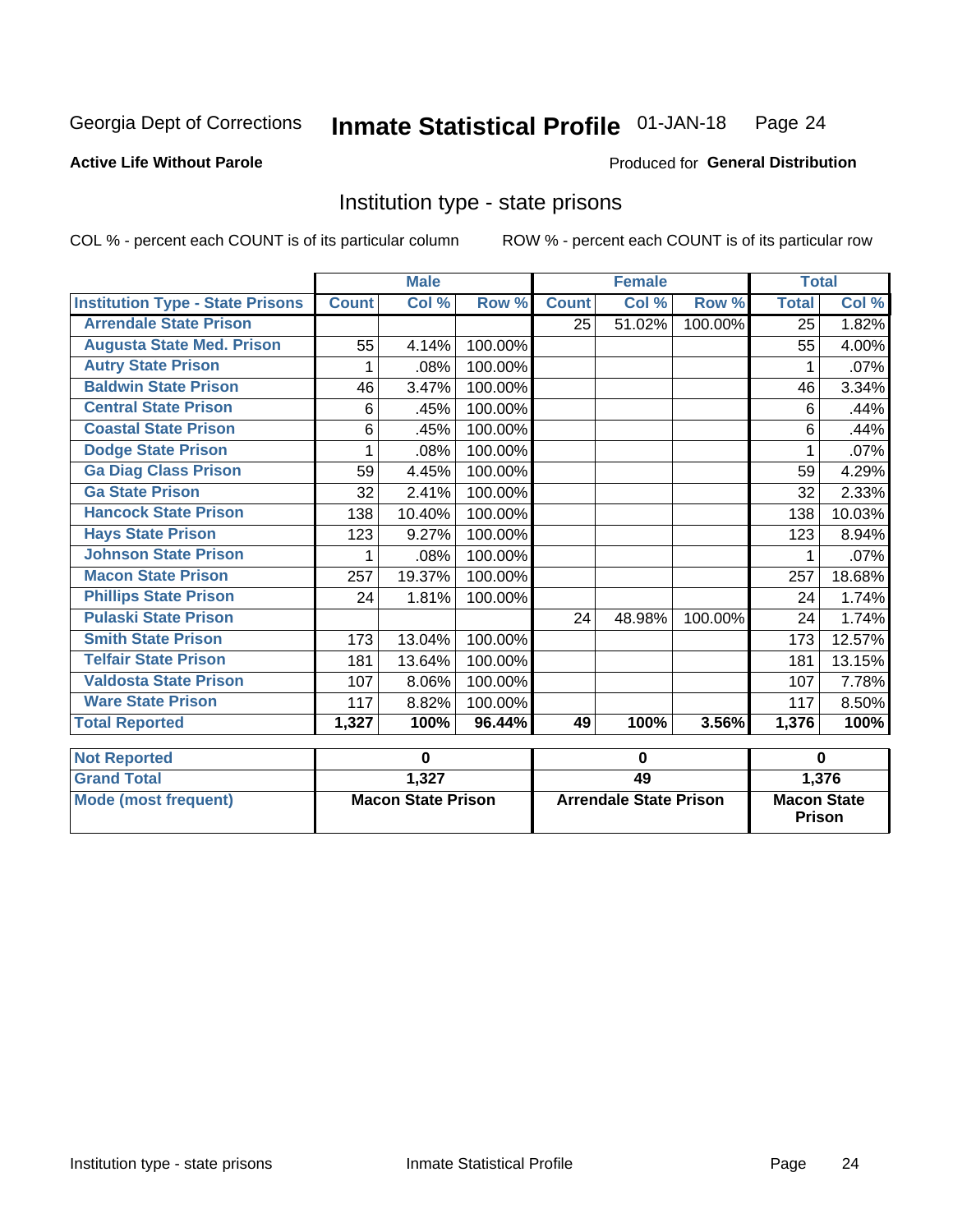#### Inmate Statistical Profile 01-JAN-18 Page 25

**Active Life Without Parole** 

Produced for General Distribution

# Institution type - private prisons

COL % - percent each COUNT is of its particular column

|                                                 | <b>Male</b> |      |                    | <b>Female</b> |       |             | Total |       |
|-------------------------------------------------|-------------|------|--------------------|---------------|-------|-------------|-------|-------|
| <b>Institution Type - Private Prisons Count</b> |             | Col% | <b>Row % Count</b> |               | Col % | Row % Total |       | Col % |
| <b>Total Reported</b>                           |             |      |                    |               |       |             |       |       |

| <b>Not Reported</b>  |  |  |
|----------------------|--|--|
| <b>Total</b><br>C.v. |  |  |

| <b>Mo</b><br>frequent) | <b>Null</b> | <b>Null</b> | . . I *<br><b>IVUII</b> |
|------------------------|-------------|-------------|-------------------------|
|                        |             |             |                         |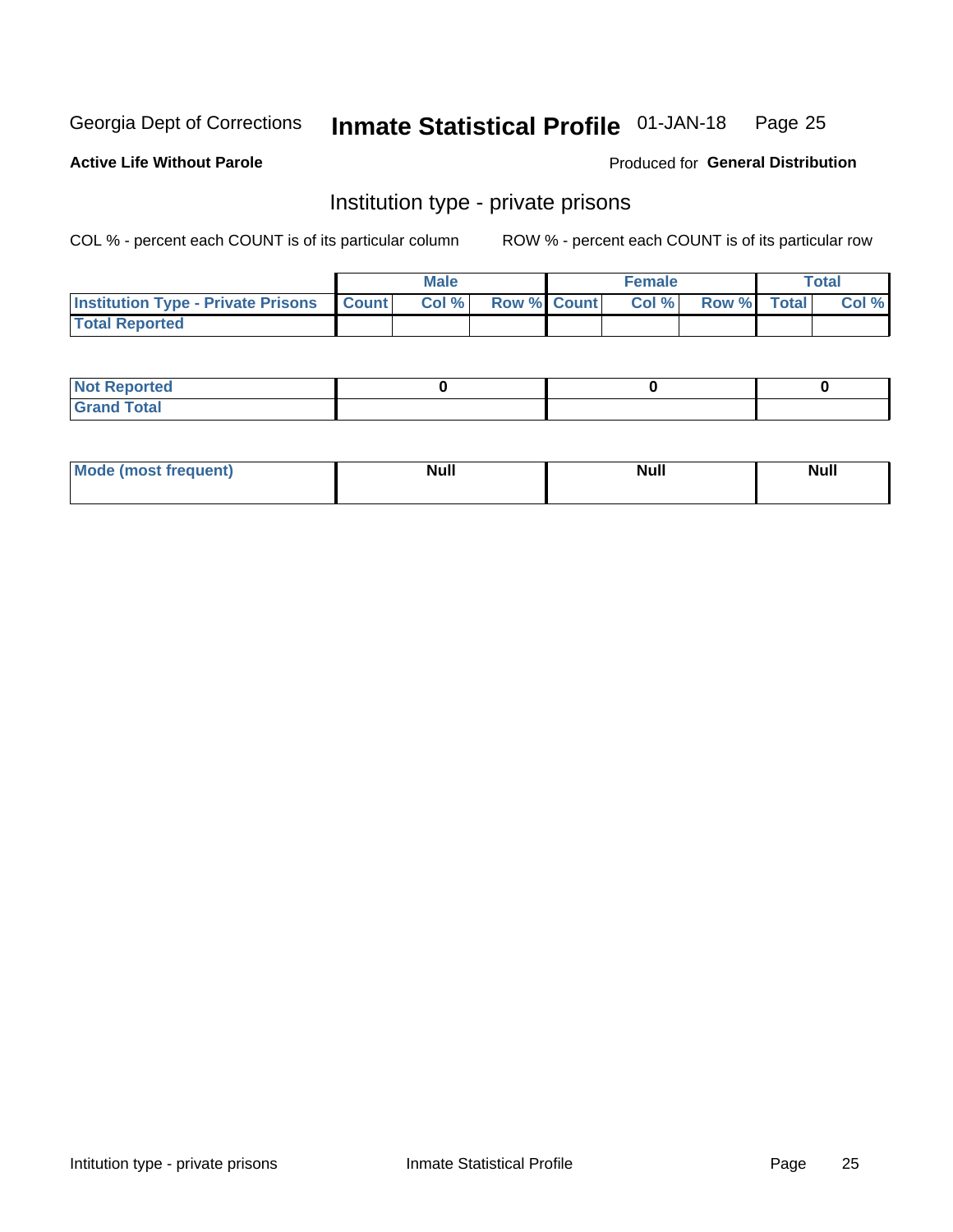#### Inmate Statistical Profile 01-JAN-18 Page 26

## **Active Life Without Parole**

### Produced for General Distribution

# Institution type - inmate boot camp

COL % - percent each COUNT is of its particular column

|                                      | <b>Male</b>  |       |  |             | <b>Female</b> | Total       |  |       |
|--------------------------------------|--------------|-------|--|-------------|---------------|-------------|--|-------|
| <b>Institution Type - Boot Camps</b> | <b>Count</b> | Col % |  | Row % Count | Col%          | Row % Total |  | Col % |
| <b>Total Rported</b>                 |              |       |  |             |               |             |  |       |

| <b>Not Reported</b>                   |  |  |
|---------------------------------------|--|--|
| <b>Total</b><br><b>C HAM</b><br>_____ |  |  |

| Mod<br>uamo | Nul.<br>$- - - - - -$ | <b>Null</b> | . .<br>uu.<br>------ |
|-------------|-----------------------|-------------|----------------------|
|             |                       |             |                      |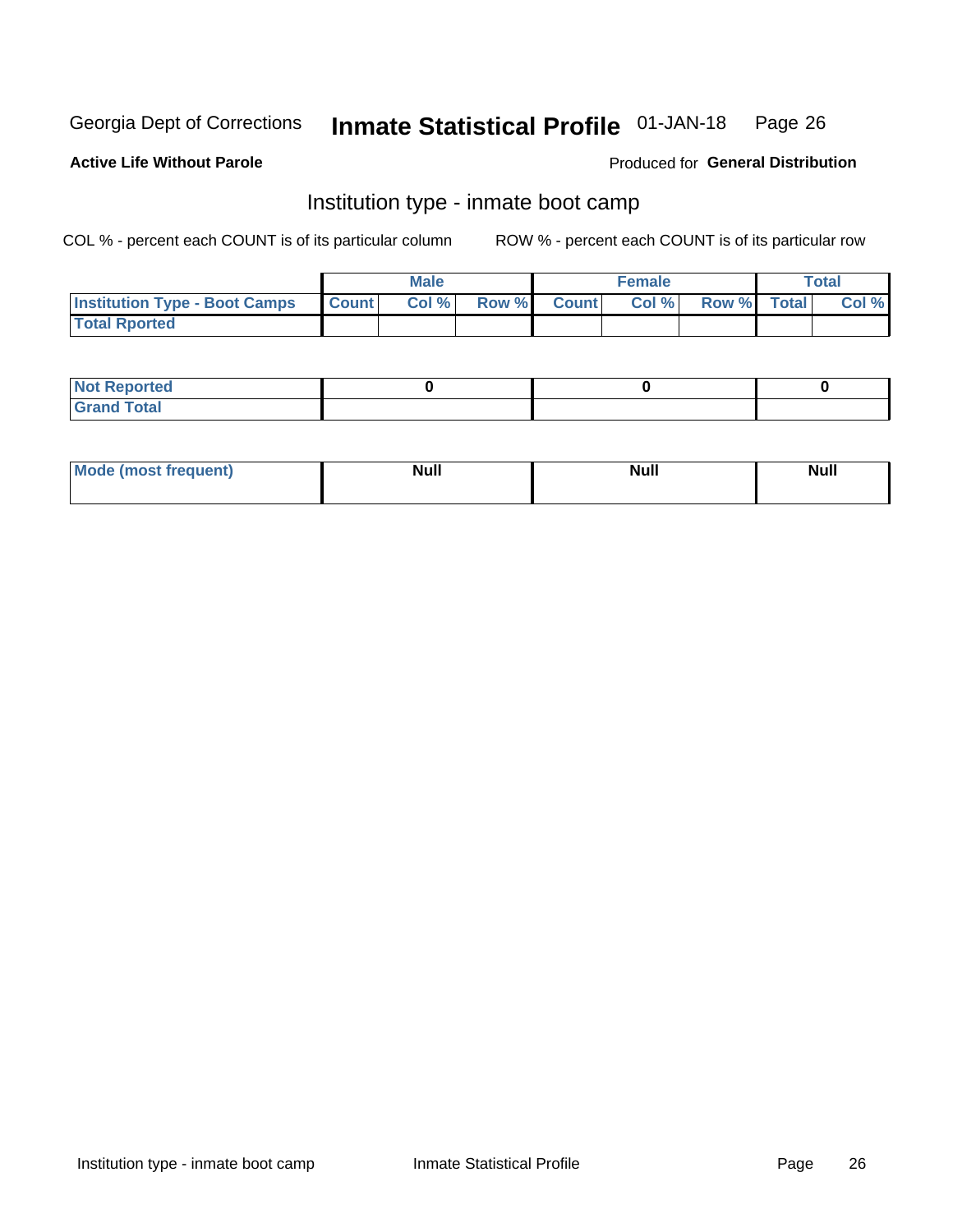#### Inmate Statistical Profile 01-JAN-18 Page 27

**Active Life Without Parole** 

Produced for General Distribution

# Number of disciplinary reports

COL % - percent each COUNT is of its particular column

|                                       | <b>Male</b>  |        |                    | <b>Female</b> |        |       | <b>Total</b> |        |
|---------------------------------------|--------------|--------|--------------------|---------------|--------|-------|--------------|--------|
| <b>Number of Disciplinary Reports</b> | <b>Count</b> | Col %  | <b>Row % Count</b> |               | Col %  | Row % | Total        | Col %  |
|                                       | 347          | 26.15% | 95.07%             | 18            | 36.73% | 4.93% | 365          | 26.53% |
|                                       | 181          | 13.64% | 95.77%             | 8             | 16.33% | 4.23% | 189          | 13.74% |
| $\mathbf{2}$                          | 125          | 9.42%  | 93.28%             | 9             | 18.37% | 6.72% | 134          | 9.74%  |
| 3                                     | 101          | 7.61%  | 97.12%             | 3             | 6.12%  | 2.88% | 104          | 7.56%  |
|                                       | 72           | 5.43%  | 96.00%             | 3             | 6.12%  | 4.00% | 75           | 5.45%  |
| 5                                     | 61           | 4.60%  | 98.39%             |               | 2.04%  | 1.61% | 62           | 4.51%  |
| <b>More Than 5</b>                    | 440          | 33.16% | 98.43%             | 7             | 14.29% | 1.57% | 447          | 32.49% |
| <b>Total Reported</b>                 | 1,327        | 100%   | 96.44%             | 49            | 100%   | 3.56% | 1,376        | 100.0% |

| prted<br>NOT I |      |    |       |
|----------------|------|----|-------|
| <b>Total</b>   | ,327 | 49 | 376,، |

| Mean (average)       | 7.01 | 4.12 | 6.91 |
|----------------------|------|------|------|
| Median (middle)      |      |      | 2.J  |
| Mode (most frequent) |      |      |      |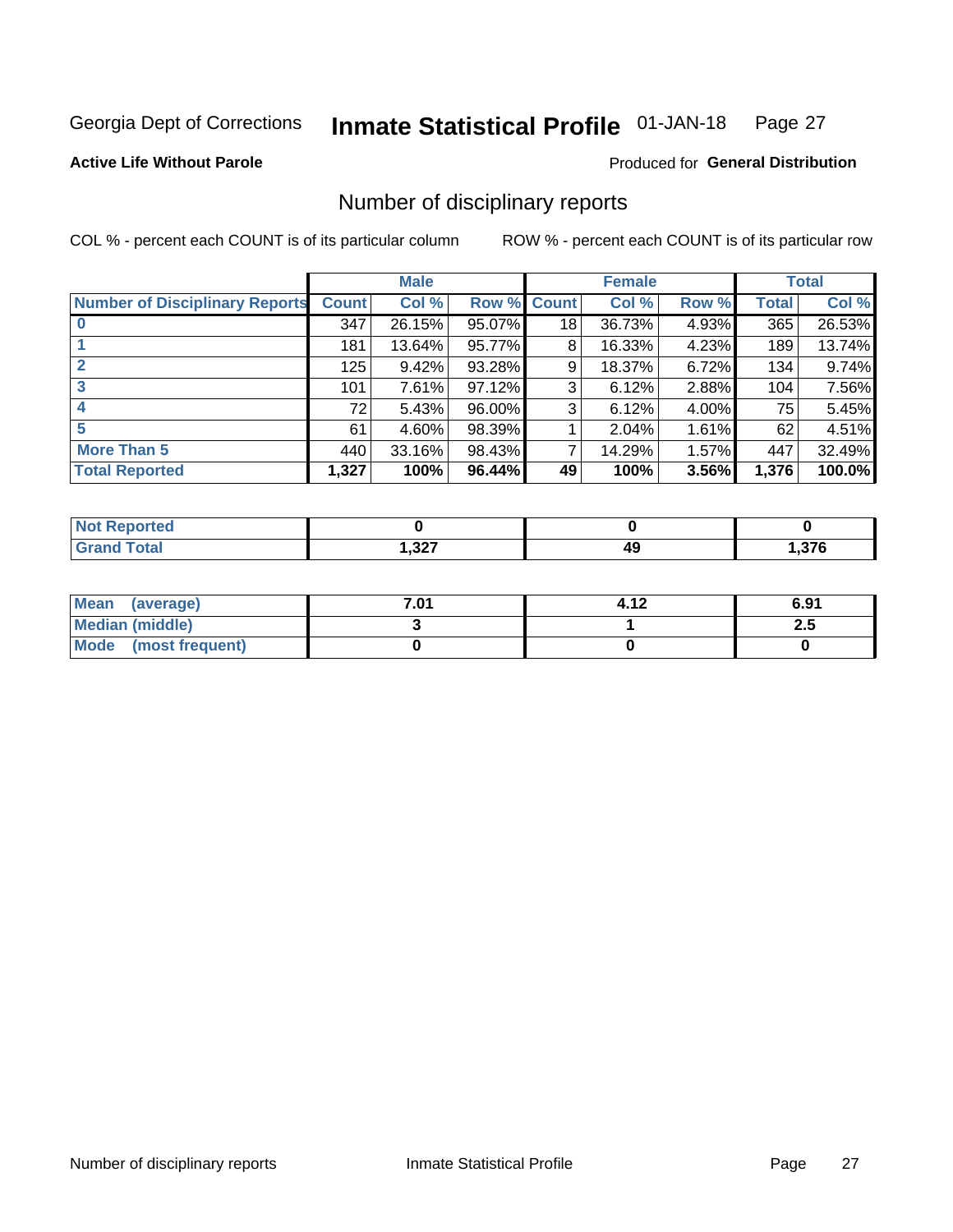#### Inmate Statistical Profile 01-JAN-18 Page 28

## **Active Life Without Parole**

#### Produced for General Distribution

# Number of transfers

COL % - percent each COUNT is of its particular column

|                            |              | <b>Male</b> |             |    | <b>Female</b> |          |       | <b>Total</b> |
|----------------------------|--------------|-------------|-------------|----|---------------|----------|-------|--------------|
| <b>Number of Transfers</b> | <b>Count</b> | Col %       | Row % Count |    | Col %         | Row %    | Total | Col %        |
|                            | 37           | 2.79%       | 82.22%      | 8  | 16.33%        | 17.78%   | 45    | 3.27%        |
|                            | 354          | 26.68%      | 94.40%      | 21 | 42.86%        | 5.60%    | 375   | 27.25%       |
| 2                          | 204          | 15.37%      | 94.88%      | 11 | 22.45%        | 5.12%    | 215   | 15.63%       |
| 3                          | 131          | $9.87\%$    | 97.76%      | 3  | 6.12%         | $2.24\%$ | 134   | 9.74%        |
|                            | 86           | 6.48%       | 98.85%      |    | 2.04%         | 1.15%    | 87    | 6.32%        |
| 5                          | 61           | $4.60\%$    | 98.39%      |    | 2.04%         | $1.61\%$ | 62    | 4.51%        |
| <b>More Than 5</b>         | 454          | 34.21%      | 99.13%      | 4  | 8.16%         | 0.87%    | 458   | 33.28%       |
| <b>Total Reported</b>      | 1,327        | 100%        | 96.44%      | 49 | 100%          | 3.56%    | 1,376 | 100%         |

| NO<br>тео |      |    |      |
|-----------|------|----|------|
| Гоtal     | ,327 | 49 | ,376 |

| Mean (average)       | 5.80 | 1.84 | 5.66 |
|----------------------|------|------|------|
| Median (middle)      |      |      |      |
| Mode (most frequent) |      |      |      |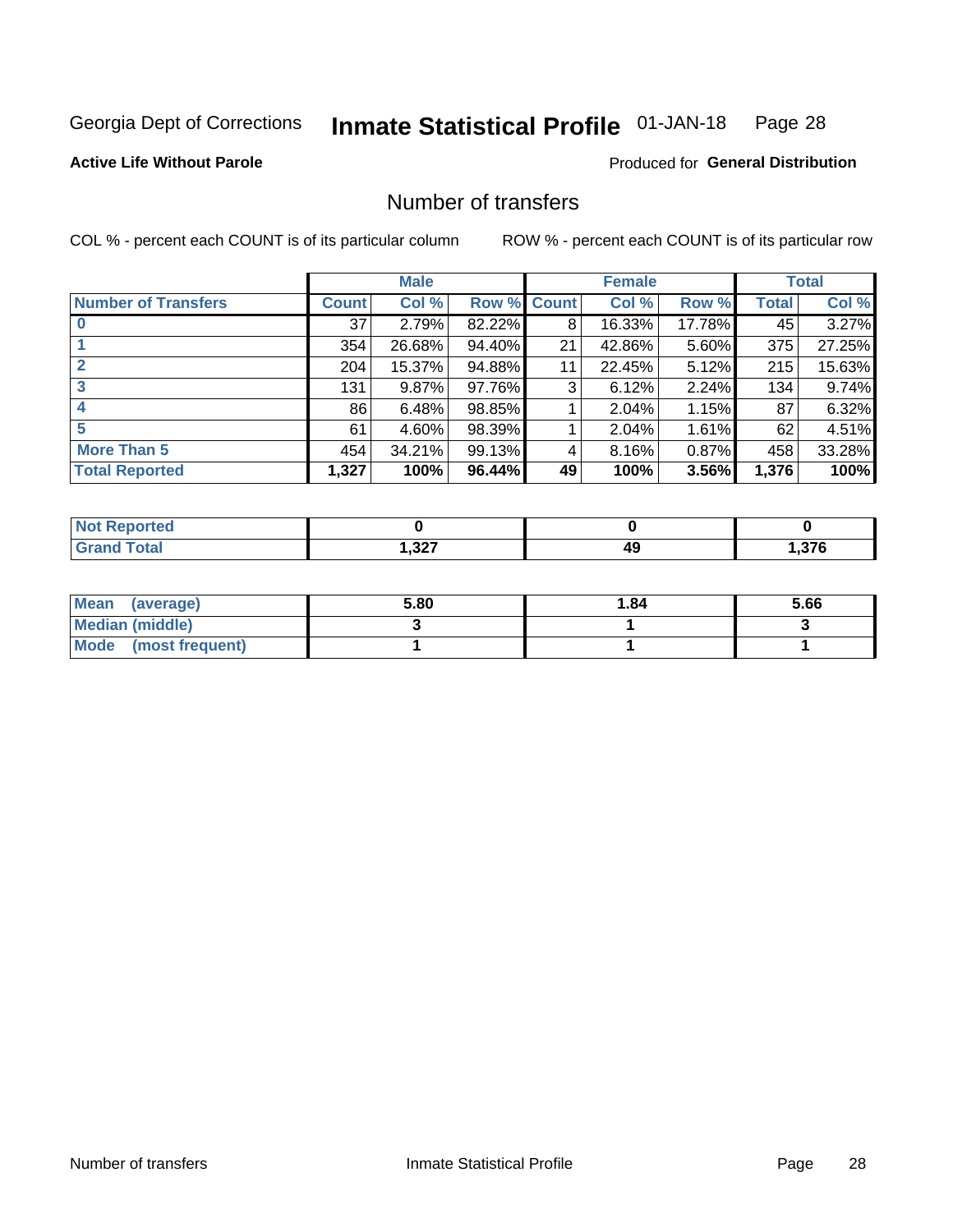#### Inmate Statistical Profile 01-JAN-18 Page 29

#### **Active Life Without Parole**

Produced for General Distribution

# Number of escapes

COL % - percent each COUNT is of its particular column

|                          |              | <b>Male</b> |                    |    | <b>Female</b> |          |       | <b>Total</b> |
|--------------------------|--------------|-------------|--------------------|----|---------------|----------|-------|--------------|
| <b>Number of Escapes</b> | <b>Count</b> | Col%        | <b>Row % Count</b> |    | Col %         | Row %    | Total | Col %        |
|                          | .324         | 99.77%      | $96.43\%$          | 49 | $100.00\%$    | $3.57\%$ | 1,373 | 99.78%       |
|                          |              | 0.08%       | 100.00%            |    |               |          |       | 0.07%        |
|                          |              | 0.15%       | 100.00%            |    |               |          |       | 0.15%        |
| <b>Total Reported</b>    | .327         | 100%        | $96.44\%$          | 49 | 100%          | $3.56\%$ | 1,376 | 100%         |

| <b>Reported</b><br>NOT |       |    |      |
|------------------------|-------|----|------|
| <b>Total</b>           | 1,327 | 49 | .376 |

| Mean (average)       |  |  |
|----------------------|--|--|
| Median (middle)      |  |  |
| Mode (most frequent) |  |  |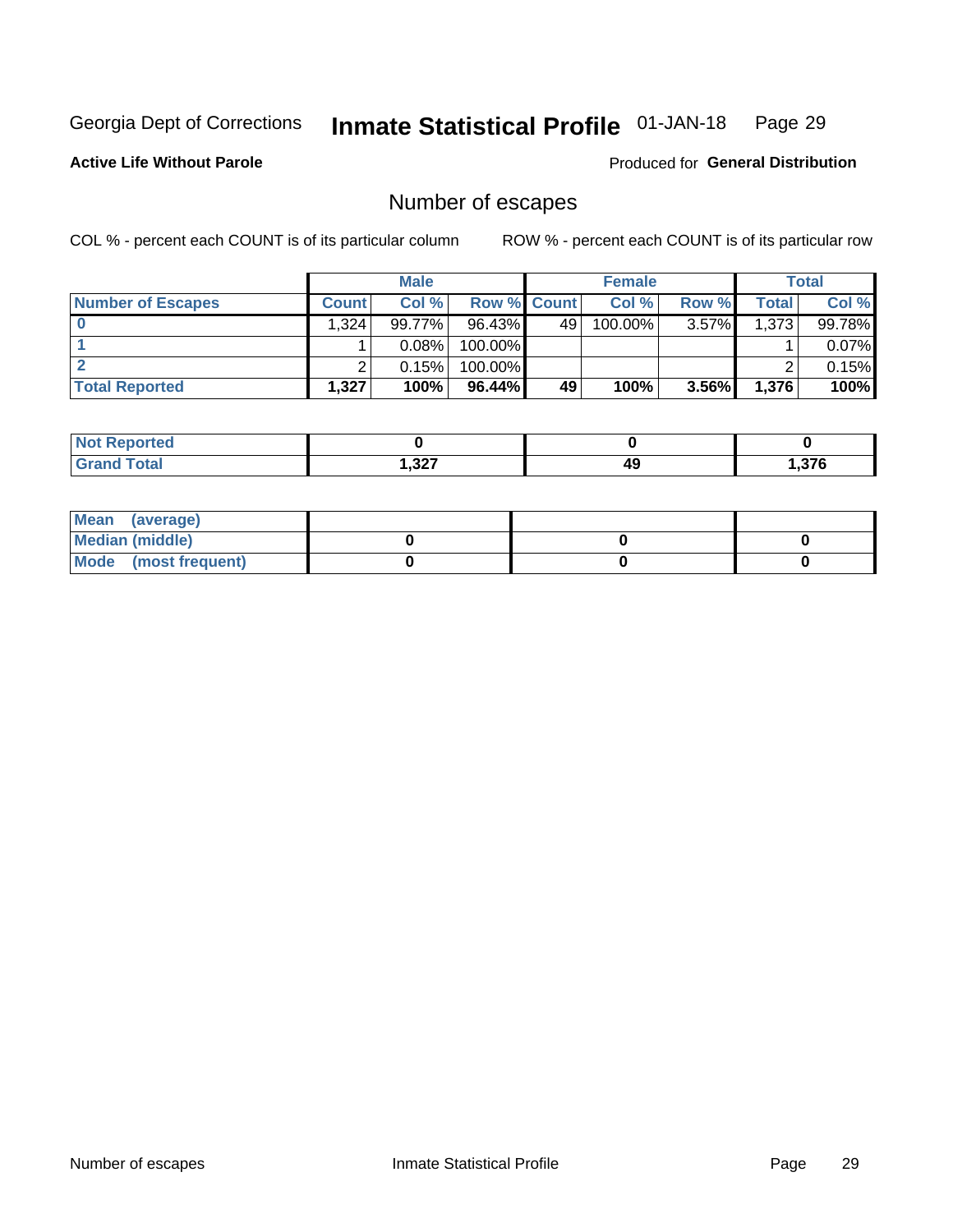## **Active Life Without Parole**

## **Produced for General Distribution**

# Time served in current (or last) institution

COL % - percent each COUNT is of its particular column

|                            |              | <b>Male</b> |         |              | <b>Female</b> |        |              | <b>Total</b> |
|----------------------------|--------------|-------------|---------|--------------|---------------|--------|--------------|--------------|
| <b>Time In Institution</b> | <b>Count</b> | Col %       | Row %   | <b>Count</b> | Col %         | Row %  | <b>Total</b> | Col %        |
| 0 to 3 months              | 172          | 12.96%      | 97.73%  | 4            | 8.16%         | 2.27%  | 176          | 12.79%       |
| <b>3.01 to 6 months</b>    | 101          | 7.61%       | 97.12%  | 3            | 6.12%         | 2.88%  | 104          | 7.56%        |
| 6.01 to 9 months           | 110          | 8.29%       | 99.10%  | 1            | 2.04%         | 0.90%  | 111          | 8.07%        |
| 9.01 to 12 months          | 78           | 5.88%       | 98.73%  | 1            | 2.04%         | 1.27%  | 79           | 5.74%        |
| <b>12.01 to 18 months</b>  | 149          | 11.23%      | 97.39%  | 4            | 8.16%         | 2.61%  | 153          | 11.12%       |
| <b>18.01 to 24 months</b>  | 110          | 8.29%       | 91.67%  | 10           | 20.41%        | 8.33%  | 120          | 8.72%        |
| $2.01$ to 3 years          | 171          | 12.89%      | 95.00%  | 9            | 18.37%        | 5.00%  | 180          | 13.08%       |
| 3.01 to 4 years            | 112          | 8.44%       | 96.55%  | 4            | 8.16%         | 3.45%  | 116          | 8.43%        |
| $4.01$ to 5 years          | 90           | 6.78%       | 94.74%  | 5            | 10.20%        | 5.26%  | 95           | 6.90%        |
| 5.01 to 6 years            | 58           | 4.37%       | 100.00% |              |               |        | 58           | 4.22%        |
| 6.01 to 7 years            | 40           | 3.01%       | 85.11%  | 7            | 14.29%        | 14.89% | 47           | 3.42%        |
| $7.01$ to 8 years          | 33           | 2.49%       | 100.00% |              |               |        | 33           | 2.40%        |
| 8.01 to 9 years            | 30           | 2.26%       | 100.00% |              |               |        | 30           | 2.18%        |
| 9.01 to 10 years           | 19           | 1.43%       | 100.00% |              |               |        | 19           | 1.38%        |
| Over 10 years              | 54           | 4.07%       | 98.18%  | 1            | 2.04%         | 1.82%  | 55           | 4.00%        |
| <b>Total Reported</b>      | 1,327        | 100%        | 96.44%  | 49           | 100%          | 3.56%  | 1,376        | 100.0%       |

| Reported<br><b>NOT</b> |             |           |       |
|------------------------|-------------|-----------|-------|
| <i>i</i> otal          | ר פ<br>اعט, | AС<br>- - | .376. |

| <b>Mean</b><br>(average) | 34 months | 36 months | 34 months |
|--------------------------|-----------|-----------|-----------|
| Median (middle)          | 21 months | 27 months | 21 months |
| Mode (most frequent)     | months    | 3 months  | 1 months  |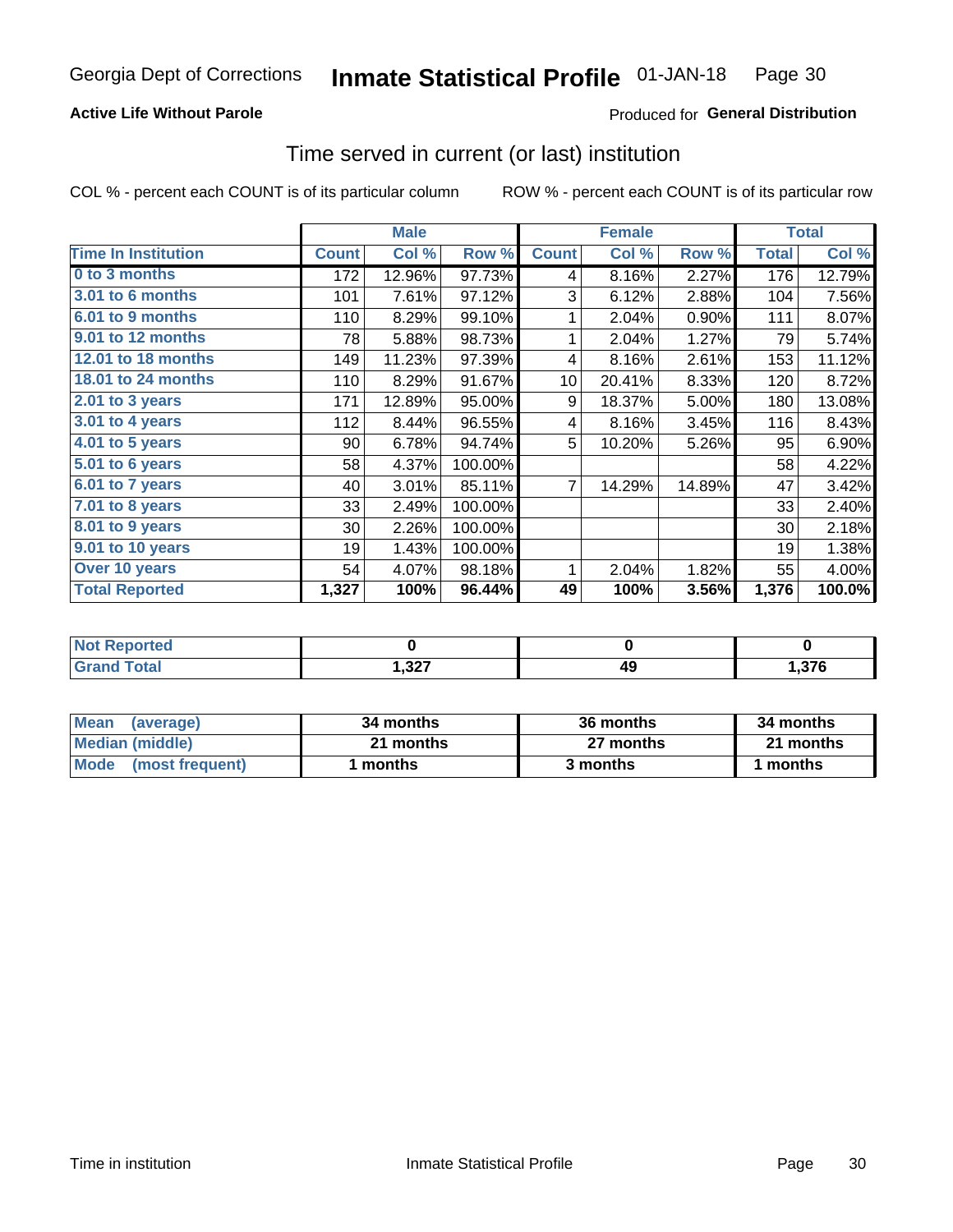#### Inmate Statistical Profile 01-JAN-18 Page 31

**Active Life Without Parole** 

Produced for General Distribution

# Highest grade level attained

COL % - percent each COUNT is of its particular column

|                              |                | <b>Male</b> |         |                 | <b>Female</b> |        |                | <b>Total</b> |
|------------------------------|----------------|-------------|---------|-----------------|---------------|--------|----------------|--------------|
| <b>Grade Level</b>           | <b>Count</b>   | Col %       | Row %   | <b>Count</b>    | Col %         | Row %  | <b>Total</b>   | Col %        |
| No school at all             | 2              | 0.19%       | 100.00% |                 |               |        | $\overline{2}$ | 0.19%        |
| <b>Grade 1</b>               | 1              | 0.10%       | 100.00% |                 |               |        | 1              | 0.10%        |
| <b>Grade 2</b>               | 1              | 0.10%       | 100.00% |                 |               |        | 1              | 0.10%        |
| <b>Grade 3</b>               | $\overline{2}$ | 0.19%       | 100.00% |                 |               |        | $\overline{2}$ | 0.19%        |
| <b>Grade 4</b>               | 3              | 0.29%       | 100.00% |                 |               |        | 3              | 0.29%        |
| <b>Grade 5</b>               | 1              | 0.10%       | 100.00% |                 |               |        | 1              | 0.10%        |
| Grade 6                      | 9              | 0.88%       | 100.00% |                 |               |        | 9              | 0.86%        |
| Grade 7                      | 37             | 3.60%       | 100.00% |                 |               |        | 37             | 3.52%        |
| <b>Grade 8</b>               | 71             | 6.91%       | 98.61%  | 1               | 4.00%         | 1.39%  | 72             | 6.84%        |
| Grade 9                      | 131            | 12.76%      | 97.76%  | 3               | 12.00%        | 2.24%  | 134            | 12.74%       |
| Grade 10                     | 197            | 19.18%      | 97.04%  | 6               | 24.00%        | 2.96%  | 203            | 19.30%       |
| Grade 11                     | 175            | 17.04%      | 98.31%  | 3               | 12.00%        | 1.69%  | 178            | 16.92%       |
| <b>Grade 12 or GED</b>       | 251            | 24.44%      | 96.91%  | 8               | 32.00%        | 3.09%  | 259            | 24.62%       |
| Some tech school             | 14             | 1.36%       | 93.33%  | 1               | 4.00%         | 6.67%  | 15             | 1.43%        |
| <b>Completed tech school</b> | 15             | 1.46%       | 100.00% |                 |               |        | 15             | 1.43%        |
| College, 1 year              | 38             | 3.70%       | 97.44%  | 1               | 4.00%         | 2.56%  | 39             | 3.71%        |
| College, 2 year              | 38             | 3.70%       | 97.44%  | 1               | 4.00%         | 2.56%  | 39             | 3.71%        |
| College, 3 year              | 17             | 1.66%       | 100.00% |                 |               |        | 17             | 1.62%        |
| <b>Bachelor's degree</b>     | 17             | 1.66%       | 100.00% |                 |               |        | 17             | 1.62%        |
| <b>Master's degree</b>       | 4              | 0.39%       | 100.00% |                 |               |        | 4              | 0.38%        |
| Ph.D. degree                 | 1              | 0.10%       | 50.00%  | 1               | 4.00%         | 50.00% | $\overline{c}$ | 0.19%        |
| Law degree                   | $\overline{2}$ | 0.19%       | 100.00% |                 |               |        | $\overline{2}$ | 0.19%        |
| <b>Total Reported</b>        | 1,027          | 100%        | 97.62%  | $\overline{25}$ | 100%          | 2.38%  | 1,052          | 100.1%       |

| rteo | 300   | ., | ^^   |
|------|-------|----|------|
| NO   |       |    | 524  |
| υιαι | 1,327 | 49 | ,376 |

| <b>Mean</b><br>(average) | 10.78           | 11.36           | 10.79             |  |
|--------------------------|-----------------|-----------------|-------------------|--|
| Median (middle)          | Grade 11        | Grade 11        | Grade 11          |  |
| Mode<br>(most frequent)  | Grade 12 or GED | Grade 12 or GED | I Grade 12 or GED |  |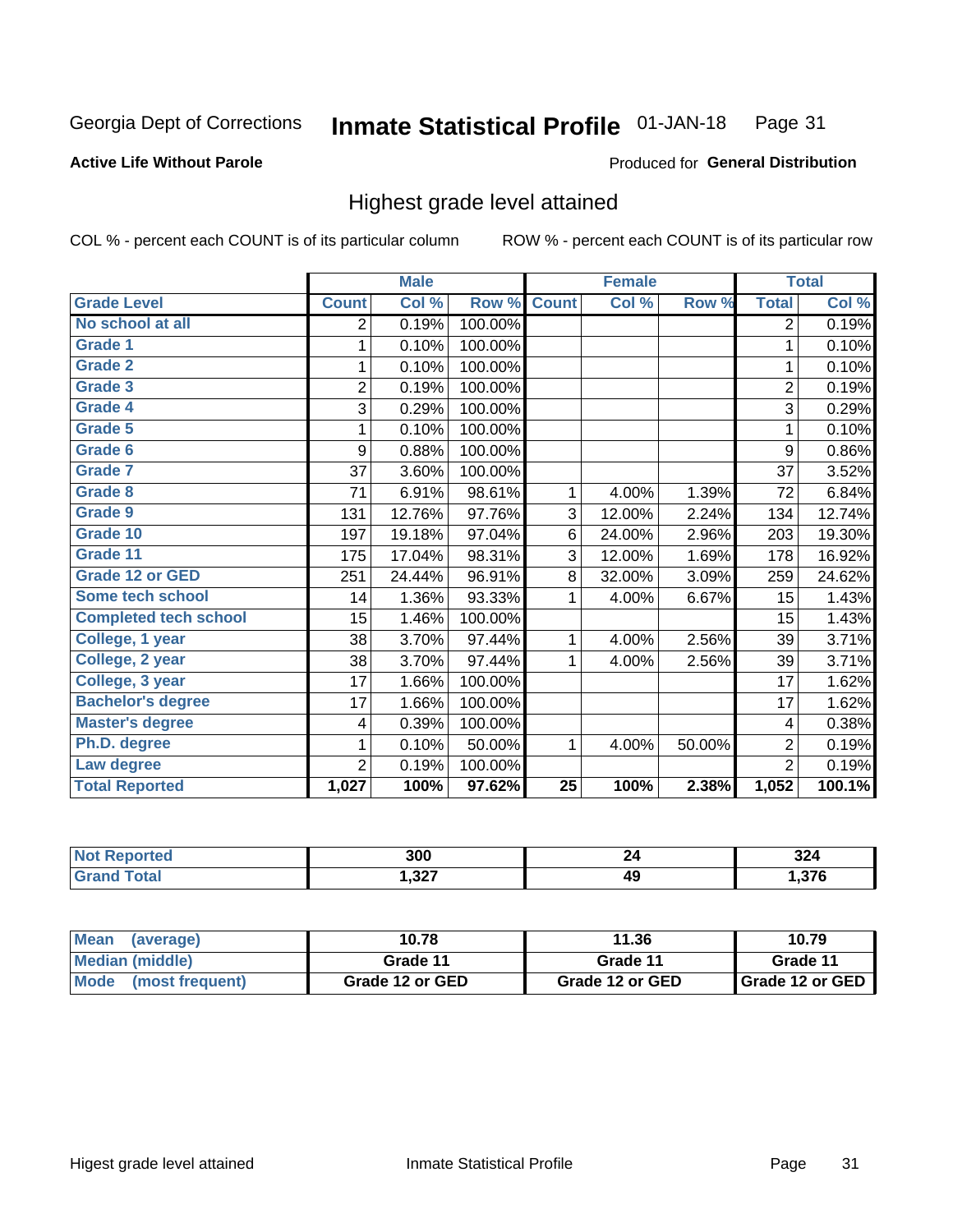#### Inmate Statistical Profile 01-JAN-18 Page 32

#### **Active Life Without Parole**

#### Produced for General Distribution

# Culture fair IQ scores

COL % - percent each COUNT is of its particular column

|                       | <b>Male</b>  |          | <b>Female</b>      |                |        | <b>Total</b> |              |        |
|-----------------------|--------------|----------|--------------------|----------------|--------|--------------|--------------|--------|
| <b>IQ Scores</b>      | <b>Count</b> | Col %    | <b>Row % Count</b> |                | Col %  | Row %        | <b>Total</b> | Col %  |
| $60 - 69$             | 41           | $3.56\%$ | 97.62%             |                | 2.63%  | 2.38%        | 42           | 3.53%  |
| $70 - 79$             | 88           | 7.63%    | 97.78%             | $\overline{2}$ | 5.26%  | 2.22%        | 90           | 7.56%  |
| $80 - 89$             | 158          | 13.70%   | 96.34%             | 6              | 15.79% | 3.66%        | 164          | 13.77% |
| $90 - 99$             | 293          | 25.41%   | 94.82%             | 16             | 42.11% | 5.18%        | 309          | 25.94% |
| $100 - 109$           | 322          | 27.93%   | 98.17%             | 6              | 15.79% | 1.83%        | 328          | 27.54% |
| $110 - 119$           | 209          | 18.13%   | 98.58%             | 3              | 7.89%  | 1.42%        | 212          | 17.80% |
| $120 - 129$           | 40           | 3.47%    | 93.02%             | 3              | 7.89%  | $6.98\%$     | 43           | 3.61%  |
| $130 - 139$           | 2            | 0.17%    | 66.67%             | 1              | 2.63%  | 33.33%       | 3            | 0.25%  |
| <b>Total Reported</b> | 1,153        | 100%     | 96.81%             | 38             | 100%   | 3.19%        | 1,191        | 100%   |

| <b>Not Reported</b>  | 158   |    | 165   |
|----------------------|-------|----|-------|
| Not Valid (under 60) | 16    |    | 20    |
| <b>Grand Total</b>   | 1,327 | 49 | 1,376 |

| Mean<br>(average)    | 98 | 98 | 98 |
|----------------------|----|----|----|
| Median (middle)      | 99 | 95 | 99 |
| Mode (most frequent) | 99 |    | 99 |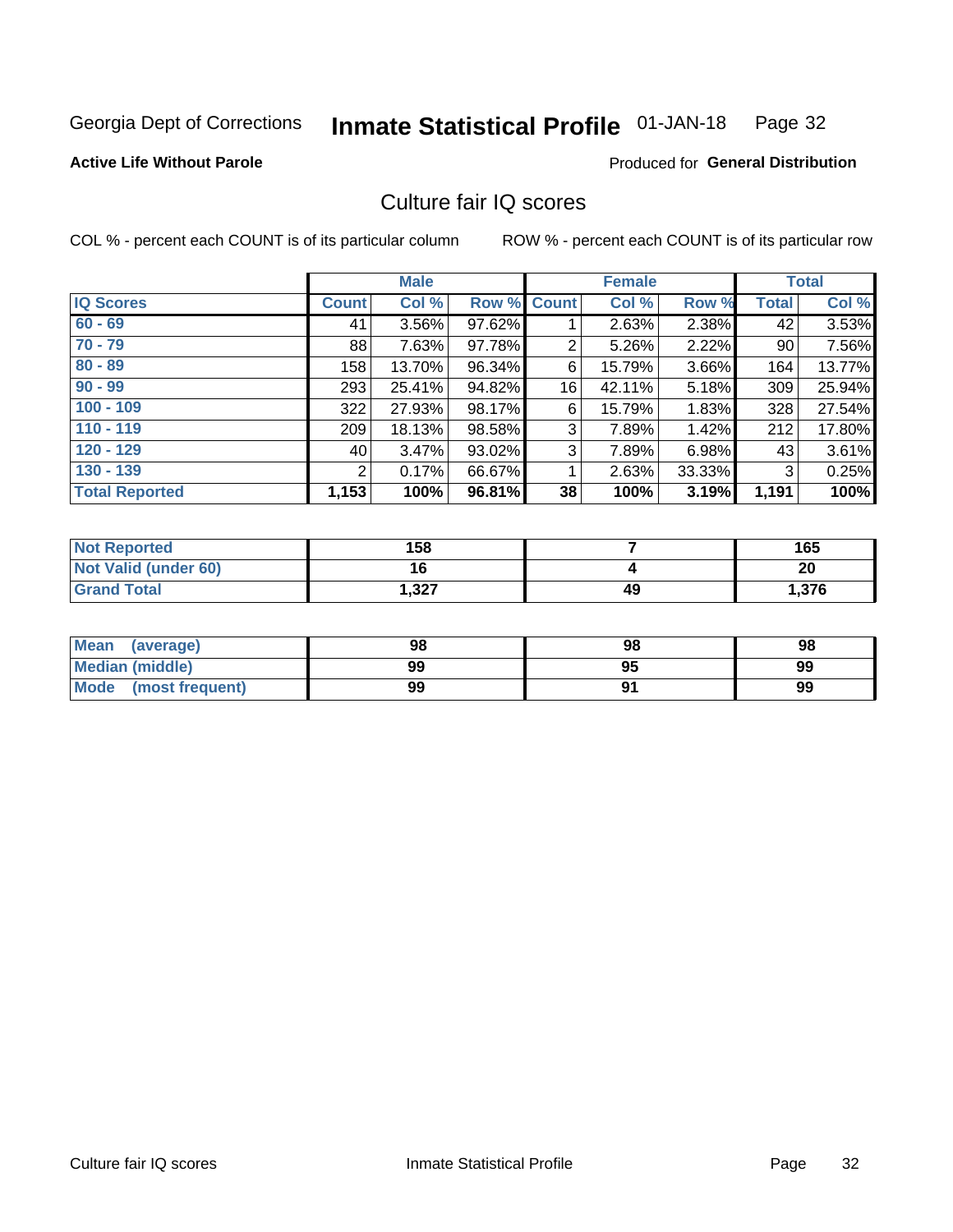#### Inmate Statistical Profile 01-JAN-18 Page 33

#### **Active Life Without Parole**

## Produced for General Distribution

# Wide Range Achievement Test (WRAT) reading score

COL % - percent each COUNT is of its particular column

|                           |              | <b>Male</b> |         |                  | <b>Female</b> |       |              | <b>Total</b> |
|---------------------------|--------------|-------------|---------|------------------|---------------|-------|--------------|--------------|
| <b>WRAT Reading Score</b> | <b>Count</b> | Col %       | Row %   | <b>Count</b>     | Col %         | Row % | <b>Total</b> | Col %        |
| $0.1$ to $0.9$            | 26           | 2.15%       | 100.00% |                  |               |       | 26           | 2.08%        |
| 1.0 to 1.9                | 17           | 1.41%       | 100.00% |                  |               |       | 17           | 1.36%        |
| 2.0 to 2.9                | 41           | 3.40%       | 95.35%  | $\overline{2}$   | 4.76%         | 4.65% | 43           | 3.44%        |
| 3.0 to 3.9                | 76           | 6.30%       | 96.20%  | 3                | 7.14%         | 3.80% | 79           | 6.33%        |
| 4.0 to 4.9                | 94           | 7.79%       | 95.92%  | 4                | 9.52%         | 4.08% | 98           | 7.85%        |
| 5.0 to 5.9                | 117          | 9.69%       | 98.32%  | $\overline{2}$   | 4.76%         | 1.68% | 119          | 9.53%        |
| 6.0 to 6.9                | 104          | 8.62%       | 98.11%  | 2                | 4.76%         | 1.89% | 106          | 8.49%        |
| 7.0 to 7.9                | 32           | 2.65%       | 100.00% |                  |               |       | 32           | 2.56%        |
| 8.0 to 8.9                | 94           | 7.79%       | 97.92%  | 2                | 4.76%         | 2.08% | 96           | 7.69%        |
| 9.0 to 9.9                | 67           | 5.55%       | 97.10%  | $\overline{c}$   | 4.76%         | 2.90% | 69           | 5.52%        |
| 10.0 to 10.9              | 66           | 5.47%       | 98.51%  | 1                | 2.38%         | 1.49% | 67           | 5.36%        |
| 11.0 to 11.9              | 122          | 10.11%      | 95.31%  | 6                | 14.29%        | 4.69% | 128          | 10.25%       |
| 12.0 to 12.9              | 297          | 24.61%      | 95.19%  | 15 <sub>15</sub> | 35.71%        | 4.81% | 312          | 24.98%       |
| 13                        | 54           | 4.47%       | 94.74%  | 3                | 7.14%         | 5.26% | 57           | 4.56%        |
| <b>Total Reported</b>     | 1,207        | 100%        | 96.64%  | 42               | 100%          | 3.36% | 1,249        | 100%         |
|                           |              |             |         |                  |               |       |              |              |
|                           |              |             |         |                  |               |       |              |              |

| <b>Not</b>      | 120   |    | $\lambda$ of |
|-----------------|-------|----|--------------|
| <b>Reported</b> | __    |    | $\sim$       |
| <b>otal</b>     | 1,327 | 49 | .376         |

| Mean<br>(average)      | 8.61       | 9.6  | 8.64 |
|------------------------|------------|------|------|
| <b>Median (middle)</b> | י ה<br>9.Z | 11.4 | 9.2  |
| Mode (most frequent)   | 12.9       | 12.9 | 12.9 |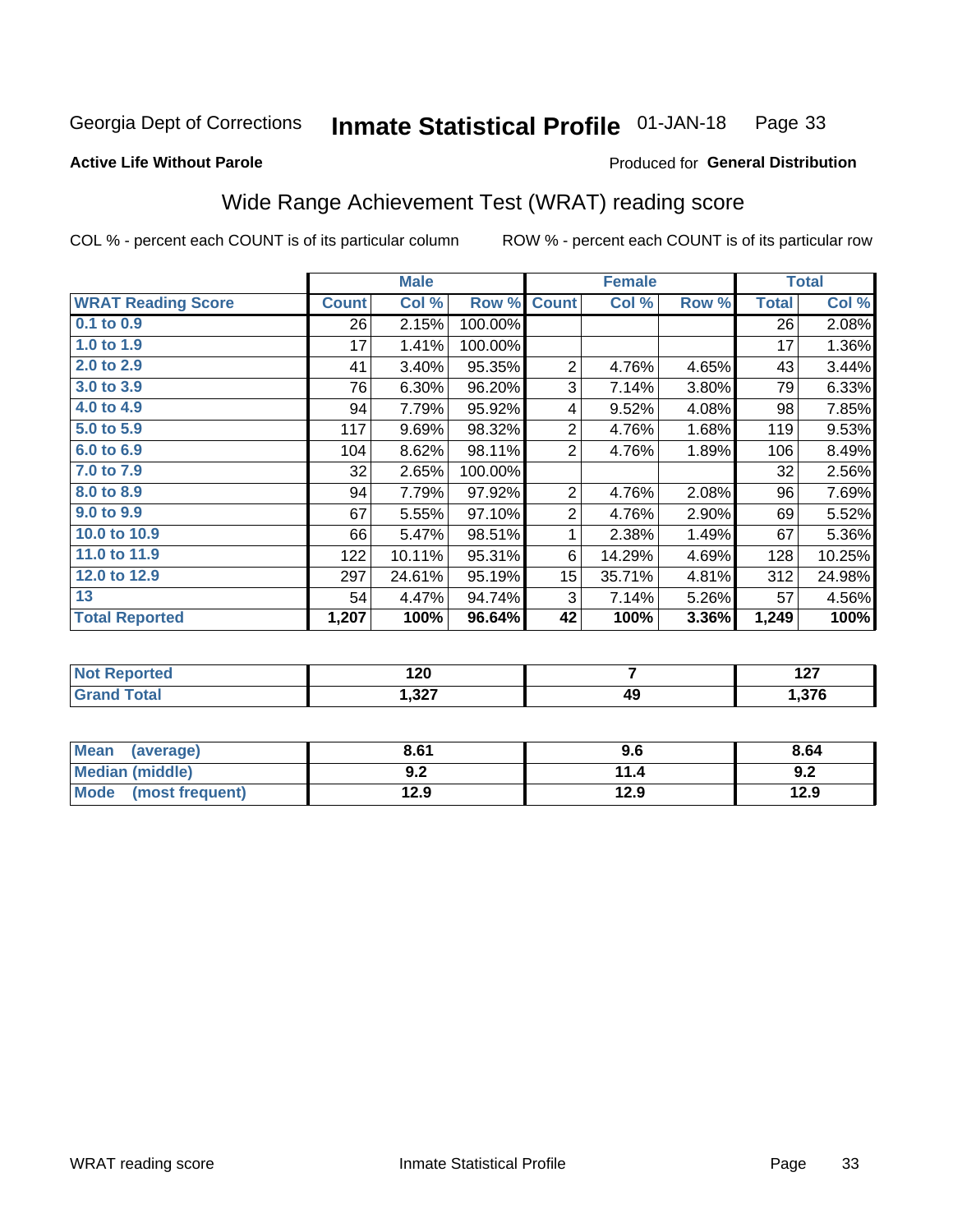#### Inmate Statistical Profile 01-JAN-18 Page 34

#### **Active Life Without Parole**

## Produced for General Distribution

# Wide Range Achievement Test (WRAT) math score

COL % - percent each COUNT is of its particular column

|                              |              | <b>Male</b> |         |                | <b>Female</b> |        |                | <b>Total</b> |
|------------------------------|--------------|-------------|---------|----------------|---------------|--------|----------------|--------------|
| <b>WRAT Mathematic Score</b> | <b>Count</b> | Col %       | Row %   | <b>Count</b>   | Col %         | Row %  | <b>Total</b>   | Col %        |
| 0.1 to 0.9                   | 2            | 0.17%       | 100.00% |                |               |        | $\overline{2}$ | 0.16%        |
| 1.0 to 1.9                   | 8            | 0.66%       | 100.00% |                |               |        | 8              | 0.64%        |
| 2.0 to 2.9                   | 29           | 2.40%       | 96.67%  | 1              | 2.38%         | 3.33%  | 30             | 2.40%        |
| 3.0 to 3.9                   | 65           | 5.39%       | 97.01%  | $\overline{2}$ | 4.76%         | 2.99%  | 67             | 5.36%        |
| 4.0 to 4.9                   | 139          | 11.52%      | 97.20%  | 4              | 9.52%         | 2.80%  | 143            | 11.45%       |
| 5.0 to 5.9                   | 165          | 13.67%      | 98.21%  | 3              | 7.14%         | 1.79%  | 168            | 13.45%       |
| 6.0 to 6.9                   | 262          | 21.71%      | 97.40%  | 7              | 16.67%        | 2.60%  | 269            | 21.54%       |
| 7.0 to 7.9                   | 115          | 9.53%       | 96.64%  | 4              | 9.52%         | 3.36%  | 119            | 9.53%        |
| 8.0 to 8.9                   | 121          | 10.02%      | 97.58%  | 3              | 7.14%         | 2.42%  | 124            | 9.93%        |
| 9.0 to 9.9                   | 93           | 7.71%       | 94.90%  | 5              | 11.90%        | 5.10%  | 98             | 7.85%        |
| 10.0 to 10.9                 | 26           | 2.15%       | 100.00% |                |               |        | 26             | 2.08%        |
| 11.0 to $11.9$               | 45           | 3.73%       | 97.83%  | 1              | 2.38%         | 2.17%  | 46             | 3.68%        |
| 12.0 to 12.9                 | 130          | 10.77%      | 92.20%  | 11             | 26.19%        | 7.80%  | 141            | 11.29%       |
| 13                           | 7            | 0.58%       | 87.50%  | 1              | 2.38%         | 12.50% | 8              | 0.64%        |
| <b>Total Reported</b>        | 1,207        | 100%        | 96.64%  | 42             | 100%          | 3.36%  | 1,249          | 100%         |

| <b>Not Reported</b> | 120   |    | - - -<br>. |
|---------------------|-------|----|------------|
| <b>Total</b>        | 1,327 | 49 | .376،      |

| Mean (average)       | 7.35 | 8.50 | 7.38 |
|----------------------|------|------|------|
| Median (middle)      | 6.9  | 7.9  | 6.9  |
| Mode (most frequent) | 12.9 | 12.9 | 12.9 |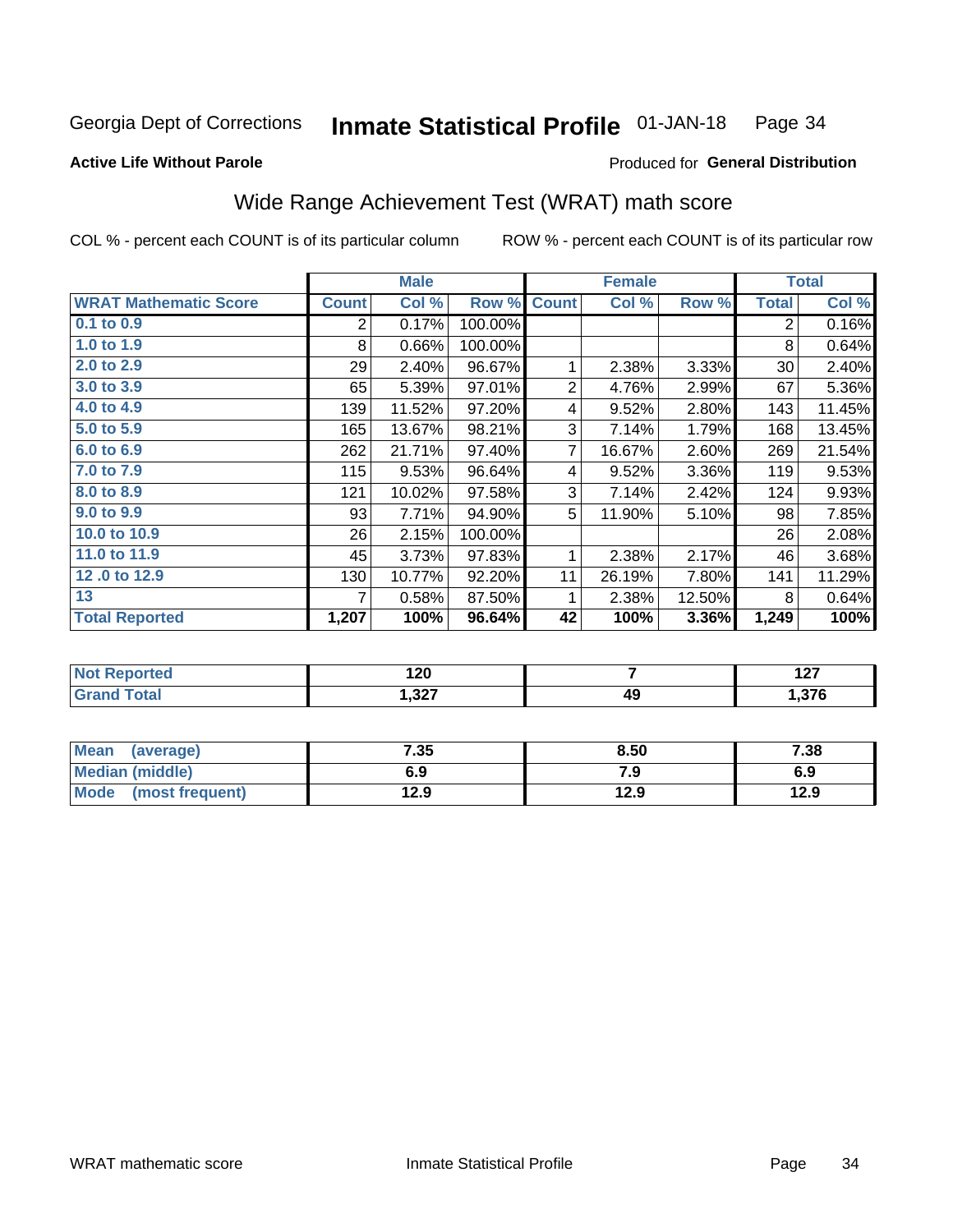#### **Inmate Statistical Profile 01-JAN-18** Page 35

#### **Active Life Without Parole**

#### Produced for General Distribution

# Wide Range Achievement Test (WRAT) spelling score

COL % - percent each COUNT is of its particular column

|                            |                 | <b>Male</b> |         |                | <b>Female</b>  |       |              | <b>Total</b> |
|----------------------------|-----------------|-------------|---------|----------------|----------------|-------|--------------|--------------|
| <b>WRAT Spelling Score</b> | <b>Count</b>    | Col %       | Row %   | <b>Count</b>   | Col %          | Row % | <b>Total</b> | Col %        |
| 0.1 to 0.9                 | 20 <sup>2</sup> | 1.66%       | 100.00% |                |                |       | 20           | 1.60%        |
| 1.0 to 1.9                 | 35              | 2.90%       | 100.00% |                |                |       | 35           | 2.81%        |
| 2.0 to 2.9                 | 52              | 4.32%       | 96.30%  | $\overline{2}$ | 4.76%          | 3.70% | 54           | 4.33%        |
| 3.0 to 3.9                 | 71              | 5.89%       | 97.26%  | $\overline{2}$ | 4.76%          | 2.74% | 73           | 5.85%        |
| 4.0 to 4.9                 | 73              | 6.06%       | 97.33%  | $\overline{2}$ | 4.76%          | 2.67% | 75           | 6.01%        |
| 5.0 to 5.9                 | 137             | 11.37%      | 99.28%  | 1              | 2.38%          | 0.72% | 138          | 11.07%       |
| 6.0 to 6.9                 | 107             | 8.88%       | 99.07%  | 1              | 2.38%          | 0.93% | 108          | 8.66%        |
| 7.0 to 7.9                 | 104             | 8.63%       | 97.20%  | 3              | 7.14%          | 2.80% | 107          | 8.58%        |
| 8.0 to 8.9                 | 107             | 8.88%       | 97.27%  | 3              | 7.14%          | 2.73% | 110          | 8.82%        |
| 9.0 to 9.9                 | 65              | 5.39%       | 100.00% |                |                |       | 65           | 5.21%        |
| 10.0 to 10.9               | 57              | 4.73%       | 100.00% |                |                |       | 57           | 4.57%        |
| 11.0 to 11.9               | 87              | 7.22%       | 93.55%  | 6              | 14.29%         | 6.45% | 93           | 7.46%        |
| 12.0 to 12.9               | 261             | 21.66%      | 92.55%  | 21             | 50.00%         | 7.45% | 282          | 22.61%       |
| 13                         | 29              | 2.41%       | 96.67%  | 1              | 2.38%          | 3.33% | 30           | 2.41%        |
| <b>Total Reported</b>      | 1,205           | 100%        | 96.63%  | 42             | 100%           | 3.37% | 1,247        | 100%         |
|                            |                 |             |         |                |                |       |              |              |
| <b>Not Reported</b>        |                 | 122         |         |                | $\overline{7}$ |       |              | 129          |
| <b>Grand Total</b>         |                 | 1,327       |         |                | 49             |       |              | 1,376        |

| <b>Mean</b><br>(average)       | 8.14 | 10.24       | 9.21<br>O.Z |
|--------------------------------|------|-------------|-------------|
| Median (middle)                | o. J | 122<br>12.J | ი.ა         |
| <b>Mode</b><br>(most frequent) | 12.9 | 12.9        | 12.9        |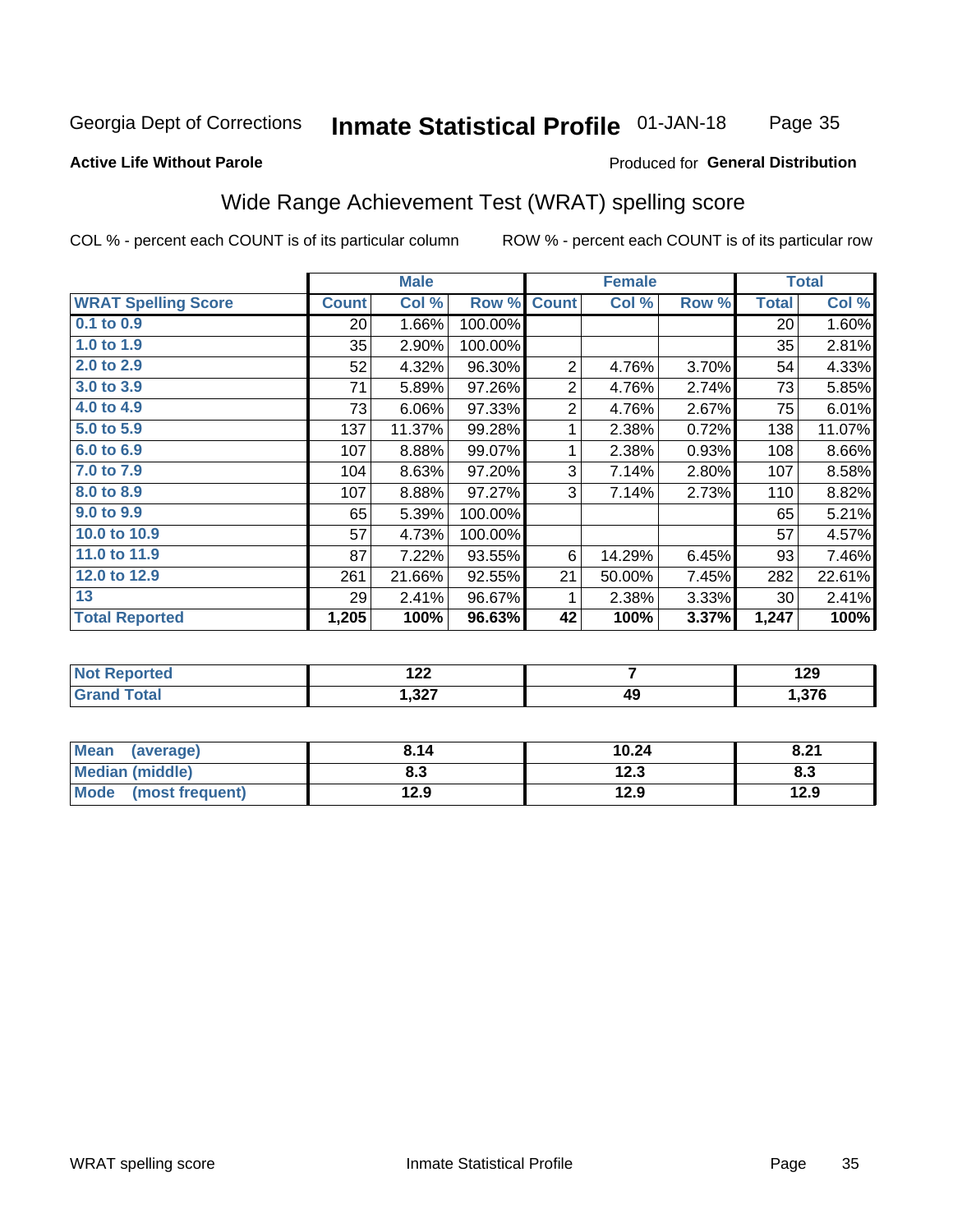#### Inmate Statistical Profile 01-JAN-18 Page 36

#### **Active Life Without Parole**

## **Produced for General Distribution**

# Current / last mental health treatment level

COL % - percent each COUNT is of its particular column

|                                    |                 | <b>Male</b> |         |              | <b>Female</b> |           |                 | <b>Total</b> |
|------------------------------------|-----------------|-------------|---------|--------------|---------------|-----------|-----------------|--------------|
| <b>Mental Health Treatment Lev</b> | <b>Count</b>    | Col %       | Row %   | <b>Count</b> | Col %         | Row %     | <b>Total</b>    | Col %        |
| 1 No problem at current time       | 257             | 43.93%      | 95.90%  | 11           | 26.19%        | 4.10%     | 268             | 42.74%       |
| 2 Receiving outpatient             | 247             | 42.22%      | 89.49%  | 29           | 69.05%        | $10.51\%$ | 276             | 44.02%       |
| <b>Treatment</b>                   |                 |             |         |              |               |           |                 |              |
| 3 Inpatient, moderate              | 68              | 11.62%      | 97.14%  | 2            | 4.76%         | 2.86%     | 70              | 11.16%       |
| <b>Treatment</b>                   |                 |             |         |              |               |           |                 |              |
| 4 Inpatient, intensive             | 13 <sub>1</sub> | 2.22%       | 100.00% |              |               |           | 13 <sub>1</sub> | 2.07%        |
| Treatment                          |                 |             |         |              |               |           |                 |              |
| <b>Total Evaluated</b>             | 585             | 100%        | 93.30%  | 42           | 100%          | 6.70%     | 627             | 100%         |

| Never had MH evaluation | 742   |    | 749  |
|-------------------------|-------|----|------|
| Total                   | 1,327 | 49 | ,376 |

| <b>Median (middle)</b>         | <b>Receiving outpatient</b><br>treatment | <b>Receiving outpatient</b><br>treatment | <b>Receiving</b><br>outpatient<br>treatment |  |
|--------------------------------|------------------------------------------|------------------------------------------|---------------------------------------------|--|
| <b>Mode</b><br>(most frequent) | No problem at current time               | <b>Receiving outpatient</b><br>treatment | <b>Receiving</b><br>outpatient<br>treatment |  |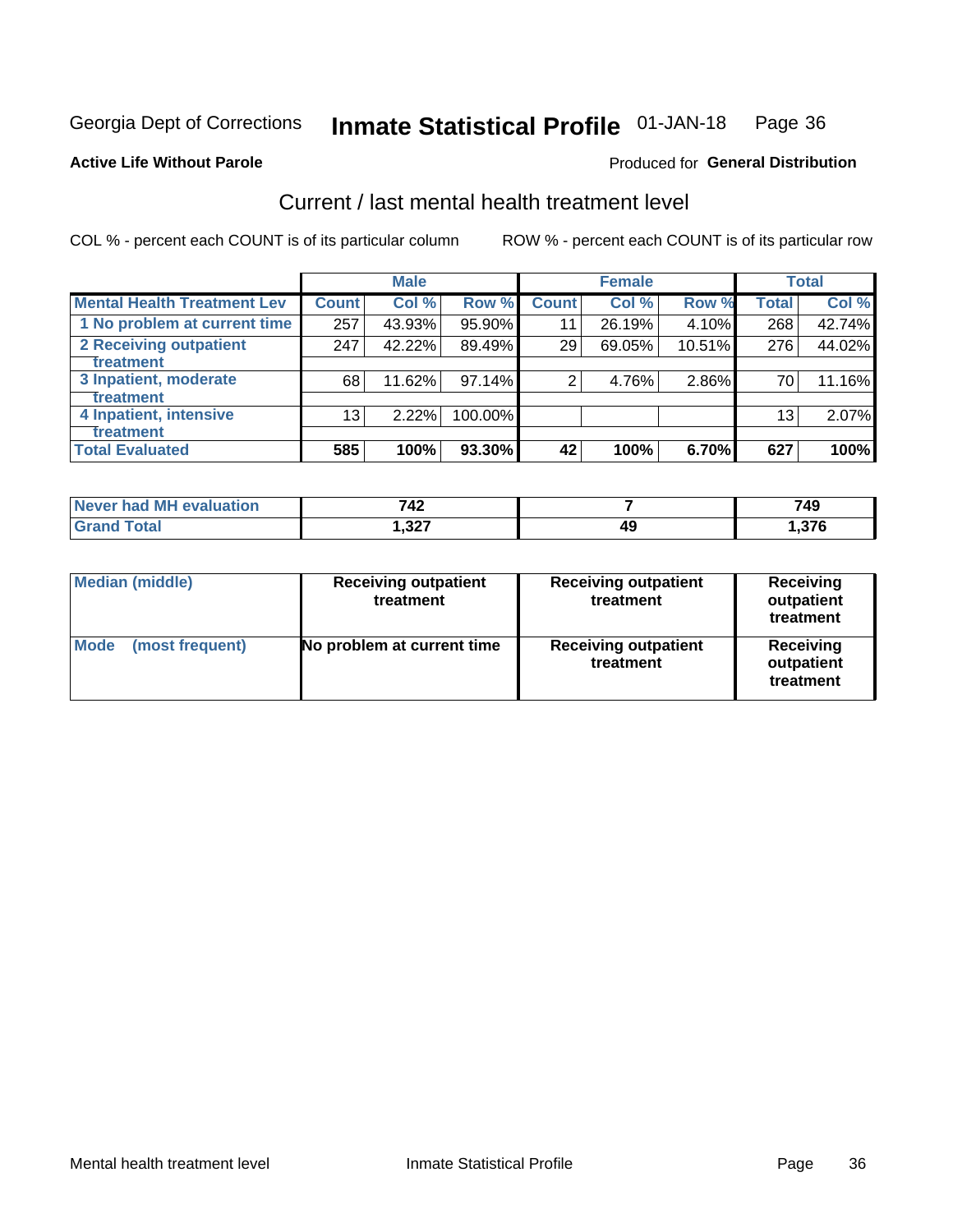#### Inmate Statistical Profile 01-JAN-18 Page 37

## **Active Life Without Parole**

## Produced for General Distribution

# PULHESDWIT medical scale - 'P' overall condition ('P'hysical)

COL % - percent each COUNT is of its particular column

|                                  |                | <b>Male</b> |             |    | <b>Female</b> |       |              | <b>Total</b> |
|----------------------------------|----------------|-------------|-------------|----|---------------|-------|--------------|--------------|
| 'P' Overall Condition            | <b>Count</b>   | Col %       | Row % Count |    | Col %         | Row % | <b>Total</b> | Col %        |
| 1 No medical illness             | 904            | 74.65%      | 97.20%      | 26 | 53.06%        | 2.80% | 930          | 73.81%       |
| 2 Well-controlled chronic        | 282            | 23.29%      | 92.76%      | 22 | 44.90%        | 7.24% | 304          | 24.13%       |
| <b>lillness</b>                  |                |             |             |    |               |       |              |              |
| 3 Poorly-controlled chronic      | 22             | 1.82%       | 95.65%      |    | 2.04%         | 4.35% | 23           | 1.83%        |
| <b>illness</b>                   |                |             |             |    |               |       |              |              |
| 4 Significant problems requiring | 3 <sup>1</sup> | 0.25%       | 100.00%     |    |               |       | 3            | 0.24%        |
| special housing                  |                |             |             |    |               |       |              |              |
| <b>Total Reported</b>            | 1,211          | 100%        | 96.11%      | 49 | 100%          | 3.89% | 1,260        | 100.0%       |

| нэо   | $\overline{\phantom{a}}$<br>ט ו |    | . .    |
|-------|---------------------------------|----|--------|
| _____ | ່າງກ                            | лι | $\sim$ |
|       | ، عں, ا                         | −. | ، ت    |

| <b>Mode</b> | (most frequent) | 1 No medical illness | 1 No medical illness | 1 No medical<br>illness |
|-------------|-----------------|----------------------|----------------------|-------------------------|
|-------------|-----------------|----------------------|----------------------|-------------------------|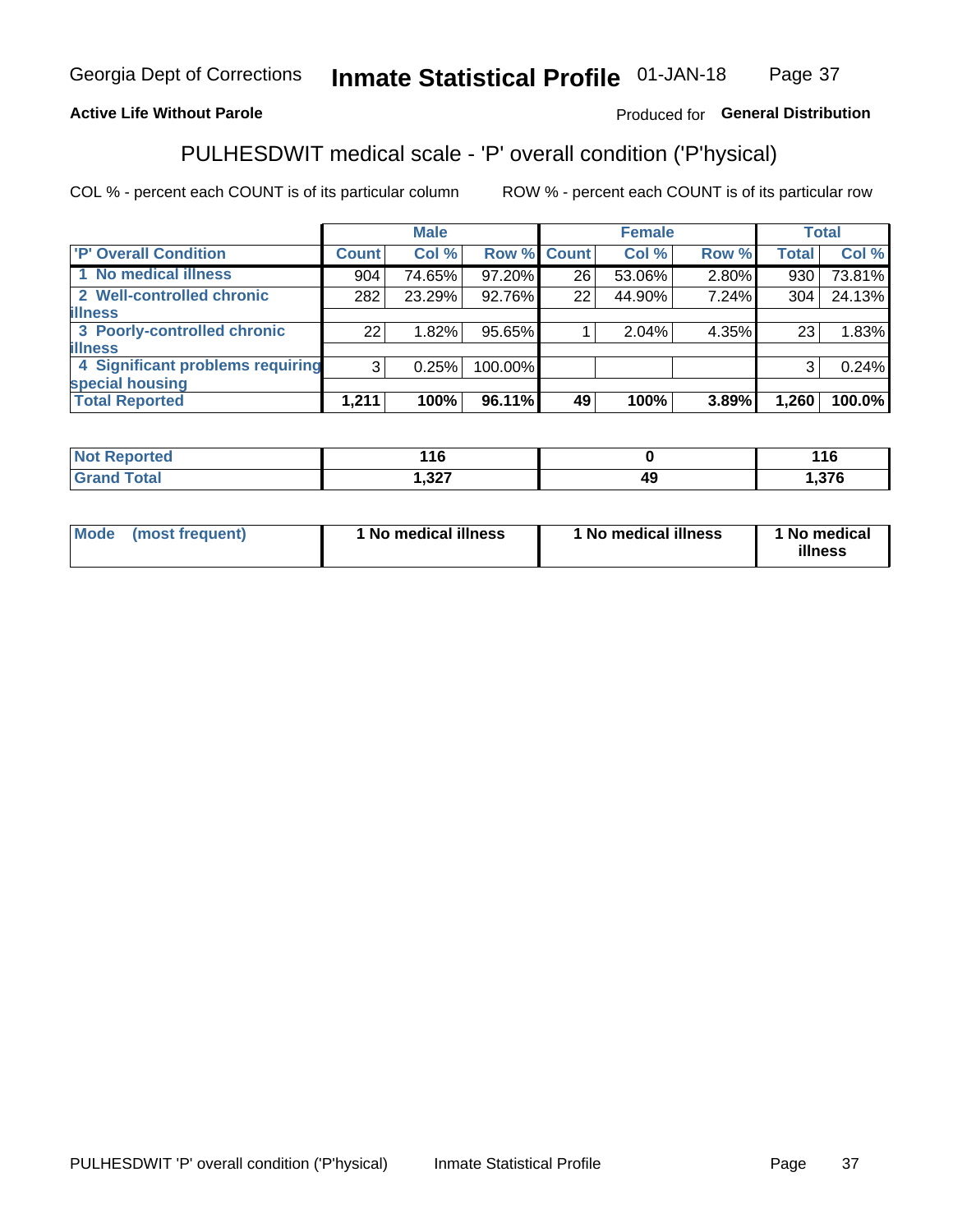## **Active Life Without Parole**

## Produced for General Distribution

# PULHESDWIT medical scale - 'U' upper body

COL % - percent each COUNT is of its particular column

|                              |              | <b>Male</b> |         |              | <b>Female</b> |       |              | <b>Total</b> |
|------------------------------|--------------|-------------|---------|--------------|---------------|-------|--------------|--------------|
| <b>U' Upper Body</b>         | <b>Count</b> | Col %       | Row %   | <b>Count</b> | Col %         | Row % | <b>Total</b> | Col %        |
| 1 Upper bones, joints,       | 1,146        | 94.71%      | 96.22%  | 45           | 91.84%        | 3.78% | 1,191        | 94.60%       |
| muscles all OK               |              |             |         |              |               |       |              |              |
| 2 One or both arms minimally | 56           | 4.63%       | 93.33%  | 4            | 8.16%         | 6.67% | 60           | 4.77%        |
| limited                      |              |             |         |              |               |       |              |              |
| 3 One or both arms           | 6            | 0.50%       | 100.00% |              |               |       | 6            | 0.48%        |
| <b>moderately limited</b>    |              |             |         |              |               |       |              |              |
| 4 One arm disabled,          | 2            | 0.17%       | 100.00% |              |               |       | 2            | 0.16%        |
| paralyzed, or amputated      |              |             |         |              |               |       |              |              |
| <b>Total Reported</b>        | 1,210        | 100%        | 96.11%  | 49           | 100%          | 3.89% | 1,259        | 100.0%       |

| <b>Not Reported</b> | 147   | 447                  |
|---------------------|-------|----------------------|
| <b>Grand Total</b>  | 1,327 | <b>270</b><br>ס וכרי |

| <b>Mode</b> | (most frequent) | l Upper bones, joints,<br>muscles all OK | 1 Upper bones, joints,<br>muscles all OK | 1 Upper bones,<br>ljoints, muscles all |
|-------------|-----------------|------------------------------------------|------------------------------------------|----------------------------------------|
|-------------|-----------------|------------------------------------------|------------------------------------------|----------------------------------------|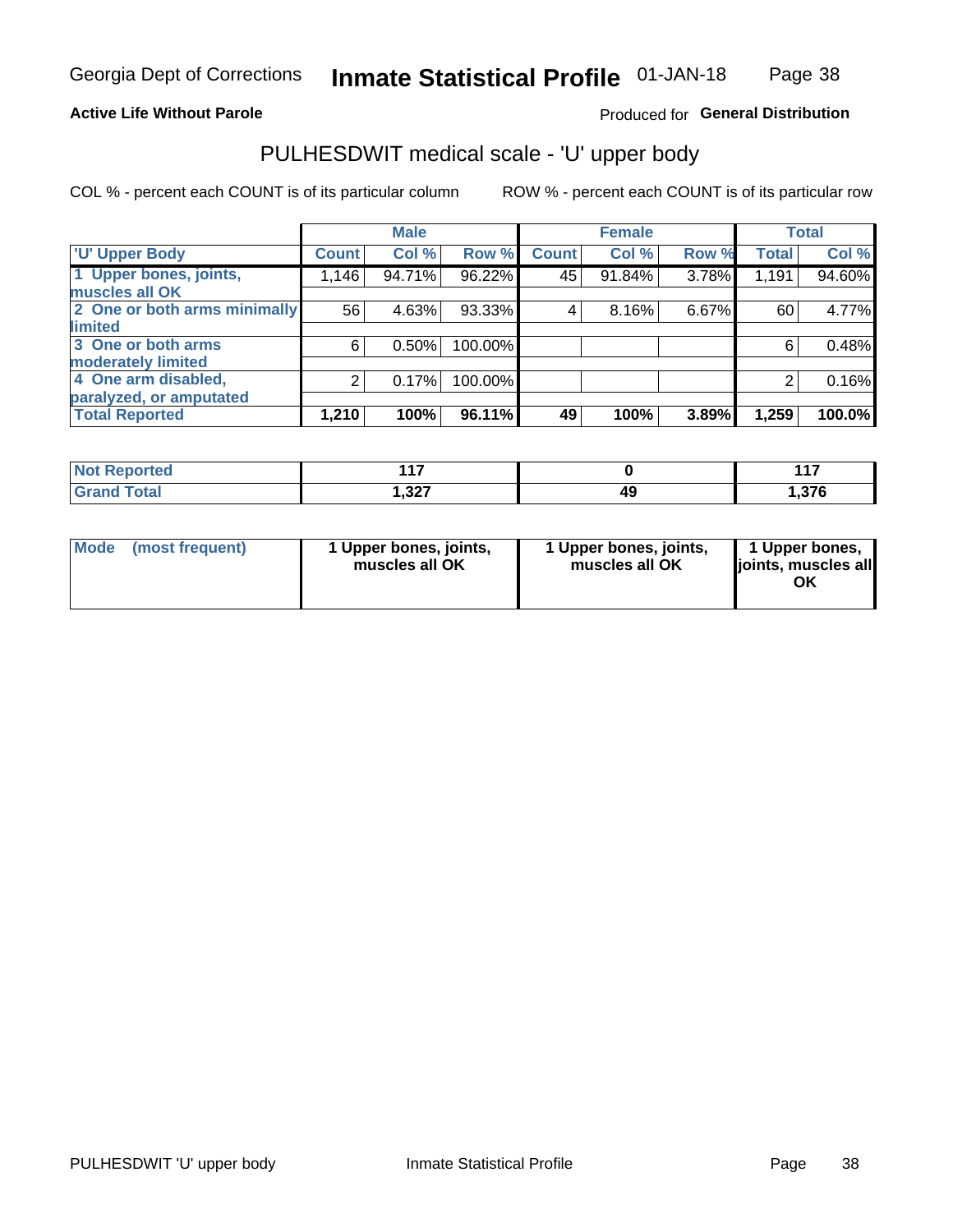## **Active Life Without Parole**

## Produced for General Distribution

# PULHESDWIT medical scale - 'L' lower body

COL % - percent each COUNT is of its particular column

|                                |                 | <b>Male</b> |         |              | <b>Female</b> |       |                 | <b>Total</b> |
|--------------------------------|-----------------|-------------|---------|--------------|---------------|-------|-----------------|--------------|
| 'L' Lower Body                 | <b>Count</b>    | Col %       | Row %   | <b>Count</b> | Col %         | Row % | <b>Total</b>    | Col %        |
| 1 Lower bones, joints,         | 1,044           | 86.28%      | 96.22%  | 41           | 83.67%        | 3.78% | 1,085           | 86.18%       |
| muscles all OK                 |                 |             |         |              |               |       |                 |              |
| 2 One or both legs minimally   | 147             | 12.15%      | 95.45%  | 7            | 14.29%        | 4.55% | 154             | 12.23%       |
| limited                        |                 |             |         |              |               |       |                 |              |
| 3 One or both legs             | 14 <sub>1</sub> | 1.16%       | 93.33%  |              | 2.04%         | 6.67% | 15 <sub>1</sub> | 1.19%        |
| moderately limited             |                 |             |         |              |               |       |                 |              |
| 4 One leg disabled, paralyzed, | 5               | 0.41%       | 100.00% |              |               |       | 5               | 0.40%        |
| or amputated                   |                 |             |         |              |               |       |                 |              |
| <b>Total Reported</b>          | 1,210           | 100%        | 96.11%  | 49           | 100%          | 3.89% | 1,259           | 100%         |

| <b>Not Reported</b> | 147   | 447                  |
|---------------------|-------|----------------------|
| <b>Grand Total</b>  | 1,327 | <b>270</b><br>ס וכרי |

| Mode | (most frequent) | 1 Lower bones, joints,<br>muscles all OK | 1 Lower bones, joints,<br>muscles all OK | 1 Lower bones,<br>ljoints, muscles all<br>ΟK |
|------|-----------------|------------------------------------------|------------------------------------------|----------------------------------------------|
|------|-----------------|------------------------------------------|------------------------------------------|----------------------------------------------|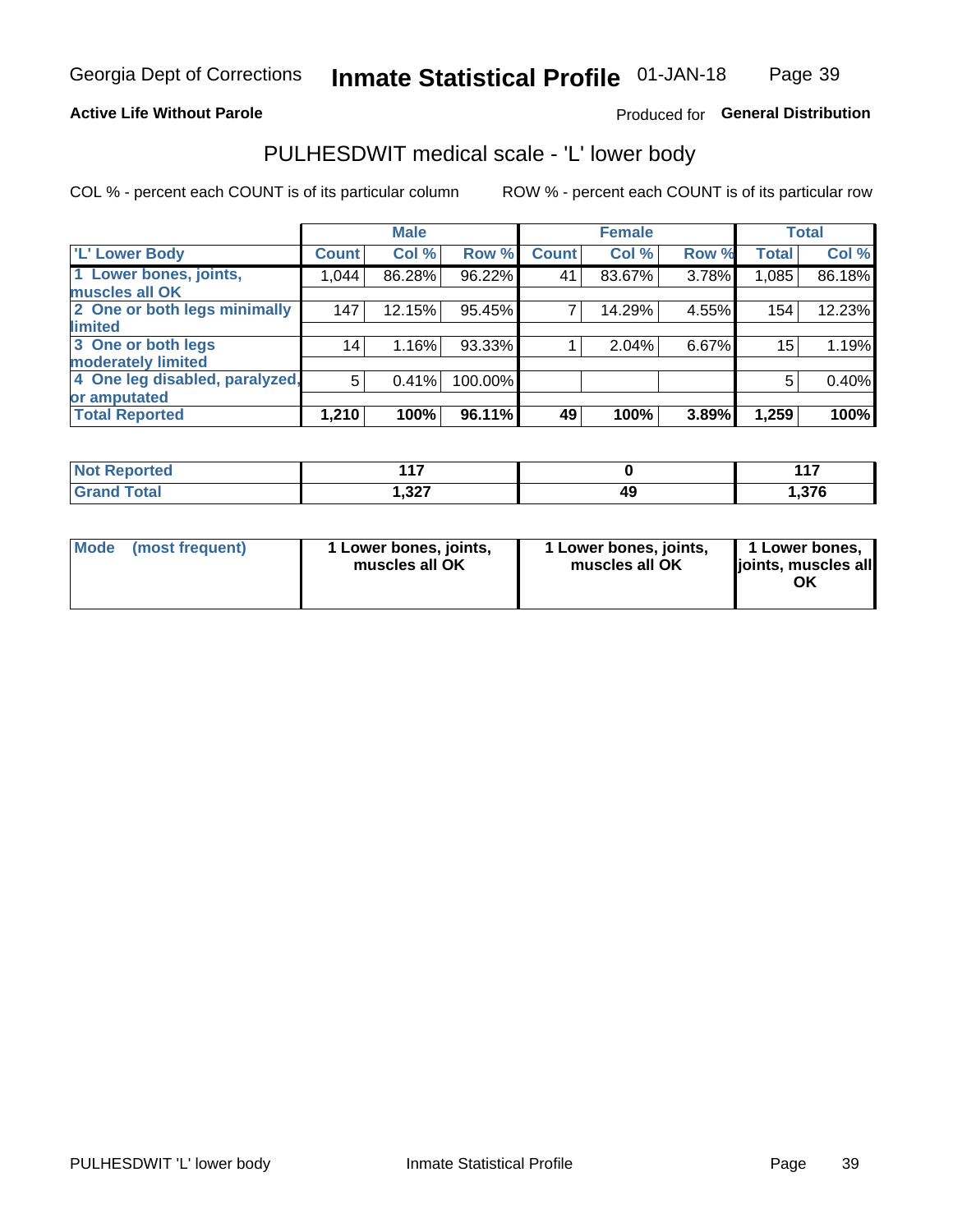**Active Life Without Parole** 

Inmate Statistical Profile 01-JAN-18 Page 40

Produced for General Distribution

# PULHESDWIT medical scale - 'H' hearing

COL % - percent each COUNT is of its particular column

|                                                               |              | <b>Male</b> |                    |    | <b>Female</b> |       | <b>Total</b> |        |
|---------------------------------------------------------------|--------------|-------------|--------------------|----|---------------|-------|--------------|--------|
| <b>H'</b> Hearing                                             | <b>Count</b> | Col %       | <b>Row % Count</b> |    | Col%          | Row % | <b>Total</b> | Col %  |
| 1 Normal hearing both ears                                    | 1,192        | 98.68%      | 96.05%             | 49 | $100.00\%$    | 3.95% | 1,241        | 98.73% |
| 2 Some loss in one ear with<br>other OK, or mild loss in both | 11           | 0.91%       | 100.00%            |    |               |       | 11           | 0.88%  |
| 3 Total loss in one ear with<br>mild loss in other            | 5            | $0.41\%$    | 100.00%            |    |               |       |              | 0.40%  |
| <b>Total Reported</b>                                         | 1,208        | 100%        | 96.10%             | 49 | 100%          | 3.90% | 1,257        | 100.0% |

| Reported     | 19             |    | 1 4 C       |
|--------------|----------------|----|-------------|
| <b>Not</b>   | $\sim$         |    | <u> 1 J</u> |
| <b>Total</b> | ר פ<br>، ∡د. ا | 49 | .376،       |

| Mode (most frequent) | 1 Normal hearing both ears 11 Normal hearing both ears 1 Normal hearing | both ears |
|----------------------|-------------------------------------------------------------------------|-----------|
|                      |                                                                         |           |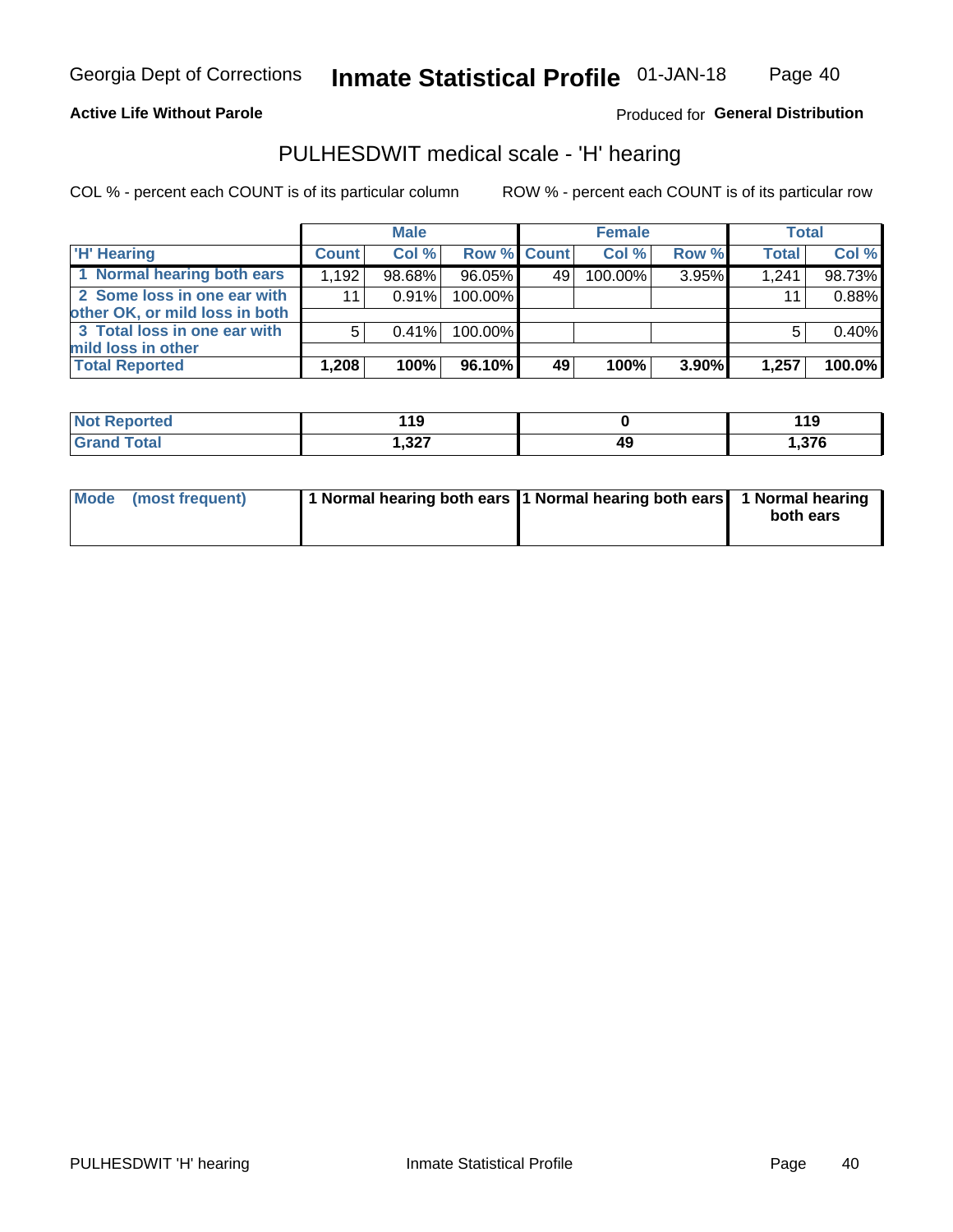#### **Active Life Without Parole**

## **Produced for General Distribution**

# PULHESDWIT medical scale - 'E' vision

COL % - percent each COUNT is of its particular column

|                                |                 | <b>Male</b> |         |                 | <b>Female</b> |       |              | <b>Total</b> |
|--------------------------------|-----------------|-------------|---------|-----------------|---------------|-------|--------------|--------------|
| <b>E' Vision</b>               | <b>Count</b>    | Col %       | Row %   | <b>Count</b>    | Col %         | Row % | <b>Total</b> | Col %        |
| 1 Correctable to 20/40 in both | 886             | 75.79%      | 97.47%  | 23 <sub>1</sub> | 51.11%        | 2.53% | 909          | 74.88%       |
| eyes                           |                 |             |         |                 |               |       |              |              |
| 2 Correctable to 20/70 in one  | 258             | 22.07%      | 92.47%  | 21              | 46.67%        | 7.53% | 279          | 22.98%       |
| eye, may be blind in other     |                 |             |         |                 |               |       |              |              |
| 3 Correctable to 20/200 in one | 22 <sub>1</sub> | 1.88%       | 95.65%  |                 | 2.22%         | 4.35% | 23           | 1.89%        |
| eye, may be blind in other     |                 |             |         |                 |               |       |              |              |
| 4 One eye not correctable to   | 3               | 0.26%       | 100.00% |                 |               |       | 3            | 0.25%        |
| 20/200, other may be blind     |                 |             |         |                 |               |       |              |              |
| <b>Total Reported</b>          | 1,169           | 100%        | 96.29%  | 45              | 100%          | 3.71% | 1,214        | 100%         |

| <b>Not Reported</b> | 158            |    | 100<br>I VZ |
|---------------------|----------------|----|-------------|
| Total               | າາກ<br>، عد, ا | 49 | 27          |

| Mode (most frequent) | 1 Correctable to 20/40 in both<br>eves | 1 Correctable to 20/40 in   1 Correctable to<br>both eves | 20/40 in both eyes |
|----------------------|----------------------------------------|-----------------------------------------------------------|--------------------|
|                      |                                        |                                                           |                    |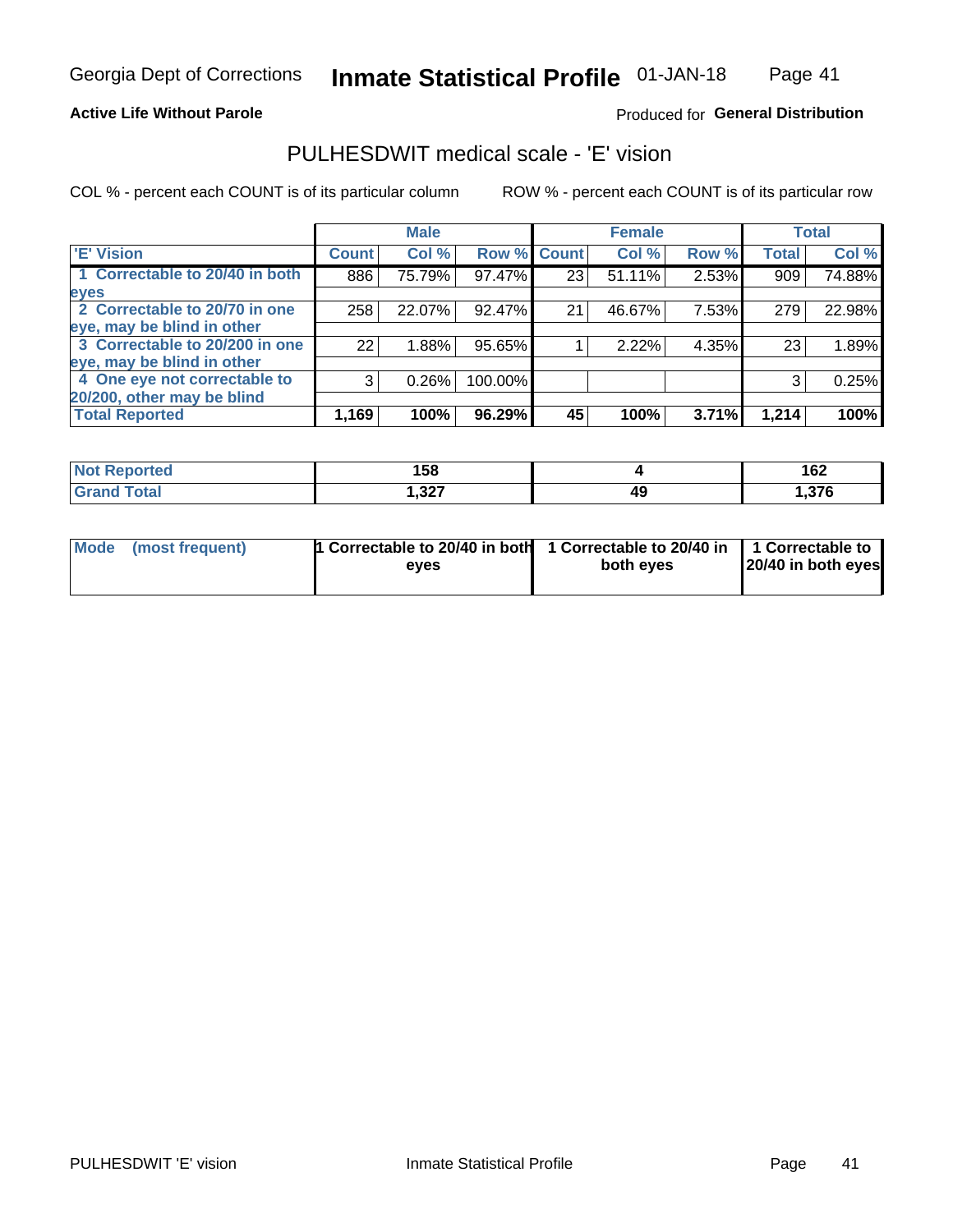## **Active Life Without Parole**

## Produced for General Distribution

# PULHESDWIT medical scale - 'S' pSychiatric

COL % - percent each COUNT is of its particular column

|                                        |              | <b>Male</b> |         |             | <b>Female</b> |        |              | <b>Total</b> |
|----------------------------------------|--------------|-------------|---------|-------------|---------------|--------|--------------|--------------|
| 'S' pSychiatric                        | <b>Count</b> | Col %       |         | Row % Count | Col %         | Row %  | <b>Total</b> | Col %        |
| 1 No impairment or disorders           | 1,030        | 82.47%      | 98.94%  | 11          | 30.56%        | 1.06%  | 1,041        | 81.01%       |
| 2 Stable, or in remission, or          | 159          | 12.73%      | 86.89%  | 24          | 66.67%        | 13.11% | 183          | 14.24%       |
| mild impairment or retardation         |              |             |         |             |               |        |              |              |
| 3 Requires moderate inpatient          | 49           | $3.92\%$    | 98.00%  |             | 2.78%         | 2.00%  | 50           | 3.89%        |
| treatment                              |              |             |         |             |               |        |              |              |
| 4 Requires intensive inpatient         | 9            | 0.72%       | 100.00% |             |               |        | 9            | 0.70%        |
| treatment                              |              |             |         |             |               |        |              |              |
| <b>5 Requires Crisis Stabilization</b> |              | 0.16%       | 100.00% |             |               |        | 2            | 0.16%        |
| Unit (CSU) inpatient care              |              |             |         |             |               |        |              |              |
| <b>Total Reported</b>                  | 1,249        | 100%        | 97.20%  | 36          | 100%          | 2.80%  | 1,285        | 100%         |

| <b>Not Reported</b>  | 70<br>$\sim$ | $\sim$ | n,   |
|----------------------|--------------|--------|------|
| <b>Total</b><br>Cror | 1,327        |        | ,376 |

| Mode (most frequent) | <b>1 No impairment or disorders</b> 2 Stable, or in remission, 11 No impairment or |                       |           |
|----------------------|------------------------------------------------------------------------------------|-----------------------|-----------|
|                      |                                                                                    | or mild impairment or | disorders |
|                      |                                                                                    | retardation           |           |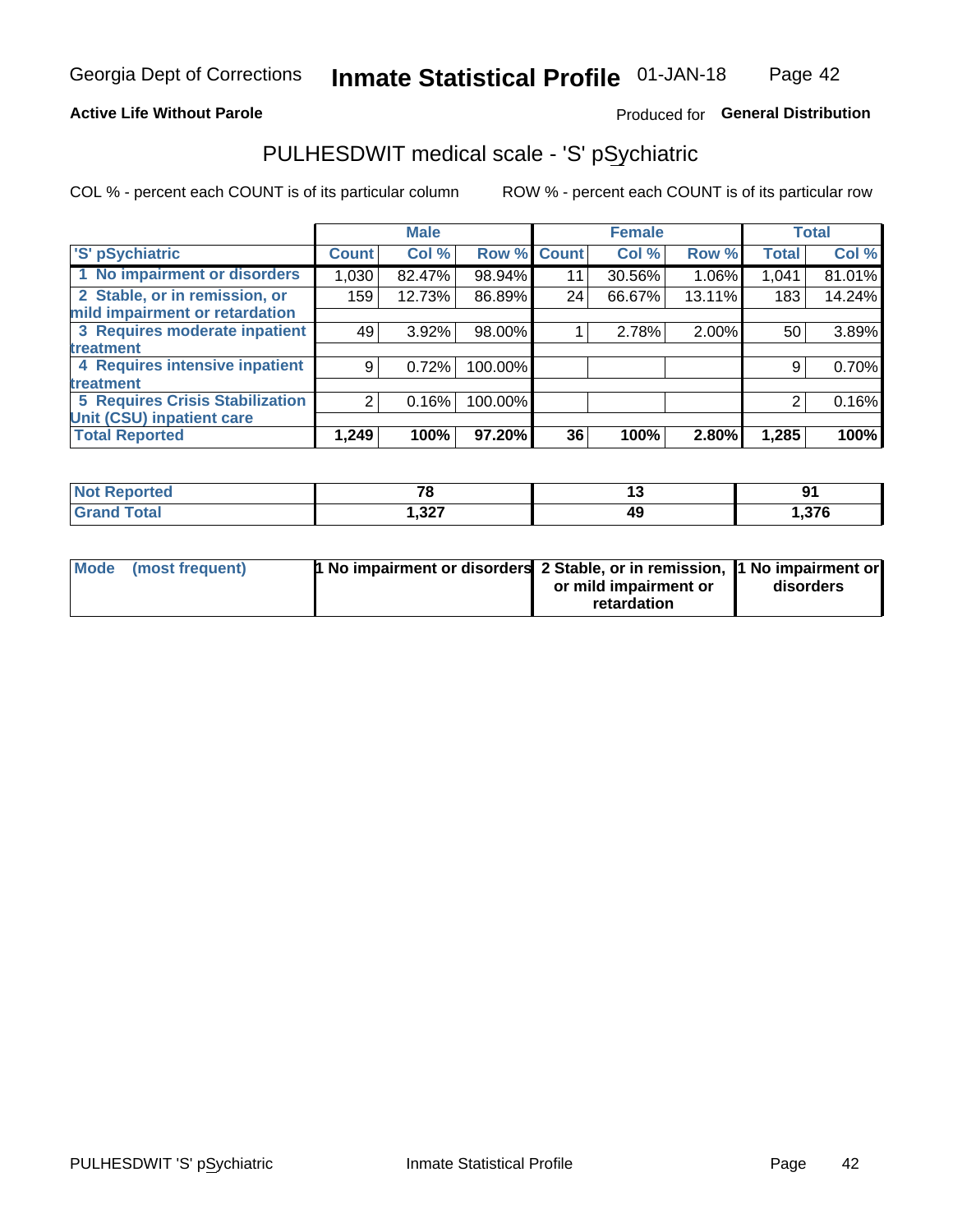#### **Active Life Without Parole**

## Produced for General Distribution

# PULHESDWIT medical scale - 'D' dental

COL % - percent each COUNT is of its particular column

|                                 |              | <b>Male</b> |         |              | <b>Female</b> |       |              | <b>Total</b> |
|---------------------------------|--------------|-------------|---------|--------------|---------------|-------|--------------|--------------|
| <b>D'</b> Dental                | <b>Count</b> | Col %       | Row %   | <b>Count</b> | Col %         | Row % | <b>Total</b> | Col %        |
| 1 Minimal routine dental health | 842          | 73.22%      | 95.68%  | 38           | 86.36%        | 4.32% | 880          | 73.70%       |
| <b>needs</b>                    |              |             |         |              |               |       |              |              |
| 2 Moderate cavities and/or gum  | 262          | 22.78%      | 98.50%  | 4            | 9.09%         | 1.50% | 266          | 22.28%       |
| disease                         |              |             |         |              |               |       |              |              |
| 3 Extensive gum disease         | 45           | 3.91%       | 95.74%  |              | 4.55%         | 4.26% | 47           | 3.94%        |
| and/or widespread decay         |              |             |         |              |               |       |              |              |
| 4 Urgent need for dental        |              | 0.09%       | 100.00% |              |               |       |              | 0.08%        |
| <b>services</b>                 |              |             |         |              |               |       |              |              |
| <b>Total Reported</b>           | 1,150        | 100%        | 96.31%  | 44           | 100%          | 3.69% | 1,194        | 100%         |

| <b>Not Reported</b><br>$\sim$ | ィラフ            |    | 182    |
|-------------------------------|----------------|----|--------|
| Total                         | っっっ<br>، 26, ا | 49 | 376, ا |

| <b>Mode</b> | (most frequent) | <b>Minimal routine dental</b><br>health needs | 1 Minimal routine dental<br>health needs | <b>11 Minimal routine I</b><br>dental health<br>needs |
|-------------|-----------------|-----------------------------------------------|------------------------------------------|-------------------------------------------------------|
|-------------|-----------------|-----------------------------------------------|------------------------------------------|-------------------------------------------------------|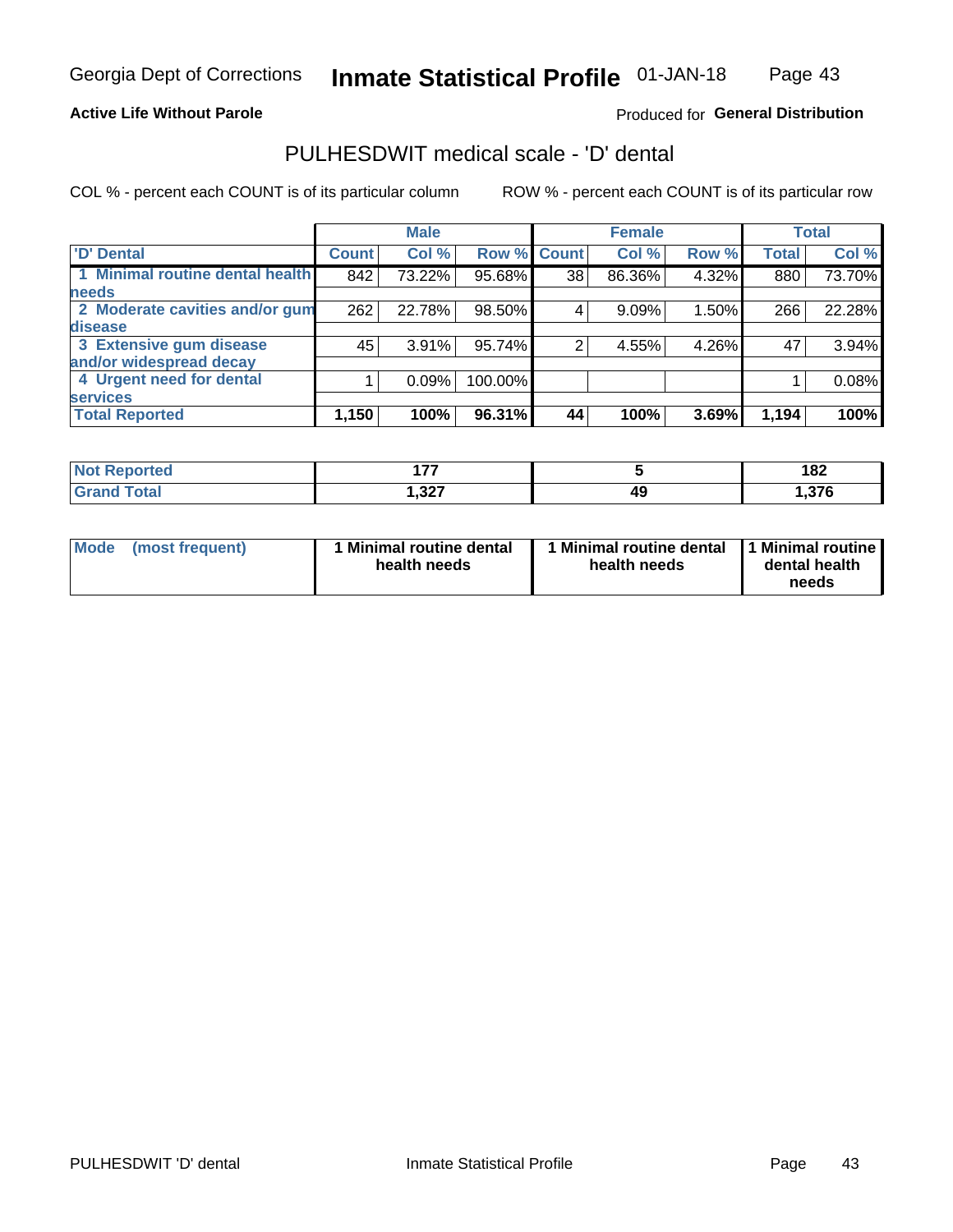## **Active Life Without Parole**

## Produced for General Distribution

# PULHESDWIT medical scale - 'W' work ability

COL % - percent each COUNT is of its particular column

|                                 |                    | <b>Male</b> |         |             | <b>Female</b> |       |              | <b>Total</b> |
|---------------------------------|--------------------|-------------|---------|-------------|---------------|-------|--------------|--------------|
| <b>W' work ability</b>          | Count <sup>'</sup> | Col %       |         | Row % Count | Col %         | Row % | <b>Total</b> | Col %        |
| 1 Unrestricted work or activity | 1,004              | 82.98%      | 96.72%  | 34          | 69.39%        | 3.28% | 1,038        | 82.45%       |
| 2 Minor restrictions on type of | 159                | 13.14%      | 91.38%  | 15          | 30.61%        | 8.62% | 174          | 13.82%       |
| <b>work</b>                     |                    |             |         |             |               |       |              |              |
| 3 Moderate restrictions on type | 27                 | 2.23%       | 100.00% |             |               |       | 27           | 2.14%        |
| lof work                        |                    |             |         |             |               |       |              |              |
| 4 Major restrictions on type of | 16                 | 1.32%       | 100.00% |             |               |       | 16           | 1.27%        |
| <b>work</b>                     |                    |             |         |             |               |       |              |              |
| 5 Cannot work under any         | 4                  | 0.33%       | 100.00% |             |               |       | 4            | 0.32%        |
| <b>circumstances</b>            |                    |             |         |             |               |       |              |              |
| <b>Total Reported</b>           | 1,210              | 100%        | 96.11%  | 49          | 100%          | 3.89% | 1,259        | 100%         |

| <b>Not Reported</b>            | 447            |    | $44 -$         |
|--------------------------------|----------------|----|----------------|
| <b>Total</b><br>Cron/<br>Grand | דרי<br>، عد. ا | 49 | 27G<br>1.J I V |

| Mode            | 1 Unrestricted work or | 1 Unrestricted work or | 1 Unrestricted   |
|-----------------|------------------------|------------------------|------------------|
| (most frequent) | activity               | activity               | work or activity |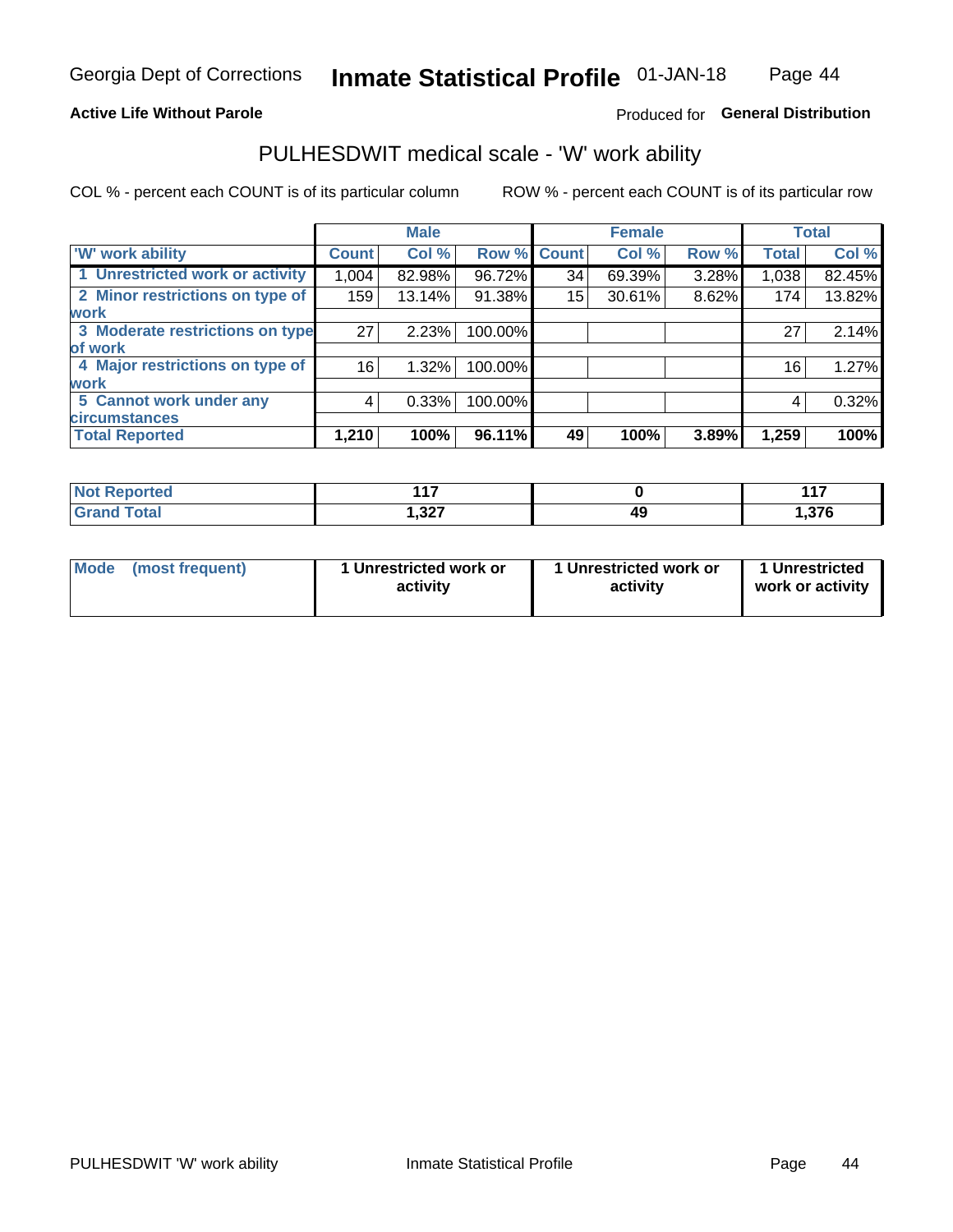### **Active Life Without Parole**

## **Produced for General Distribution**

# PULHESDWIT medical scale - 'I' impairment

COL % - percent each COUNT is of its particular column ROW % - percent each COUNT is of its particular row

|                                   |              | <b>Male</b> |             |    | <b>Female</b> |       |              | <b>Total</b> |
|-----------------------------------|--------------|-------------|-------------|----|---------------|-------|--------------|--------------|
| <b>T' Impairment</b>              | <b>Count</b> | Col %       | Row % Count |    | Col %         | Row % | <b>Total</b> | Col %        |
| 1 No impairments or               | 1,195        | 98.84%      | 96.06%      | 49 | 100.00%       | 3.94% | 1,244        | 98.89%       |
| <b>disabilities</b>               |              |             |             |    |               |       |              |              |
| 2 Wheelchair-bound but            | 5            | 0.41%       | 100.00%     |    |               |       | 5            | 0.40%        |
| otherwise OK                      |              |             |             |    |               |       |              |              |
| <b>3 Needs low-level Assisted</b> | 4            | 0.33%       | 100.00%     |    |               |       | 4            | 0.32%        |
| Living (level I)                  |              |             |             |    |               |       |              |              |
| 4 Needs moderate Assisted         | 3            | 0.25%       | 100.00%     |    |               |       |              | 0.24%        |
| Living (level II)                 |              |             |             |    |               |       |              |              |
| <b>5 Needs maximal Assisted</b>   | 2            | 0.17%       | 100.00%     |    |               |       | 2            | 0.16%        |
| Living (level III)                |              |             |             |    |               |       |              |              |
| <b>Total Reported</b>             | 1,209        | 100%        | 96.10%      | 49 | 100%          | 3.90% | 1,258        | 100.0%       |

| eported     | 440<br>. .<br>$\sim$ |    | 440<br><u> 10</u> |
|-------------|----------------------|----|-------------------|
| <b>otal</b> | ,327                 | ıз | 376,              |

| <b>Mode</b> | (most frequent) | 1 No impairments or<br>disabilities | 1 No impairments or<br>disabilities | 1 No impairments<br>or disabilities |
|-------------|-----------------|-------------------------------------|-------------------------------------|-------------------------------------|
|-------------|-----------------|-------------------------------------|-------------------------------------|-------------------------------------|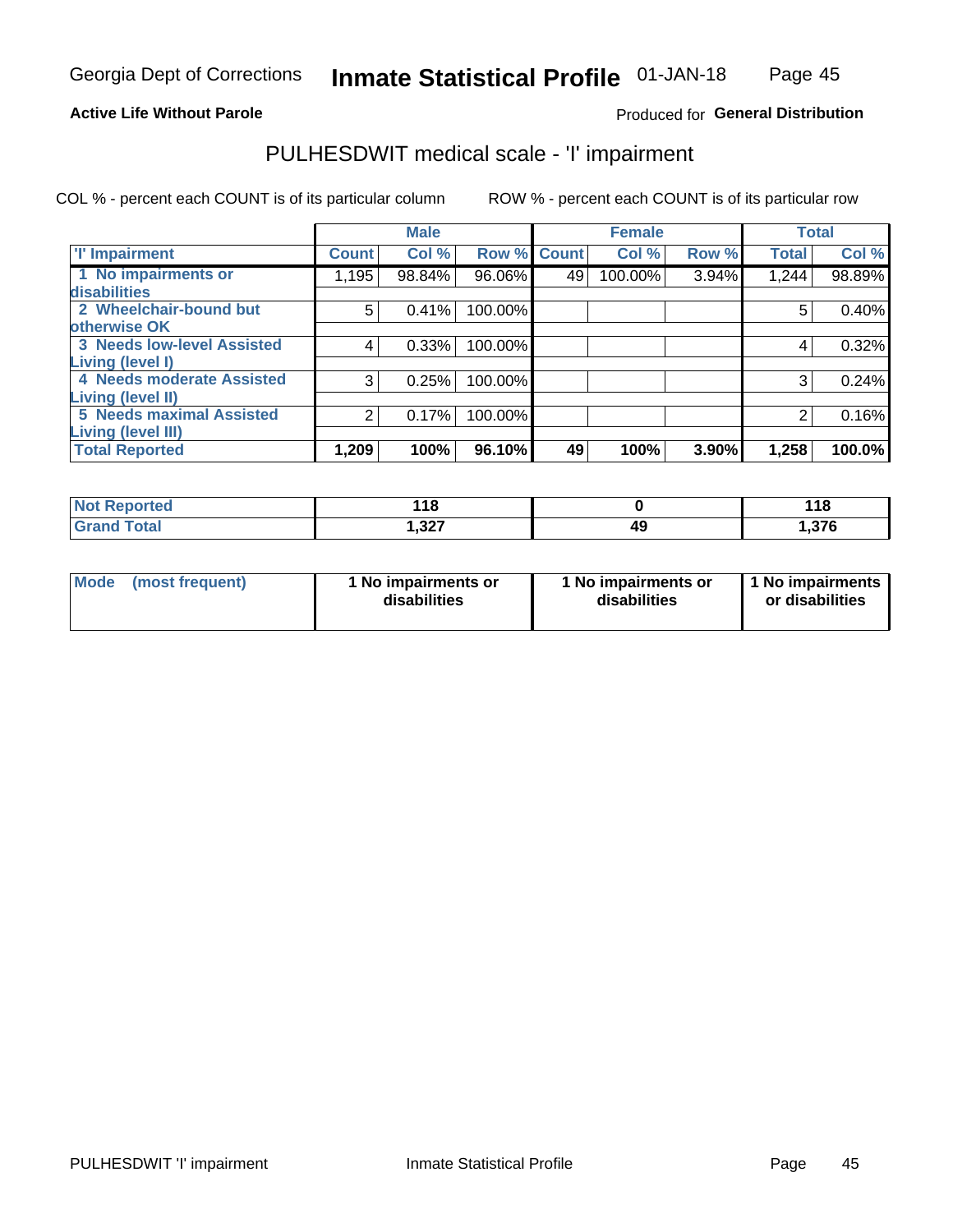#### **Active Life Without Parole**

## Produced fo General Distribution

# PULHESDWIT medical scale - 'T' transportability

COL % - percent each COUNT is of its particular column

|                             |              | <b>Male</b> |             |    | <b>Female</b> |       |              | <b>Total</b> |
|-----------------------------|--------------|-------------|-------------|----|---------------|-------|--------------|--------------|
| <b>TT Transportability</b>  | <b>Count</b> | Col %       | Row % Count |    | Col %         | Row % | <b>Total</b> | Col %        |
| 1 Can be transported in any | 1,209        | 99.42%      | 96.10%      | 49 | 100.00%       | 3.90% | 1,258        | 99.45%       |
| ordinary approved vehicle   |              |             |             |    |               |       |              |              |
| 2 Wheelchair-bound, not     |              | 0.16%       | 100.00%     |    |               |       |              | 0.16%        |
| needing special vehicle     |              |             |             |    |               |       |              |              |
| 5 Requires ambulance        | 5            | 0.41%       | 100.00%     |    |               |       |              | 0.40%        |
| transport                   |              |             |             |    |               |       |              |              |
| <b>Total Reported</b>       | 1,216        | 100%        | 96.13%      | 49 | 100%          | 3.87% | 1,265        | 100.0%       |

| eported | .<br><b>AAA</b> |    | 44     |
|---------|-----------------|----|--------|
|         | דמם ו           | 4C | 27c    |
|         | ، عد, ا         | т. | 1.JI V |

| Mode (most frequent) | 1 Can be transported in any 1 Can be transported in any | ordinary approved vehicle   ordinary approved vehicle   transported in any | 1 Can be<br>ordinary approved<br>vehicle |
|----------------------|---------------------------------------------------------|----------------------------------------------------------------------------|------------------------------------------|
|                      |                                                         |                                                                            |                                          |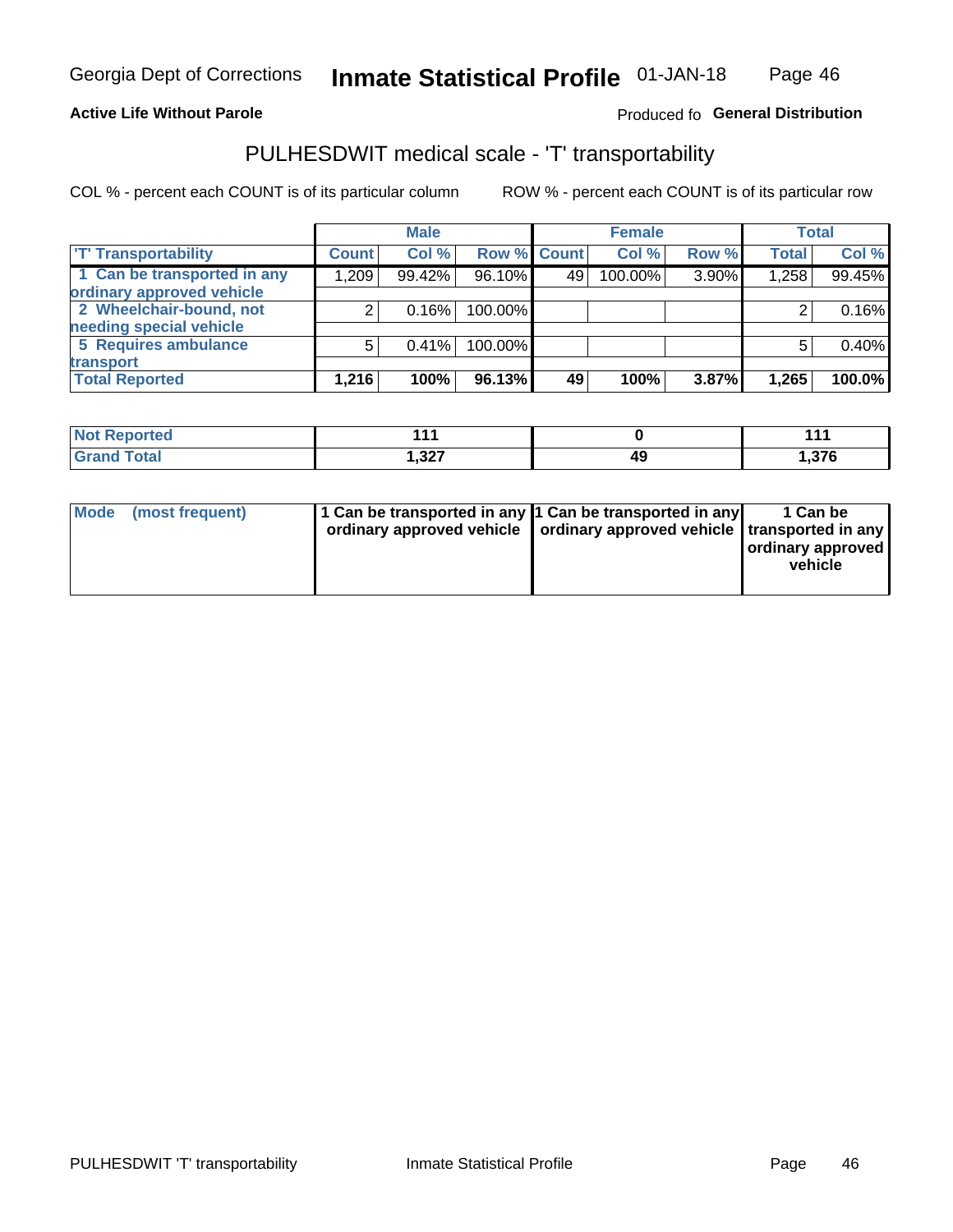#### Inmate Statistical Profile 01-JAN-18 Page 47

**Active Life Without Parole** 

## **Produced for General Distribution**

# Number of prior Georgia incarcerations

COL % - percent each COUNT is of its particular column

|                                       |              | <b>Male</b> |                    |    | <b>Female</b> |       |       | <b>Total</b> |
|---------------------------------------|--------------|-------------|--------------------|----|---------------|-------|-------|--------------|
| <b>Num of Prior GA Incarcerations</b> | <b>Count</b> | Col %       | <b>Row % Count</b> |    | Col %         | Row % | Total | Col %        |
|                                       | 672          | 50.64%      | 94.65%             | 38 | 77.55%        | 5.35% | 710   | 51.60%       |
|                                       | 265          | 19.97%      | 98.15%             | 5  | 10.20%        | 1.85% | 270   | 19.62%       |
|                                       | 165          | 12.43%      | 98.21%             | 3  | 6.12%         | 1.79% | 168   | 12.21%       |
| 3                                     | 107          | $8.06\%$    | 98.17%             | 2  | 4.08%         | 1.83% | 109   | 7.92%        |
| 4                                     | 58           | 4.37%       | 100.00%            |    |               |       | 58    | 4.22%        |
| 5                                     | 36           | 2.71%       | 100.00%            |    |               |       | 36    | 2.62%        |
| <b>More Than 5</b>                    | 24           | 1.81%       | 96.00%             |    | 2.04%         | 4.00% | 25    | 1.82%        |
| <b>Total Reported</b>                 | 1,327        | 100%        | 96.44%             | 49 | 100%          | 3.56% | 1,376 | 100.0%       |

| orted            |         |        |
|------------------|---------|--------|
| <b>otal</b>      | כמה     | $\sim$ |
| $\mathbf{v}$ and | ، عد, ו | .      |

| Mean (average)       | 1 1 J | .49 | 1.10 |
|----------------------|-------|-----|------|
| Median (middle)      |       |     |      |
| Mode (most frequent) |       |     |      |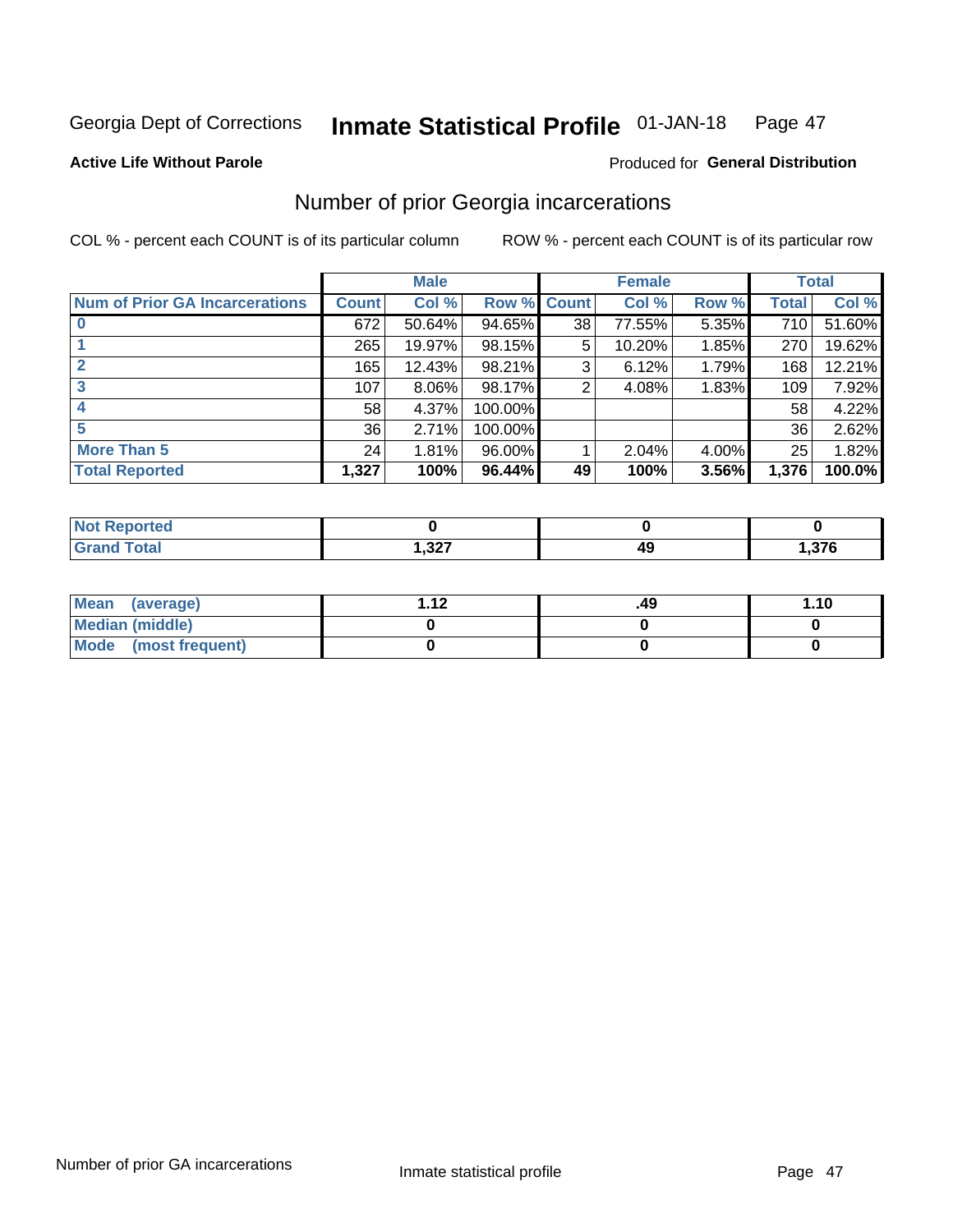#### Inmate Statistical Profile 01-JAN-18 Page 48

**Active Life Without Parole** 

Produced for General Distribution

## Prison sentence in years

COL % - percent each COUNT is of its particular column

ROW % - percent each COUNT is of its particular row

|                                 | <b>Male</b>  |        |         |                    | <b>Female</b> | Total |              |          |
|---------------------------------|--------------|--------|---------|--------------------|---------------|-------|--------------|----------|
| <b>Prison Sentence In Years</b> | <b>Count</b> | Col %  |         | <b>Row % Count</b> | Col %         | Row % | <b>Total</b> | Col %    |
| <b>Life Without Parole</b>      | .324         | 99.77% | 96.43%  | 49                 | 100.00%       | 3.57% | 1.373        | 99.78%   |
| <b>Death</b>                    |              | 0.23%  | 100.00% |                    |               |       |              | $0.22\%$ |
| <b>Total Reported</b>           | 1.327        | 100%   | 96.44%  | 49                 | 100%          | 3.56% | 1.376        | 100%     |

| ported      |       |          |       |
|-------------|-------|----------|-------|
| <b>otal</b> | 1,327 | лv<br>-- | 1,376 |

#### **Determinate (numeric) sentences only**

| ' Mea<br><b>Service</b> A<br>ЯМА. |  |  |  |
|-----------------------------------|--|--|--|
|                                   |  |  |  |

All sentences (including determinate), with life, life without parole, and death sentences figured at 45 years

| l Mea<br>'апе<br>.<br> | ᠇<br>$\sim$ | $\sim$ |  |
|------------------------|-------------|--------|--|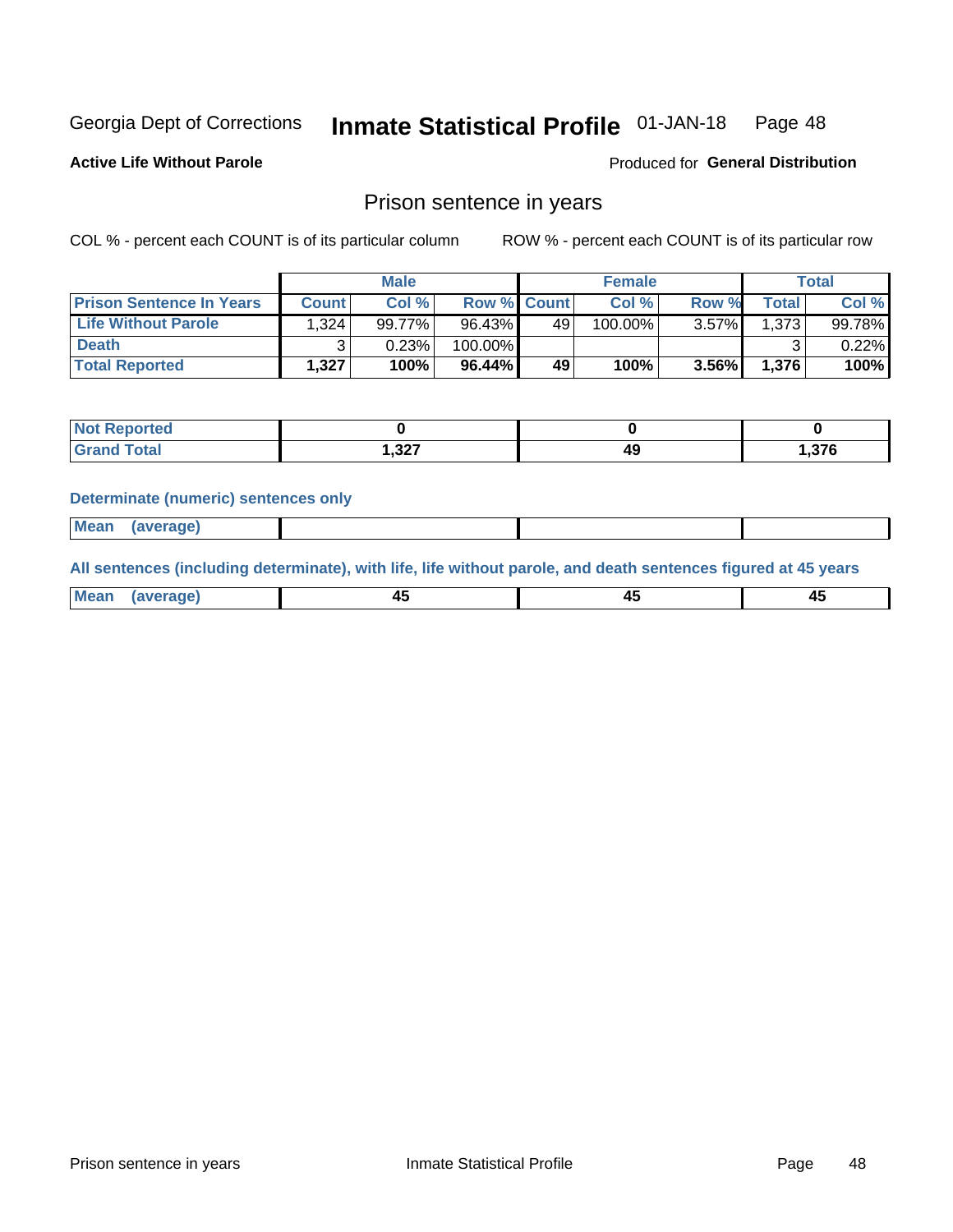#### Georgia Dept of Corrections Inmate Statistical Profile 01-JAN-18 Page 49

#### **Active Life Without Parole**

## Produced for General Distribution

# Primary offense, broken out into felonies vs misdemeanors

COL % - percent each COUNT is of its particular column

|                                  | <b>Male</b>  |         |                    | <b>Female</b> |         |          | Total              |         |
|----------------------------------|--------------|---------|--------------------|---------------|---------|----------|--------------------|---------|
| <b>Felonies and Misdemeanors</b> | <b>Count</b> | Col%    | <b>Row % Count</b> |               | Col%    | Row %    | Total <sub>1</sub> | Col %   |
| <b>Felonies</b>                  | 1,320        | 100.00% | 96.56%             | 47            | 100.00% | $3.44\%$ | 1,367              | 100.00% |
| <b>Total Reported</b>            | ,320.        | $100\%$ | 96.56%             | 47            | 100%    | 3.44%    | 1,367              | 100%    |

| <b>Not Reported</b> |         |        |        |
|---------------------|---------|--------|--------|
| `otal               | ???     | າາາ    | 27c    |
| Grand               | ، 24، ا | ∠∠د, ا | ט וט ו |

| <b>Mode</b><br>frequent)<br>nies<br>≧ (most tr.<br>. | onies<br>. | lonies<br>ею<br>____ |
|------------------------------------------------------|------------|----------------------|
|------------------------------------------------------|------------|----------------------|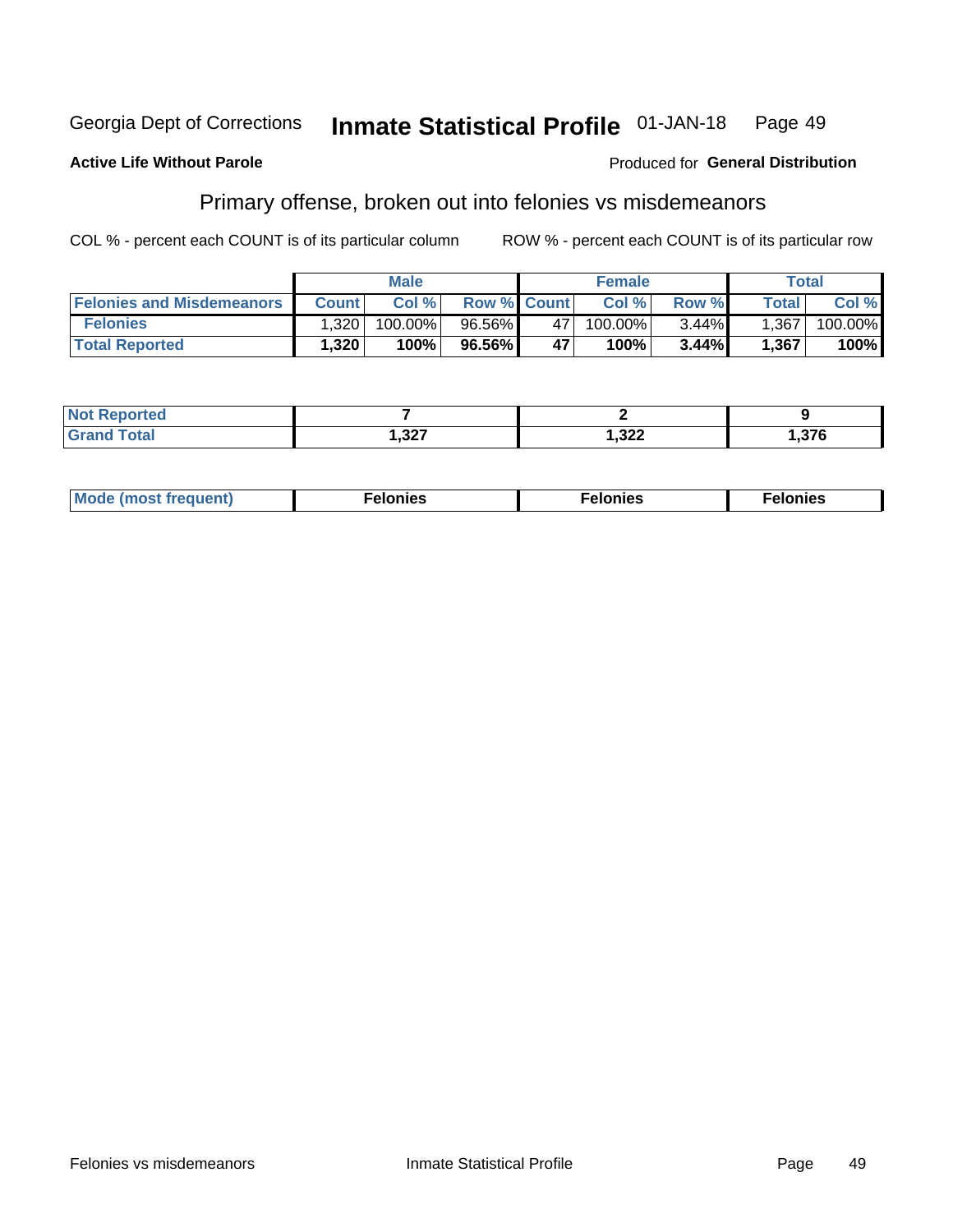#### **Inmate Statistical Profile 01-JAN-18** Page 50

## **Active Life Without Parole**

### Produced for General Distribution

# Primary offense, broken out into six broad crime categories

COL % - percent each COUNT is of its particular column

|                         | <b>Male</b>  |        |           |             | <b>Female</b> |       |              | <b>Total</b> |  |
|-------------------------|--------------|--------|-----------|-------------|---------------|-------|--------------|--------------|--|
| <b>Crime Categories</b> | <b>Count</b> | Col %  |           | Row % Count | Col %         | Row % | <b>Total</b> | Col %        |  |
| <b>Violent</b>          | .144         | 86.21% | 95.97%    | 48          | 97.96%        | 4.03% | 1,192        | 86.63%       |  |
| <b>Sex Crime</b>        | 174          | 13.11% | 99.43%    |             | 2.04%         | .57%  | 175          | 12.72%       |  |
| <b>Drug</b><br>4        |              | .53%   | 100.00%   |             | .00%          |       |              | $.51\%$      |  |
| <b>Other</b><br>6       | ົ            | .15%   | 100.00%   |             | .00%          |       |              | .15%         |  |
| <b>Total Reported</b>   | 1,327        | 100%   | $96.44\%$ | 49          | 100%          | 3.56% | 1,376        | 100%         |  |

| المتعاقب<br>prtea<br>NOT RADO<br>$\sim$ |        |    |               |
|-----------------------------------------|--------|----|---------------|
| $T0+0'$                                 | . $22$ | 49 | 270<br>0 / 3. |

| <b>Mode (most frequent)</b> | <br>'iolent | Violent | --<br><b>Violent</b> |
|-----------------------------|-------------|---------|----------------------|
|                             |             |         |                      |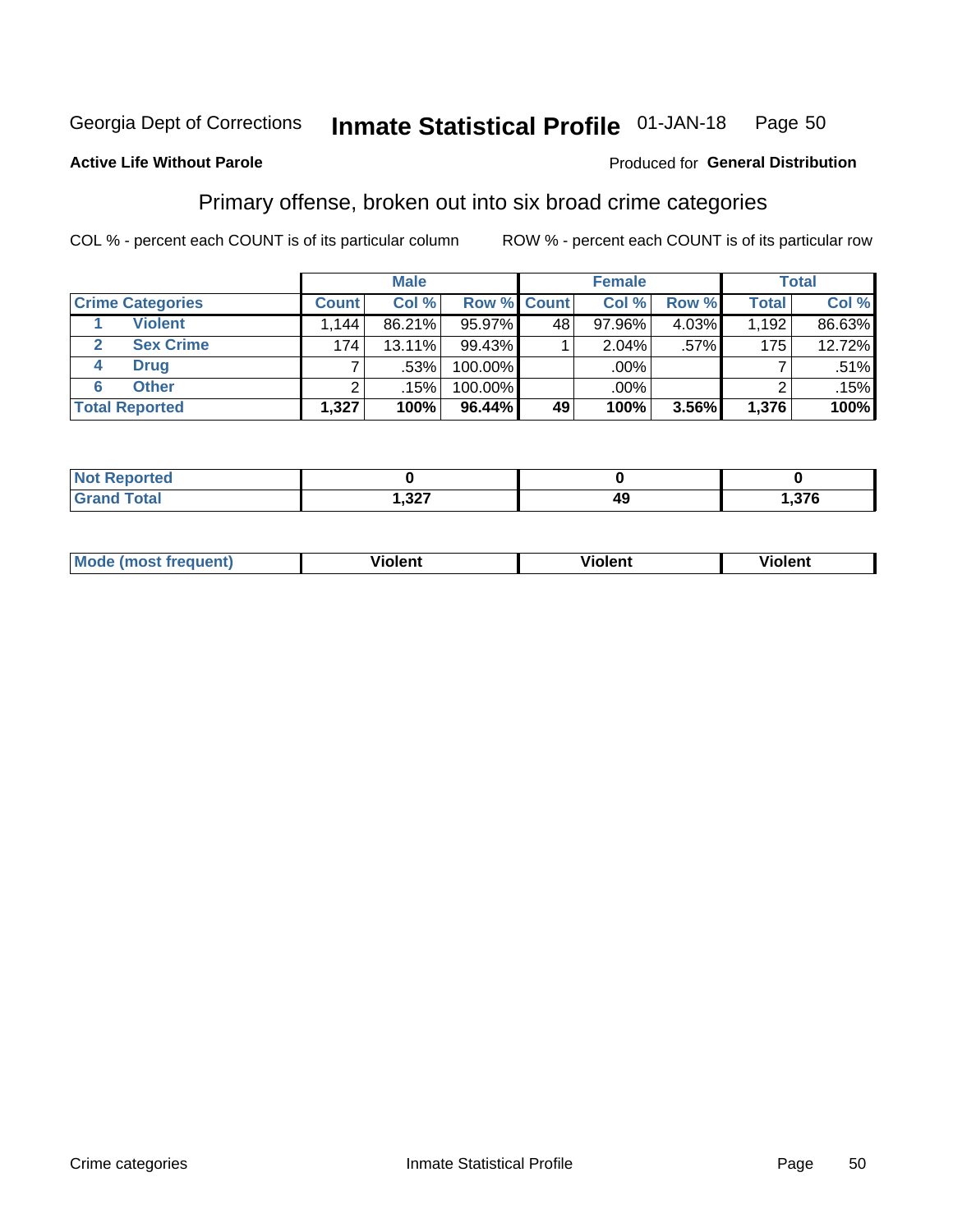#### Inmate Statistical Profile 01-JAN-18 Page 51

#### **Active Life Without Parole**

#### Produced for General Distribution

# Primary offense, detailed offense code

COL % - percent each COUNT is of its particular column

|                                            |              | <b>Male</b>                |         |                | <b>Female</b> |       |                | <b>Total</b> |
|--------------------------------------------|--------------|----------------------------|---------|----------------|---------------|-------|----------------|--------------|
| <b>Primary Offense</b>                     | <b>Count</b> | $\overline{\text{Col }^9}$ | Row %   | <b>Count</b>   | Col %         | Row % | <b>Total</b>   | Col %        |
| <b>Agg Sex Battery Atmpt (2099)</b>        |              | .08%                       | 100.00% |                |               |       | 1              | .07%         |
| <b>Aggrav Child Molestation (2021)</b>     | 26           | 1.96%                      | 100.00% |                |               |       | 26             | 1.89%        |
| <b>Aggrav Sexual Battery (2009)</b>        | 7            | .53%                       | 100.00% |                |               |       | 7              | .51%         |
| <b>Aggrav Sodomy (2003)</b>                | 8            | .60%                       | 100.00% |                |               |       | 8              | .58%         |
| <b>Armed Robbery (1902)</b>                | 150          | 11.30%                     | 98.68%  | $\overline{2}$ | 4.08%         | 1.32% | 152            | 11.05%       |
| <b>Child Molestation (2019)</b>            | 6            | .45%                       | 100.00% |                |               |       | 6              | .44%         |
| <b>False Imprisonment (1308)</b>           |              | .08%                       | 100.00% |                |               |       |                | $.07\%$      |
| <b>Hijacking Motor Vehicle (1911)</b>      |              | .08%                       | 100.00% |                |               |       |                | .07%         |
| Kidnapping (1311)                          | 89           | 6.71%                      | 100.00% |                |               |       | 89             | 6.47%        |
| <b>Murder (1101)</b>                       | 901          | 67.90%                     | 95.14%  | 46             | 93.88%        | 4.86% | 947            | 68.82%       |
| <b>Poss Firearm Convct Felon</b>           | 2            | .15%                       | 100.00% |                |               |       | 2              | .15%         |
| (2914)                                     |              |                            |         |                |               |       |                |              |
| <b>Poss Of Cocaine (4022)</b>              |              | .08%                       | 100.00% |                |               |       | 1              | .07%         |
| <b>Poss Of Firearm Dur Crime</b><br>(2910) | 1            | .08%                       | 100.00% |                |               |       | 1              | .07%         |
| Poss W Int Dist Cocaine (4050)             |              | .08%                       | 100.00% |                |               |       |                | .07%         |
| Rape (2001)                                | 126          | 9.50%                      | 99.21%  | 1              | 2.04%         | .79%  | 127            | 9.23%        |
| S/D Cont Sub Public (4017)                 |              | .08%                       | 100.00% |                |               |       |                | .07%         |
| S/D Cont Sub School (4018)                 |              | .08%                       | 100.00% |                |               |       |                | .07%         |
| <b>Traf Cocaine 401+ Gm (4103)</b>         | 2            | .15%                       | 100.00% |                |               |       | $\overline{2}$ | .15%         |
| <b>Traf Methamph 28-199 Gm</b>             | 1            | .08%                       | 100.00% |                |               |       | 1              | .07%         |
| (4140)                                     |              |                            |         |                |               |       |                |              |
| <b>Traffick Sexual Servitude (1331)</b>    |              | .08%                       | 100.00% |                |               |       | 1              | .07%         |
| <b>Total Rported</b>                       | 1,327        | 100%                       | 96.44%  | 49             | 100%          | 3.56% | 1,376          | 100%         |

| rted |              |    |               |
|------|--------------|----|---------------|
| υιαι | כמפ<br>، عن, | 42 | 27C<br>ט וט.ו |

| Mode (most frequent) | 1101 Murder | 1101 Murder | 1101 Murder |
|----------------------|-------------|-------------|-------------|
|                      |             |             |             |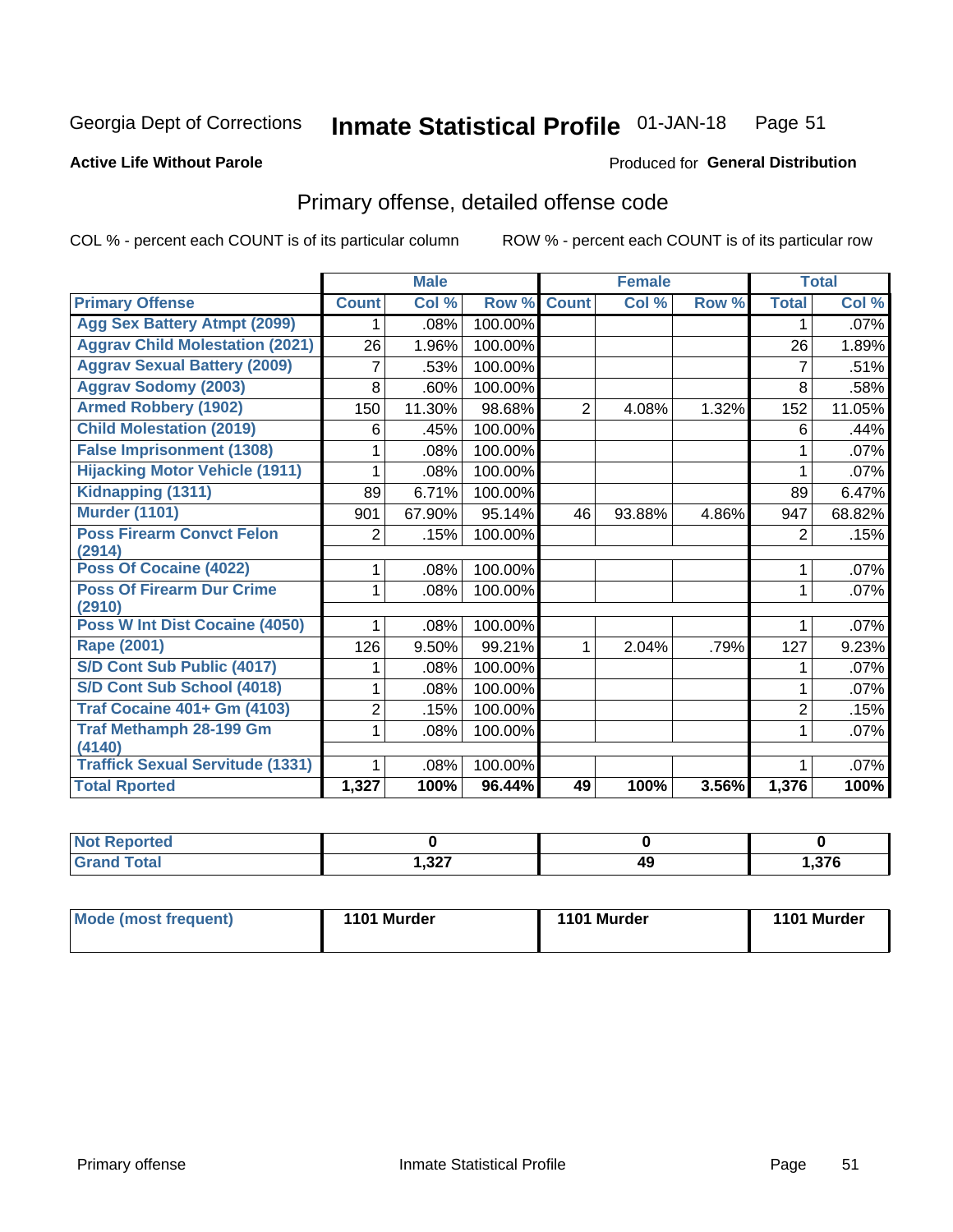#### Inmate Statistical Profile 01-JAN-18 Page 52

#### **Active Life Without Parole**

#### Produced for General Distribution

# County of conviction of primary offense

COL % - percent each COUNT is of its particular column

|                                |                         | <b>Male</b> |         |                | <b>Female</b> |        |                | <b>Total</b> |
|--------------------------------|-------------------------|-------------|---------|----------------|---------------|--------|----------------|--------------|
| <b>County of Conviction</b>    | <b>Count</b>            | Col %       | Row %   | <b>Count</b>   | Col %         | Row %  | <b>Total</b>   | Col %        |
| 000<br><b>Unknown</b>          | 7                       | .53%        | 77.78%  | 2              | 4.08%         | 22.22% | 9              | .65%         |
| <b>Appling County</b><br>001   | 4                       | .30%        | 100.00% |                |               |        | 4              | .29%         |
| <b>Atkinson County</b><br>002  | $\overline{c}$          | .15%        | 100.00% |                |               |        | $\overline{2}$ | .15%         |
| <b>Bacon County</b><br>003     | 4                       | .30%        | 100.00% |                |               |        | 4              | .29%         |
| <b>Baker County</b><br>004     | 1                       | .08%        | 100.00% |                |               |        | 1              | .07%         |
| <b>Baldwin County</b><br>005   | 4                       | .30%        | 100.00% |                |               |        | 4              | .29%         |
| <b>Banks County</b><br>006     | $\overline{c}$          | .15%        | 100.00% |                |               |        | $\overline{2}$ | .15%         |
| <b>Barrow County</b><br>007    | 7                       | .53%        | 100.00% |                |               |        | $\overline{7}$ | .51%         |
| <b>Bartow County</b><br>008    | 7                       | .53%        | 87.50%  | 1              | 2.04%         | 12.50% | 8              | .58%         |
| <b>Ben Hill County</b><br>009  | 8                       | .60%        | 100.00% |                |               |        | 8              | .58%         |
| <b>Berrien County</b><br>010   | $\overline{2}$          | .15%        | 100.00% |                |               |        | $\overline{2}$ | .15%         |
| <b>Bibb County</b><br>011      | 39                      | 2.94%       | 95.12%  | $\overline{2}$ | 4.08%         | 4.88%  | 41             | 2.98%        |
| <b>Bleckley County</b><br>012  | 1                       | .08%        | 100.00% |                |               |        | 1              | .07%         |
| <b>Brantley County</b><br>013  | 1                       | .08%        | 100.00% |                |               |        | 1              | .07%         |
| <b>Brooks County</b><br>014    | $\overline{2}$          | .15%        | 100.00% |                |               |        | $\overline{2}$ | .15%         |
| <b>Bryan County</b><br>015     | 1                       | .08%        | 100.00% |                |               |        | 1              | .07%         |
| <b>Bulloch County</b><br>016   | $\overline{7}$          | .53%        | 87.50%  | 1              | 2.04%         | 12.50% | 8              | .58%         |
| <b>Burke County</b><br>017     | 12                      | .90%        | 100.00% |                |               |        | 12             | .87%         |
| <b>Butts County</b><br>018     | $\overline{5}$          | .38%        | 100.00% |                |               |        | 5              | .36%         |
| <b>Camden County</b><br>020    | 6                       | .45%        | 100.00% |                |               |        | 6              | .44%         |
| <b>Candler County</b><br>021   | 3                       | .23%        | 100.00% |                |               |        | 3              | .22%         |
| <b>Carroll County</b><br>022   | 4                       | .30%        | 100.00% |                |               |        | 4              | .29%         |
| <b>Catoosa County</b><br>023   | 4                       | .30%        | 80.00%  | 1              | 2.04%         | 20.00% | 5              | .36%         |
| <b>Chatham County</b><br>025   | 50                      | 3.77%       | 98.04%  | 1              | 2.04%         | 1.96%  | 51             | 3.71%        |
| <b>Chattooga County</b><br>027 | 1                       | .08%        | 100.00% |                |               |        | 1              | .07%         |
| <b>Cherokee County</b><br>028  | $\overline{\mathbf{4}}$ | .30%        | 100.00% |                |               |        | 4              | .29%         |
| <b>Clarke County</b><br>029    | 23                      | 1.73%       | 95.83%  | 1              | 2.04%         | 4.17%  | 24             | 1.74%        |
| <b>Clay County</b><br>030      | 1                       | .08%        | 100.00% |                |               |        | 1              | .07%         |
| <b>Clayton County</b><br>031   | 65                      | 4.90%       | 92.86%  | 5              | 10.20%        | 7.14%  | 70             | 5.09%        |
| <b>Clinch County</b><br>032    | 1                       | .08%        | 100.00% |                |               |        | 1              | .07%         |
| <b>Cobb County</b><br>033      | 69                      | 5.20%       | 98.57%  | 1              | 2.04%         | 1.43%  | 70             | 5.09%        |
| 034<br><b>Coffee County</b>    | 9                       | .68%        | 100.00% |                |               |        | 9              | .65%         |
| <b>Colquitt County</b><br>035  | $\overline{2}$          | .15%        | 100.00% |                |               |        | $\overline{2}$ | .15%         |
| <b>Columbia County</b><br>036  | 9                       | .68%        | 81.82%  | $\overline{2}$ | 4.08%         | 18.18% | 11             | .80%         |
| <b>Cook County</b><br>037      | 5                       | .38%        | 100.00% |                |               |        | 5              | .36%         |
| <b>Coweta County</b><br>038    | 8                       | .60%        | 100.00% |                |               |        | 8              | .58%         |
| <b>Crisp County</b><br>040     | 6                       | .45%        | 100.00% |                |               |        | 6              | .44%         |
| <b>Dade County</b><br>041      | 1                       | .08%        | 100.00% |                |               |        | 1              | .07%         |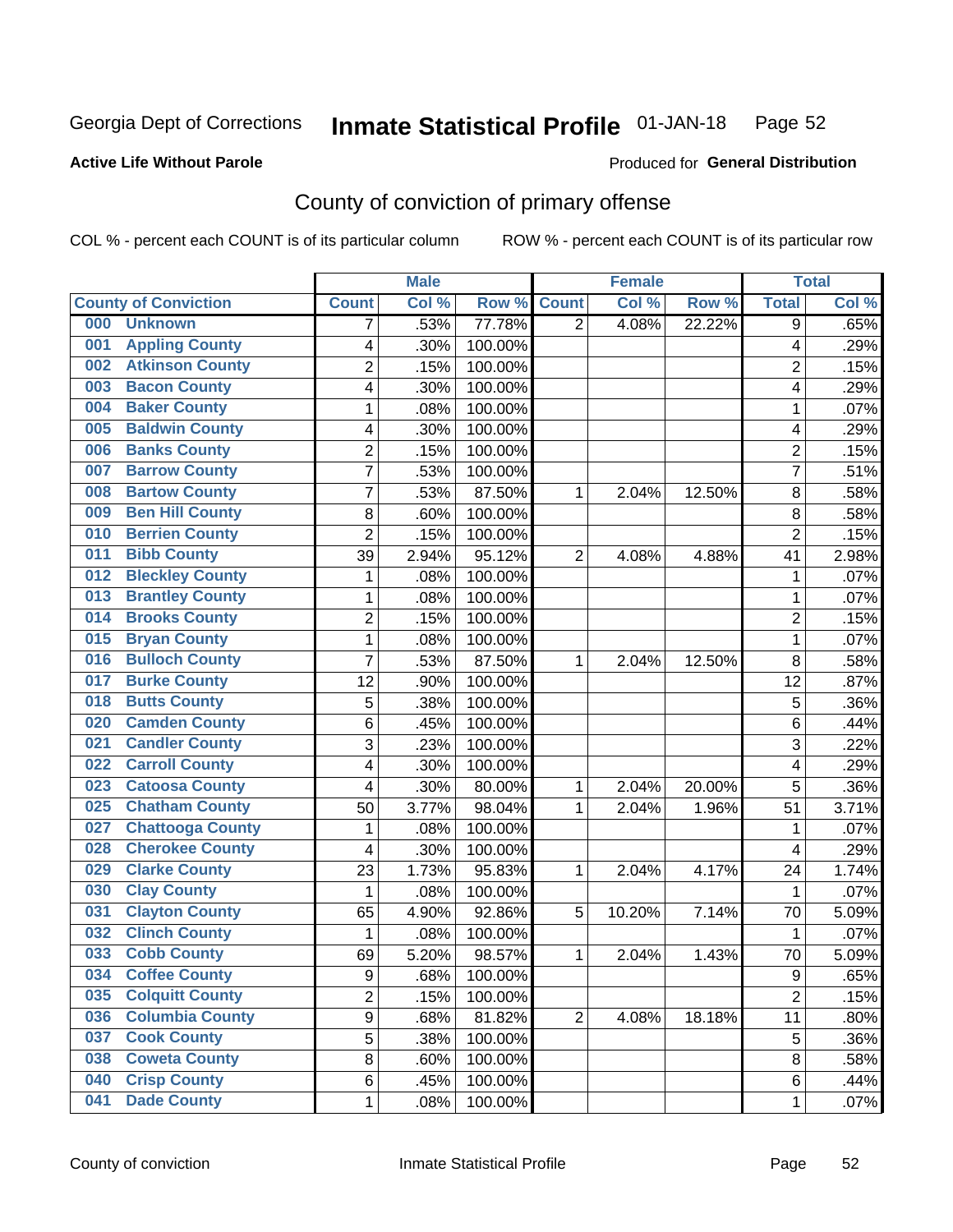#### Inmate Statistical Profile 01-JAN-18 Page 53

**Active Life Without Parole** 

Produced for General Distribution

# County of conviction of primary offense

COL % - percent each COUNT is of its particular column

|                                 |                | <b>Male</b> |         |                | <b>Female</b> |        |                | <b>Total</b> |
|---------------------------------|----------------|-------------|---------|----------------|---------------|--------|----------------|--------------|
| <b>County of Conviction</b>     | <b>Count</b>   | Col %       | Row %   | <b>Count</b>   | Col%          | Row %  | <b>Total</b>   | Col %        |
| <b>Dawson County</b><br>042     | 2              | .15%        | 100.00% |                |               |        | 2              | .15%         |
| <b>Decatur County</b><br>043    | 4              | .30%        | 100.00% |                |               |        | 4              | .29%         |
| <b>Dekalb County</b><br>044     | 121            | 9.12%       | 98.37%  | $\overline{2}$ | 4.08%         | 1.63%  | 123            | 8.94%        |
| <b>Dooly County</b><br>046      | 2              | .15%        | 100.00% |                |               |        | 2              | .15%         |
| <b>Dougherty County</b><br>047  | 28             | 2.11%       | 96.55%  | 1              | 2.04%         | 3.45%  | 29             | 2.11%        |
| <b>Douglas County</b><br>048    | 32             | 2.41%       | 94.12%  | $\overline{2}$ | 4.08%         | 5.88%  | 34             | 2.47%        |
| <b>Early County</b><br>049      | 2              | .15%        | 100.00% |                |               |        | $\overline{2}$ | .15%         |
| <b>Effingham County</b><br>051  | 5              | .38%        | 100.00% |                |               |        | 5              | .36%         |
| <b>Elbert County</b><br>052     | 3              | .23%        | 100.00% |                |               |        | 3              | .22%         |
| <b>Emanuel County</b><br>053    | 8              | .60%        | 100.00% |                |               |        | 8              | .58%         |
| <b>Fayette County</b><br>056    | $\,6$          | .45%        | 100.00% |                |               |        | 6              | .44%         |
| <b>Floyd County</b><br>057      | 27             | 2.03%       | 96.43%  | 1              | 2.04%         | 3.57%  | 28             | 2.03%        |
| <b>Forsyth County</b><br>058    | 4              | .30%        | 100.00% |                |               |        | 4              | .29%         |
| <b>Franklin County</b><br>059   | 5              | .38%        | 83.33%  | 1              | 2.04%         | 16.67% | 6              | .44%         |
| <b>Fulton County</b><br>060     | 166            | 12.51%      | 98.22%  | 3              | 6.12%         | 1.78%  | 169            | 12.28%       |
| <b>Gilmer County</b><br>061     | $\overline{2}$ | .15%        | 100.00% |                |               |        | $\overline{2}$ | .15%         |
| <b>Glynn County</b><br>063      | 21             | 1.58%       | 95.45%  | 1              | 2.04%         | 4.55%  | 22             | 1.60%        |
| <b>Gordon County</b><br>064     | 7              | .53%        | 100.00% |                |               |        | $\overline{7}$ | .51%         |
| <b>Grady County</b><br>065      | $\overline{2}$ | .15%        | 100.00% |                |               |        | $\overline{2}$ | .15%         |
| <b>Greene County</b><br>066     | $\overline{2}$ | .15%        | 100.00% |                |               |        | $\overline{2}$ | .15%         |
| <b>Gwinnett County</b><br>067   | 54             | 4.07%       | 94.74%  | 3              | 6.12%         | 5.26%  | 57             | 4.14%        |
| <b>Habersham County</b><br>068  | 5              | .38%        | 100.00% |                |               |        | 5              | .36%         |
| <b>Hall County</b><br>069       | 21             | 1.58%       | 84.00%  | 4              | 8.16%         | 16.00% | 25             | 1.82%        |
| <b>Haralson County</b><br>071   | 4              | .30%        | 100.00% |                |               |        | 4              | .29%         |
| <b>Harris County</b><br>072     | 2              | .15%        | 100.00% |                |               |        | 2              | .15%         |
| <b>Hart County</b><br>073       | 3              | .23%        | 100.00% |                |               |        | 3              | .22%         |
| <b>Henry County</b><br>075      | 16             | 1.21%       | 94.12%  | 1              | 2.04%         | 5.88%  | 17             | 1.24%        |
| <b>Houston County</b><br>076    | 18             | 1.36%       | 100.00% |                |               |        | 18             | 1.31%        |
| <b>Irwin County</b><br>077      | $\mathbf{1}$   | .08%        | 100.00% |                |               |        | $\mathbf{1}$   | .07%         |
| <b>Jackson County</b><br>078    | 11             | .83%        | 100.00% |                |               |        | 11             | .80%         |
| <b>Jasper County</b><br>079     | 1              | .08%        | 100.00% |                |               |        | 1              | .07%         |
| <b>Jeff Davis County</b><br>080 | 1              | .08%        | 100.00% |                |               |        | 1              | $.07\%$      |
| <b>Jefferson County</b><br>081  | 5              | .38%        | 100.00% |                |               |        | 5              | .36%         |
| <b>Jenkins County</b><br>082    | $\overline{2}$ | .15%        | 100.00% |                |               |        | $\overline{2}$ | .15%         |
| <b>Johnson County</b><br>083    | 1              | .08%        | 100.00% |                |               |        | $\mathbf{1}$   | .07%         |
| <b>Jones County</b><br>084      | 1              | .08%        | 50.00%  | 1              | 2.04%         | 50.00% | $\overline{c}$ | .15%         |
| <b>Lanier County</b><br>086     | $\overline{2}$ | .15%        | 100.00% |                |               |        | $\overline{2}$ | .15%         |
| <b>Laurens County</b><br>087    | $\overline{5}$ | .38%        | 100.00% |                |               |        | 5              | .36%         |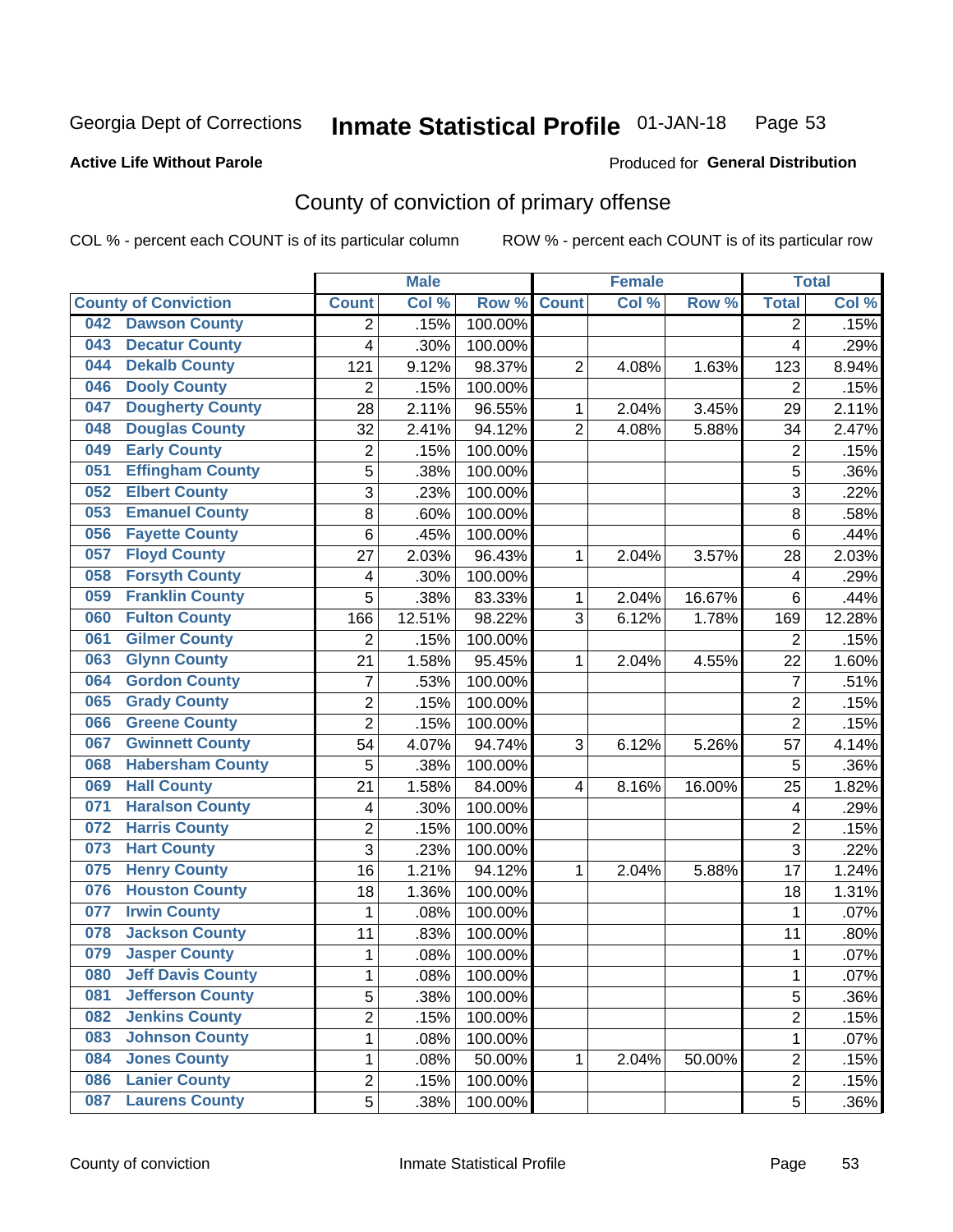#### Inmate Statistical Profile 01-JAN-18 Page 54

**Active Life Without Parole** 

**Produced for General Distribution** 

# County of conviction of primary offense

COL % - percent each COUNT is of its particular column

|                                           |                | <b>Male</b> |         |                | <b>Female</b> |        |                | <b>Total</b> |
|-------------------------------------------|----------------|-------------|---------|----------------|---------------|--------|----------------|--------------|
| <b>County of Conviction</b>               | <b>Count</b>   | Col %       | Row %   | <b>Count</b>   | Col %         | Row %  | <b>Total</b>   | Col %        |
| <b>Lee County</b><br>088                  | 3              | .23%        | 100.00% |                |               |        | $\overline{3}$ | .22%         |
| <b>Liberty County</b><br>089              | 7              | .53%        | 100.00% |                |               |        | $\overline{7}$ | .51%         |
| <b>Long County</b><br>091                 | 6              | .45%        | 100.00% |                |               |        | 6              | .44%         |
| <b>Lowndes County</b><br>092              | 8              | .60%        | 100.00% |                |               |        | 8              | .58%         |
| <b>Lumpkin County</b><br>093              | 1              | .08%        | 100.00% |                |               |        | 1              | .07%         |
| <b>Madison County</b><br>095              | $\overline{c}$ | .15%        | 100.00% |                |               |        | $\overline{2}$ | .15%         |
| <b>Marion County</b><br>096               | 1              | .08%        | 100.00% |                |               |        | $\mathbf{1}$   | .07%         |
| <b>Mcduffie County</b><br>097             | 2              | .15%        | 100.00% |                |               |        | $\overline{2}$ | .15%         |
| <b>Miller County</b><br>100               | 1              | .08%        | 100.00% |                |               |        | 1              | .07%         |
| <b>Mitchell County</b><br>101             | 1              | .08%        | 100.00% |                |               |        | 1              | .07%         |
| <b>Monroe County</b><br>102               | $\overline{7}$ | .53%        | 100.00% |                |               |        | $\overline{7}$ | .51%         |
| <b>Morgan County</b><br>104               | 1              | .08%        | 100.00% |                |               |        | 1              | .07%         |
| <b>Murray County</b><br>105               | 3              | .23%        | 100.00% |                |               |        | 3              | .22%         |
| <b>Muscogee County</b><br>106             | 39             | 2.94%       | 97.50%  | 1              | 2.04%         | 2.50%  | 40             | 2.91%        |
| <b>Newton County</b><br>107               | 12             | .90%        | 85.71%  | $\overline{2}$ | 4.08%         | 14.29% | 14             | 1.02%        |
| <b>Oconee County</b><br>108               | 1              | .08%        | 100.00% |                |               |        | 1              | .07%         |
| <b>Oglethorpe County</b><br>109           | 1              | .08%        | 100.00% |                |               |        | 1              | .07%         |
| <b>Paulding County</b><br>110             | 3              | .23%        | 100.00% |                |               |        | 3              | .22%         |
| <b>Peach County</b><br>111                | $\overline{3}$ | .23%        | 100.00% |                |               |        | $\overline{3}$ | .22%         |
| <b>Pickens County</b><br>$\overline{112}$ | $\overline{c}$ | .15%        | 100.00% |                |               |        | 2              | .15%         |
| <b>Pierce County</b><br>$\overline{113}$  | $\overline{2}$ | .15%        | 100.00% |                |               |        | $\overline{2}$ | .15%         |
| <b>Pike County</b><br>$\overline{114}$    | 3              | .23%        | 60.00%  | $\overline{2}$ | 4.08%         | 40.00% | $\overline{5}$ | .36%         |
| <b>Polk County</b><br>$\overline{115}$    | 3              | .23%        | 100.00% |                |               |        | $\overline{3}$ | .22%         |
| <b>Pulaski County</b><br>$\overline{116}$ | 1              | .08%        | 100.00% |                |               |        | 1              | .07%         |
| <b>Putnam County</b><br>117               | 6              | .45%        | 100.00% |                |               |        | 6              | .44%         |
| <b>Rabun County</b><br>119                | 1              | .08%        | 100.00% |                |               |        | 1              | .07%         |
| <b>Randolph County</b><br>120             | $\overline{2}$ | .15%        | 100.00% |                |               |        | $\overline{2}$ | .15%         |
| <b>Richmond County</b><br>121             | 67             | 5.05%       | 97.10%  | $\overline{2}$ | 4.08%         | 2.90%  | 69             | 5.01%        |
| <b>Rockdale County</b><br>122             | 10             | .75%        | 100.00% |                |               |        | 10             | .73%         |
| <b>Seminole County</b><br>125             | $\overline{2}$ | .15%        | 100.00% |                |               |        | $\overline{2}$ | .15%         |
| <b>Spalding County</b><br>126             | 14             | 1.06%       | 100.00% |                |               |        | 14             | 1.02%        |
| 127<br><b>Stephens County</b>             | 3              | .23%        | 100.00% |                |               |        | 3              | .22%         |
| <b>Stewart County</b><br>128              | 1              | .08%        | 100.00% |                |               |        | $\mathbf{1}$   | .07%         |
| <b>Sumter County</b><br>129               | 3              | .23%        | 100.00% |                |               |        | $\overline{3}$ | .22%         |
| <b>Taliaferro County</b><br>131           | 1              | .08%        | 100.00% |                |               |        | 1              | .07%         |
| <b>Tattnall County</b><br>132             | 3              | .23%        | 75.00%  | 1              | 2.04%         | 25.00% | 4              | .29%         |
| <b>Taylor County</b><br>$\overline{133}$  | 1              | .08%        | 100.00% |                |               |        | 1              | .07%         |
| <b>Terrell County</b><br>$\overline{135}$ | $\overline{2}$ | .15%        | 100.00% |                |               |        | $\overline{2}$ | .15%         |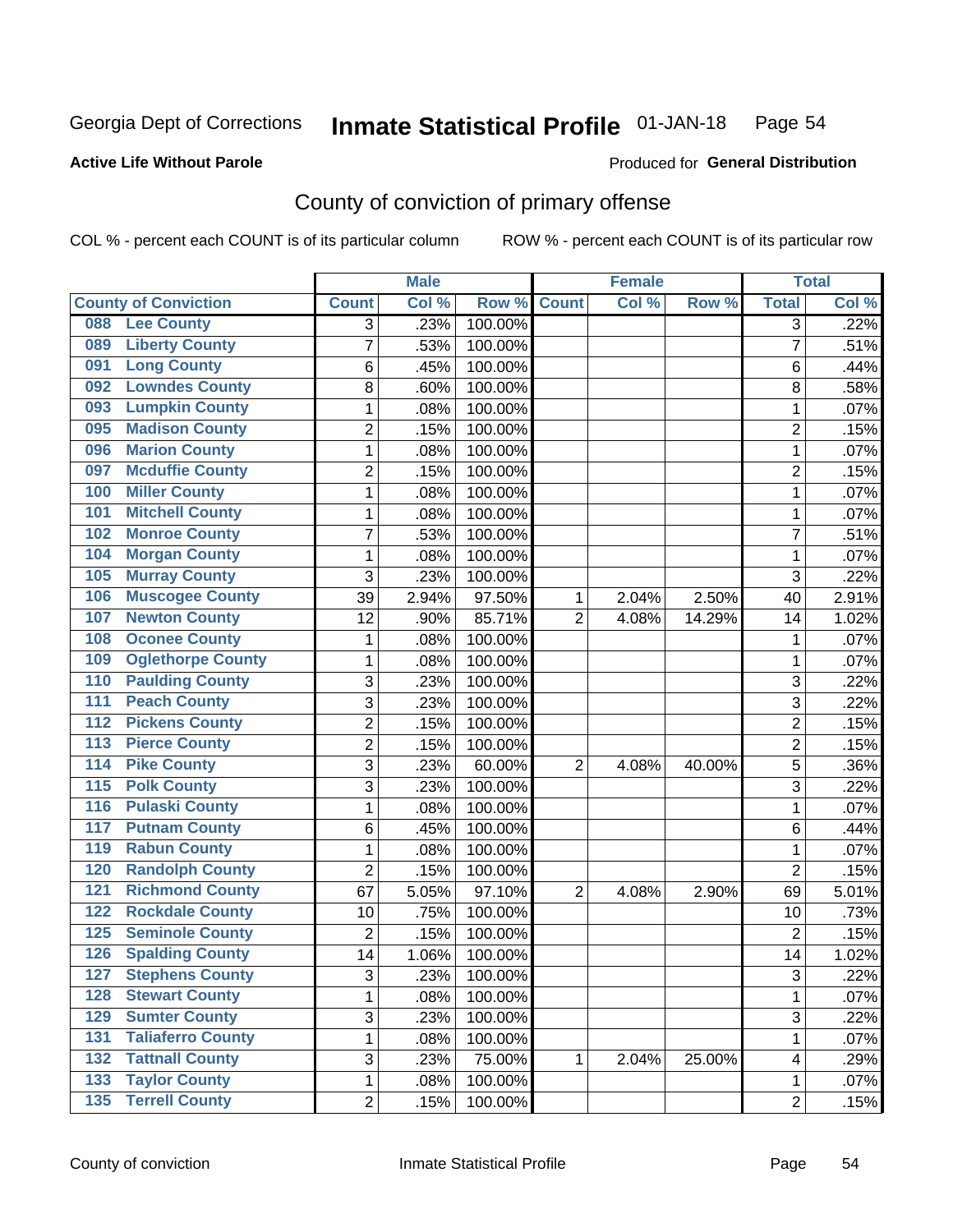#### Inmate Statistical Profile 01-JAN-18 Page 55

**Active Life Without Parole** 

#### Produced for General Distribution

# County of conviction of primary offense

COL % - percent each COUNT is of its particular column

|                                 |                | <b>Male</b> |                  |              | <b>Female</b> |        |                | <b>Total</b> |
|---------------------------------|----------------|-------------|------------------|--------------|---------------|--------|----------------|--------------|
| <b>County of Conviction</b>     | <b>Count</b>   | Col %       | Row <sup>%</sup> | <b>Count</b> | Col %         | Row %  | <b>Total</b>   | Col %        |
| <b>Thomas County</b><br>136     | 6              | .45%        | 100.00%          |              |               |        | 6              | .44%         |
| <b>Tift County</b><br>137       | 8              | .60%        | 100.00%          |              |               |        | 8              | .58%         |
| <b>Toombs County</b><br>138     | 8              | .60%        | 100.00%          |              |               |        | 8              | .58%         |
| <b>Towns County</b><br>139      |                | .08%        | 100.00%          |              |               |        |                | .07%         |
| <b>Treutlen County</b><br>140   | 5              | .38%        | 100.00%          |              |               |        | 5              | .36%         |
| <b>Troup County</b><br>141      | 6              | .45%        | 85.71%           | 1            | 2.04%         | 14.29% | 7              | .51%         |
| <b>Turner County</b><br>142     | $\overline{2}$ | .15%        | 100.00%          |              |               |        | 2              | .15%         |
| <b>Twiggs County</b><br>143     |                | .08%        | 100.00%          |              |               |        |                | .07%         |
| <b>Upson County</b><br>145      | 5              | .38%        | 100.00%          |              |               |        | 5              | .36%         |
| <b>Walker County</b><br>146     | 7              | .53%        | 87.50%           | 1            | 2.04%         | 12.50% | 8              | .58%         |
| <b>Walton County</b><br>147     | 15             | 1.13%       | 100.00%          |              |               |        | 15             | 1.09%        |
| <b>Ware County</b><br>148       | 12             | .90%        | 100.00%          |              |               |        | 12             | .87%         |
| <b>Warren County</b><br>149     | $\overline{2}$ | .15%        | 66.67%           |              | 2.04%         | 33.33% | 3              | .22%         |
| <b>Washington County</b><br>150 | 6              | .45%        | 100.00%          |              |               |        | 6              | .44%         |
| <b>Wayne County</b><br>151      | 12             | .90%        | 100.00%          |              |               |        | 12             | .87%         |
| <b>Whitfield County</b><br>155  | 10             | .75%        | 90.91%           | 1            | 2.04%         | 9.09%  | 11             | .80%         |
| <b>Wilkes County</b><br>157     | 2              | .15%        | 100.00%          |              |               |        | $\overline{2}$ | .15%         |
| <b>Worth County</b><br>159      |                | .08%        | 100.00%          |              |               |        |                | .07%         |
| <b>Total Rported</b>            | 1,327          | 100%        | 96.44%           | 49           | 100%          | 3.56%  | 1,376          | 100%         |

| <b>Not Reported</b>   |                 |    |      |
|-----------------------|-----------------|----|------|
| <b>Total</b><br>Grand | .227<br>، 24. ا | 49 | ,376 |

| <b>Mode (most frequent)</b> | <b>Fulton County</b> | <b>Clayton County</b> | <b>Fulton County</b> |
|-----------------------------|----------------------|-----------------------|----------------------|
|                             |                      |                       |                      |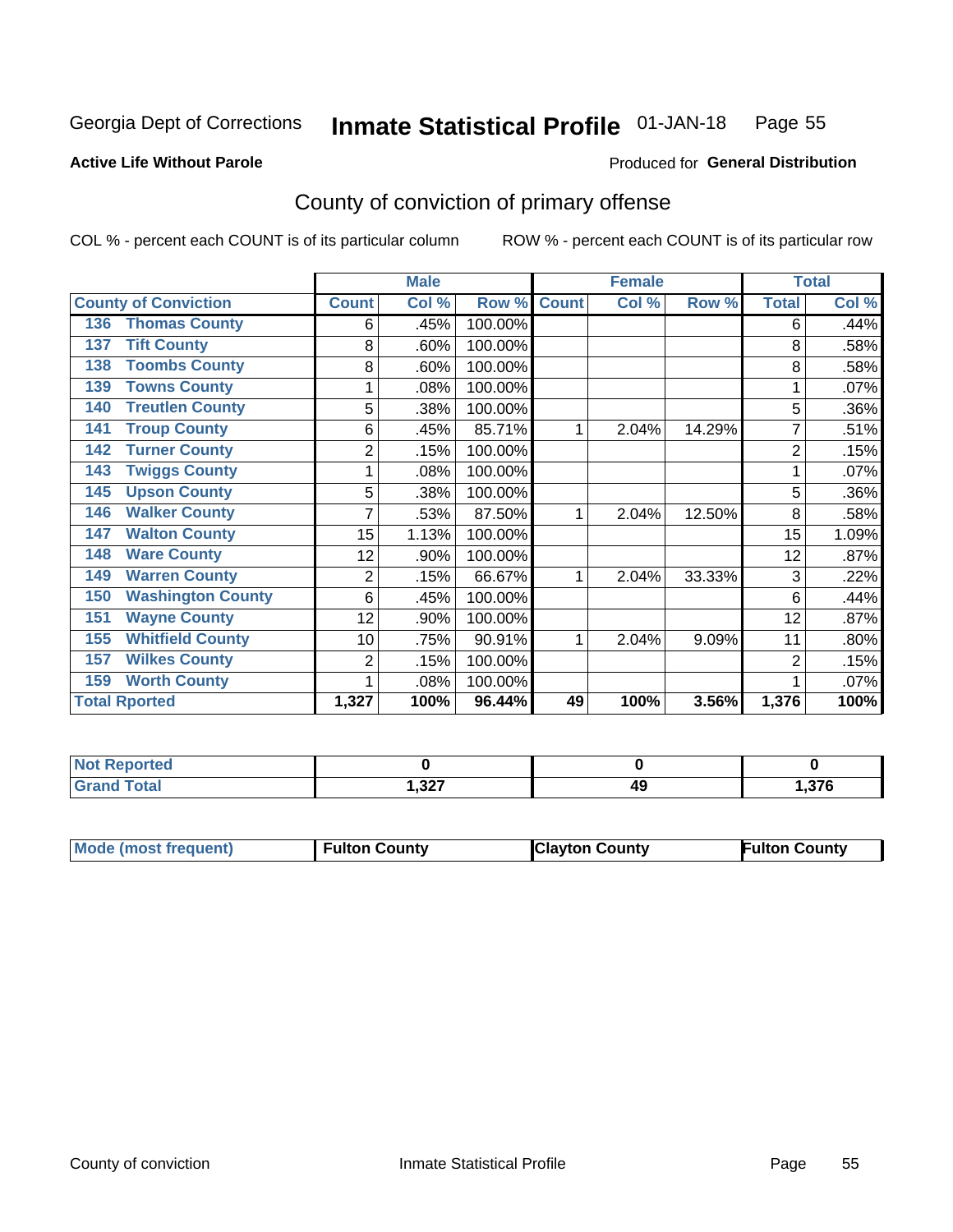## Georgia Dept of Corrections **Active Life Without Parole**

#### Inmate Statistical Profile 01-JAN-18 Page 56

Produced for General Distribution

# Circuit of conviction of primary offense

COL % - percent each COUNT is of its particular column ROW % - percent each COUNT is of its particular row

|                         |                                 |                 | <b>Male</b> |         |                         | <b>Female</b> |        |                | <b>Total</b> |
|-------------------------|---------------------------------|-----------------|-------------|---------|-------------------------|---------------|--------|----------------|--------------|
|                         | <b>Circuit of Conviction</b>    | <b>Count</b>    | Col %       | Row %   | <b>Count</b>            | Col %         | Row %  | <b>Total</b>   | Col %        |
| 1                       | <b>Alapaha Circuit</b>          | $\overline{12}$ | .91%        | 100.00% |                         |               |        | 12             | .88%         |
| $\overline{2}$          | <b>Alcovy Circuit</b>           | 27              | 2.05%       | 93.10%  | $\overline{2}$          | 4.26%         | 6.90%  | 29             | 2.12%        |
| $\overline{3}$          | <b>Atlanta Circuit</b>          | 166             | 12.58%      | 98.22%  | 3                       | 6.38%         | 1.78%  | 169            | 12.36%       |
| 4                       | <b>Atlantic Circuit</b>         | 17              | 1.29%       | 94.44%  | 1                       | 2.13%         | 5.56%  | 18             | 1.32%        |
| $\overline{5}$          | <b>Augusta Circuit</b>          | 88              | 6.67%       | 95.65%  | $\overline{4}$          | 8.51%         | 4.35%  | 92             | 6.73%        |
| $\overline{\bf{6}}$     | <b>Blue Ridge Circuit</b>       | 4               | .30%        | 100.00% |                         |               |        | 4              | .29%         |
| 7                       | <b>Brunswick Circuit</b>        | 44              | 3.33%       | 97.78%  | 1                       | 2.13%         | 2.22%  | 45             | 3.29%        |
| $\overline{\mathbf{8}}$ | <b>Chattahoochee Circuit</b>    | 43              | 3.26%       | 97.73%  | 1                       | 2.13%         | 2.27%  | 44             | 3.22%        |
| $\overline{9}$          | <b>Cherokee Circuit</b>         | 14              | 1.06%       | 93.33%  | 1                       | 2.13%         | 6.67%  | 15             | 1.10%        |
| 10                      | <b>Clayton Circuit</b>          | 65              | 4.92%       | 92.86%  | 5                       | 10.64%        | 7.14%  | 70             | 5.12%        |
| $\overline{11}$         | <b>Cobb Circuit</b>             | 69              | 5.23%       | 98.57%  | $\mathbf{1}$            | 2.13%         | 1.43%  | 70             | 5.12%        |
| $\overline{12}$         | <b>Conasauga Circuit</b>        | 13              | .98%        | 92.86%  | 1                       | 2.13%         | 7.14%  | 14             | 1.02%        |
| 13                      | <b>Cordele Circuit</b>          | 16              | 1.21%       | 100.00% |                         |               |        | 16             | 1.17%        |
| 14                      | <b>Coweta Circuit</b>           | 18              | 1.36%       | 94.74%  | 1                       | 2.13%         | 5.26%  | 19             | 1.39%        |
| $\overline{15}$         | <b>Dougherty Circuit</b>        | 28              | 2.12%       | 96.55%  | 1                       | 2.13%         | 3.45%  | 29             | 2.12%        |
| 16                      | <b>Dublin Circuit</b>           | 12              | .91%        | 100.00% |                         |               |        | 12             | .88%         |
| 17                      | <b>Eastern Circuit</b>          | 50              | 3.79%       | 98.04%  | 1                       | 2.13%         | 1.96%  | 51             | 3.73%        |
| $\overline{18}$         | <b>Flint Circuit</b>            | 16              | 1.21%       | 94.12%  | 1                       | 2.13%         | 5.88%  | 17             | 1.24%        |
| 19                      | <b>Griffin Circuit</b>          | 28              | 2.12%       | 93.33%  | $\overline{2}$          | 4.26%         | 6.67%  | 30             | 2.19%        |
| $\overline{20}$         | <b>Gwinnett Circuit</b>         | 54              | 4.09%       | 94.74%  | 3                       | 6.38%         | 5.26%  | 57             | 4.17%        |
| $\overline{21}$         | <b>Houston Circuit</b>          | 18              | 1.36%       | 100.00% |                         |               |        | 18             | 1.32%        |
| $\overline{22}$         | <b>Lookout Mountain Circuit</b> | 13              | .98%        | 86.67%  | $\overline{2}$          | 4.26%         | 13.33% | 15             | 1.10%        |
| 23                      | <b>Macon Circuit</b>            | 42              | 3.18%       | 95.45%  | $\overline{2}$          | 4.26%         | 4.55%  | 44             | 3.22%        |
| $\overline{24}$         | <b>Middle Circuit</b>           | 30              | 2.27%       | 100.00% |                         |               |        | 30             | 2.19%        |
| $\overline{25}$         | <b>Mountain Circuit</b>         | 9               | .68%        | 100.00% |                         |               |        | 9              | .66%         |
| 26                      | <b>Northeastern Circuit</b>     | 23              | 1.74%       | 85.19%  | $\overline{\mathbf{4}}$ | 8.51%         | 14.81% | 27             | 1.98%        |
| $\overline{27}$         | <b>Northern Circuit</b>         | 14              | 1.06%       | 93.33%  | 1                       | 2.13%         | 6.67%  | 15             | 1.10%        |
| 28                      | <b>Ocmulgee Circuit</b>         | 15              | 1.14%       | 93.75%  | 1                       | 2.13%         | 6.25%  | 16             | 1.17%        |
| 29                      | <b>Oconee Circuit</b>           | $\overline{2}$  | .15%        | 100.00% |                         |               |        | $\overline{2}$ | .15%         |
| 30                      | <b>Ogeechee Circuit</b>         | 14              | 1.06%       | 93.33%  | 1                       | 2.13%         | 6.67%  | 15             | 1.10%        |
| $\overline{31}$         | <b>Pataula Circuit</b>          | 10              | .76%        | 100.00% |                         |               |        | 10             | .73%         |
| 32                      | <b>Piedmont Circuit</b>         | 20              | 1.52%       | 100.00% |                         |               |        | 20             | 1.46%        |
| 33                      | <b>Rome Circuit</b>             | 27              | 2.05%       | 96.43%  | $\mathbf{1}$            | 2.13%         | 3.57%  | 28             | 2.05%        |
| 34                      | <b>South Georgia Circuit</b>    | 8               | .61%        | 100.00% |                         |               |        | 8              | .59%         |
| 35                      | <b>Southern Circuit</b>         | 18              | 1.36%       | 100.00% |                         |               |        | 18             | 1.32%        |
| 36                      | <b>Southwestern Circuit</b>     | $\overline{7}$  | .53%        | 100.00% |                         |               |        | $\overline{7}$ | .51%         |
| 37                      | <b>Stone Mountain Circuit</b>   | 121             | 9.17%       | 98.37%  | $\overline{2}$          | 4.26%         | 1.63%  | 123            | 9.00%        |
| 38                      | <b>Tallapoosa Circuit</b>       | $\overline{7}$  | .53%        | 100.00% |                         |               |        | 7              | .51%         |
| 39                      | <b>Tifton Circuit</b>           | 12              | .91%        | 100.00% |                         |               |        | 12             | .88%         |
| 40                      | <b>Toombs Circuit</b>           | $\overline{7}$  | .53%        | 87.50%  | $\mathbf{1}$            | 2.13%         | 12.50% | 8              | .59%         |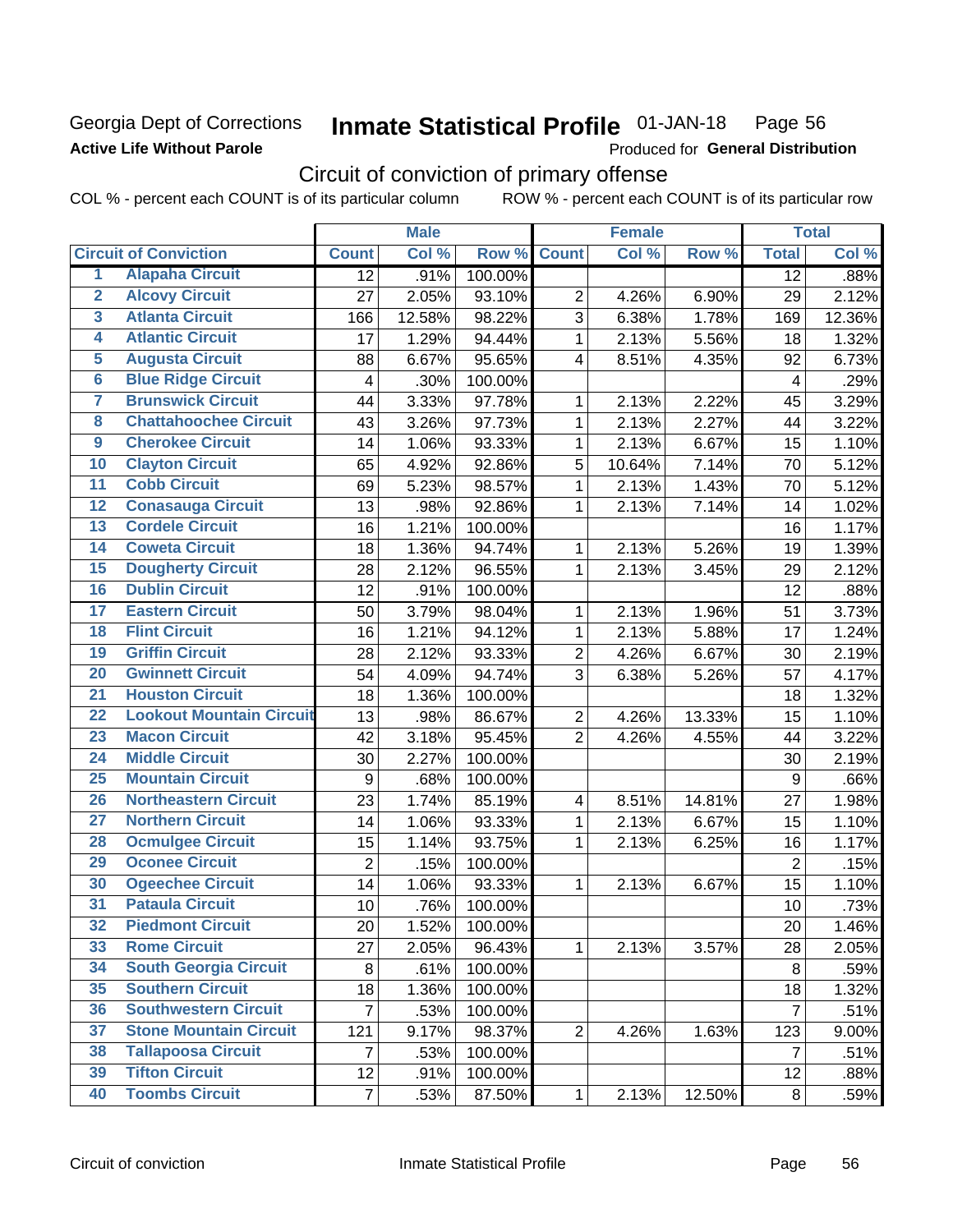# Georgia Dept of Corrections **Active Life Without Parole**

#### **Inmate Statistical Profile 01-JAN-18** Page 57

Produced for General Distribution

# Circuit of conviction of primary offense

COL % - percent each COUNT is of its particular column ROW % - percent each COUNT is of its particular row

|    |                                  |              | <b>Male</b>    |         |              | <b>Female</b> |       |              | <b>Total</b>   |
|----|----------------------------------|--------------|----------------|---------|--------------|---------------|-------|--------------|----------------|
|    | <b>Circuit of Conviction</b>     | <b>Count</b> | Col %          | Row %   | <b>Count</b> | Col %         | Row % | <b>Total</b> | Col %          |
| 41 | <b>Waycross Circuit</b>          | 28           | 2.12%          | 100.00% |              |               |       | 28           | 2.05%          |
| 42 | <b>Western Circuit</b>           | 24           | 1.82%          | 96.00%  |              | 2.13%         | 4.00% | 25           | 1.83%          |
| 43 | <b>Rockdale Circuit</b>          | 10           | .76%           | 100.00% |              |               |       | 10           | .73%           |
| 44 | <b>Douglas Circuit</b>           | 32           | 2.42%          | 94.12%  | 2            | 4.26%         | 5.88% | 34           | 2.49%          |
| 45 | <b>Appalachian Circuit</b>       | 4            | .30%           | 100.00% |              |               |       | 4            | .29%           |
| 46 | <b>Enotah Circuit</b>            | 2            | .15%           | 100.00% |              |               |       | 2            | .15%           |
| 47 | <b>Bell-Forsyth J.C.</b>         | 4            | .30%           | 100.00% |              |               |       | 4            | .29%           |
| 48 | <b>Towaliga Judicial Circuit</b> | 12           | .91%           | 100.00% |              |               |       | 12           | .88%           |
| 49 | <b>Paulding Circuit</b>          | 3            | .23%           | 100.00% |              |               |       | 3            | .22%           |
|    | <b>Total Rported</b>             | 1,320        | 100%           | 96.56%  | 47           | 100%          | 3.44% | 1,367        | 100%           |
|    | <b>Not Reported</b>              |              | 7              |         |              | $\mathbf{2}$  |       |              | 9              |
|    | <b>Grand Total</b>               |              | 1,327          |         |              | 49            |       |              | 1,376          |
|    | <b>Mode (most frequent)</b>      |              | <b>Atlanta</b> |         |              | Clayton       |       |              | <b>Atlanta</b> |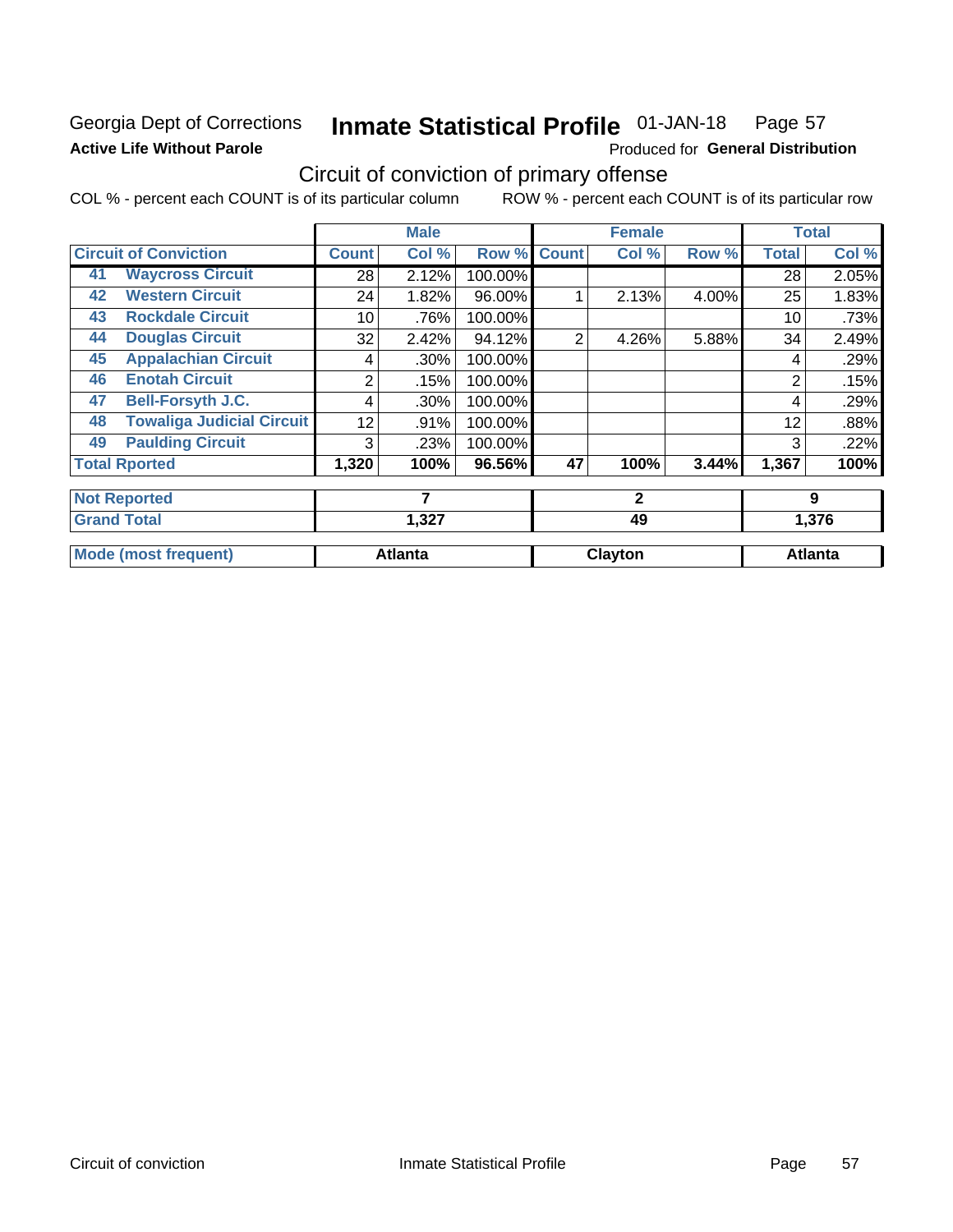## **Active Life Without Parole**

## Produced for General Distribution

# Years served (jail + prison) in this incarceration

COL % - percent each COUNT is of its particular column

|                        | <b>Male</b>     |       | <b>Female</b> |                |        | <b>Total</b> |                         |        |
|------------------------|-----------------|-------|---------------|----------------|--------|--------------|-------------------------|--------|
| <b>Years Served</b>    | <b>Count</b>    | Col % | Row %         | <b>Count</b>   | Col %  | Row %        | <b>Total</b>            | Col %  |
| Less than one year     | $\overline{30}$ | 2.26% | 100.00%       |                |        |              | $\overline{30}$         | 2.18%  |
| 1 to 1.99 years        | 72              | 5.43% | 96.00%        | 3              | 6.12%  | 4.00%        | 75                      | 5.45%  |
| 2 to 2.99 years        | 91              | 6.86% | 96.81%        | 3              | 6.12%  | 3.19%        | 94                      | 6.83%  |
| 3 to 3.99 years        | 103             | 7.76% | 92.79%        | 8              | 16.33% | 7.21%        | 111                     | 8.07%  |
| 4 to 4.99 years        | 111             | 8.36% | 93.28%        | 8              | 16.33% | 6.72%        | 119                     | 8.65%  |
| 5 to 5.99 years        | 99              | 7.46% | 92.52%        | 8              | 16.33% | 7.48%        | 107                     | 7.78%  |
| 6 to 6.99 years        | 97              | 7.31% | 97.00%        | 3              | 6.12%  | 3.00%        | 100                     | 7.27%  |
| 7 to 7.99 years        | 70              | 5.28% | 94.59%        | 4              | 8.16%  | 5.41%        | 74                      | 5.38%  |
| <b>8 to 8.99 years</b> | 57              | 4.30% | 98.28%        | $\mathbf{1}$   | 2.04%  | 1.72%        | 58                      | 4.22%  |
| 9 to 9.99 years        | 45              | 3.39% | 97.83%        | $\mathbf 1$    | 2.04%  | 2.17%        | 46                      | 3.34%  |
| 10 to 10.99 years      | 44              | 3.32% | 100.00%       |                |        |              | 44                      | 3.20%  |
| 11 to 11.99 years      | 28              | 2.11% | 93.33%        | $\overline{c}$ | 4.08%  | 6.67%        | 30                      | 2.18%  |
| 12 to 12.99 years      | 31              | 2.34% | 96.88%        | 1              | 2.04%  | 3.13%        | 32                      | 2.33%  |
| 13 to 13.99 years      | 41              | 3.09% | 100.00%       |                |        |              | 41                      | 2.98%  |
| 14 to 14.99 years      | 30              | 2.26% | 93.75%        | $\overline{2}$ | 4.08%  | 6.25%        | 32                      | 2.33%  |
| 15 to 15.99 years      | 42              | 3.17% | 93.33%        | 3              | 6.12%  | 6.67%        | 45                      | 3.27%  |
| 16 to 16.99 years      | 39              | 2.94% | 100.00%       |                |        |              | 39                      | 2.83%  |
| 17 to 17.99 years      | 42              | 3.17% | 100.00%       |                |        |              | 42                      | 3.05%  |
| 18 to 18.99 years      | 36              | 2.71% | 100.00%       |                |        |              | 36                      | 2.62%  |
| 19 to 19.99 years      | 38              | 2.86% | 97.44%        | 1              | 2.04%  | 2.56%        | 39                      | 2.83%  |
| 20 to 20.99 years      | 43              | 3.24% | 97.73%        | $\mathbf 1$    | 2.04%  | 2.27%        | 44                      | 3.20%  |
| 21 to 21.99 years      | 41              | 3.09% | 100.00%       |                |        |              | 41                      | 2.98%  |
| 22 to 22.99 years      | 25              | 1.88% | 100.00%       |                |        |              | 25                      | 1.82%  |
| 23 to 23.99 years      | 26              | 1.96% | 100.00%       |                |        |              | 26                      | 1.89%  |
| 24 to 24.99 years      | 14              | 1.06% | 100.00%       |                |        |              | 14                      | 1.02%  |
| 25 to 25.99 years      | 4               | 0.30% | 100.00%       |                |        |              | $\overline{\mathbf{4}}$ | 0.29%  |
| 26 to 26.99 years      | 6               | 0.45% | 100.00%       |                |        |              | $\,6$                   | 0.44%  |
| 27 to 27.99 years      | 1               | 0.08% | 100.00%       |                |        |              | $\mathbf{1}$            | 0.07%  |
| 28 to 28.99 years      | 3               | 0.23% | 100.00%       |                |        |              | 3                       | 0.22%  |
| 29 to 29.99 years      | 5               | 0.38% | 100.00%       |                |        |              | $\overline{5}$          | 0.36%  |
| Thirty + years         | 13              | 0.98% | 100.00%       |                |        |              | $\overline{13}$         | 0.94%  |
| <b>Total Reported</b>  | 1,327           | 100%  | 96.44%        | 49             | 100%   | 3.56%        | 1,376                   | 100.0% |

| <b>Not Reported</b>                        |               |    |       |
|--------------------------------------------|---------------|----|-------|
| <b>I</b> Total<br>Cror<br>$\mathbf{v}$ and | າາ<br>، عد. ا | 49 | 1,376 |
|                                            |               |    |       |

| <b>Mean</b><br>(average) | 10.3            | 6.94            | 10.18             |
|--------------------------|-----------------|-----------------|-------------------|
| Median (middle)          | 7.86            | 5.23            | 7.56              |
| Mode (most frequent)     | 4 to 4.99 years | 4 to 4.99 years | $5$ to 5.99 years |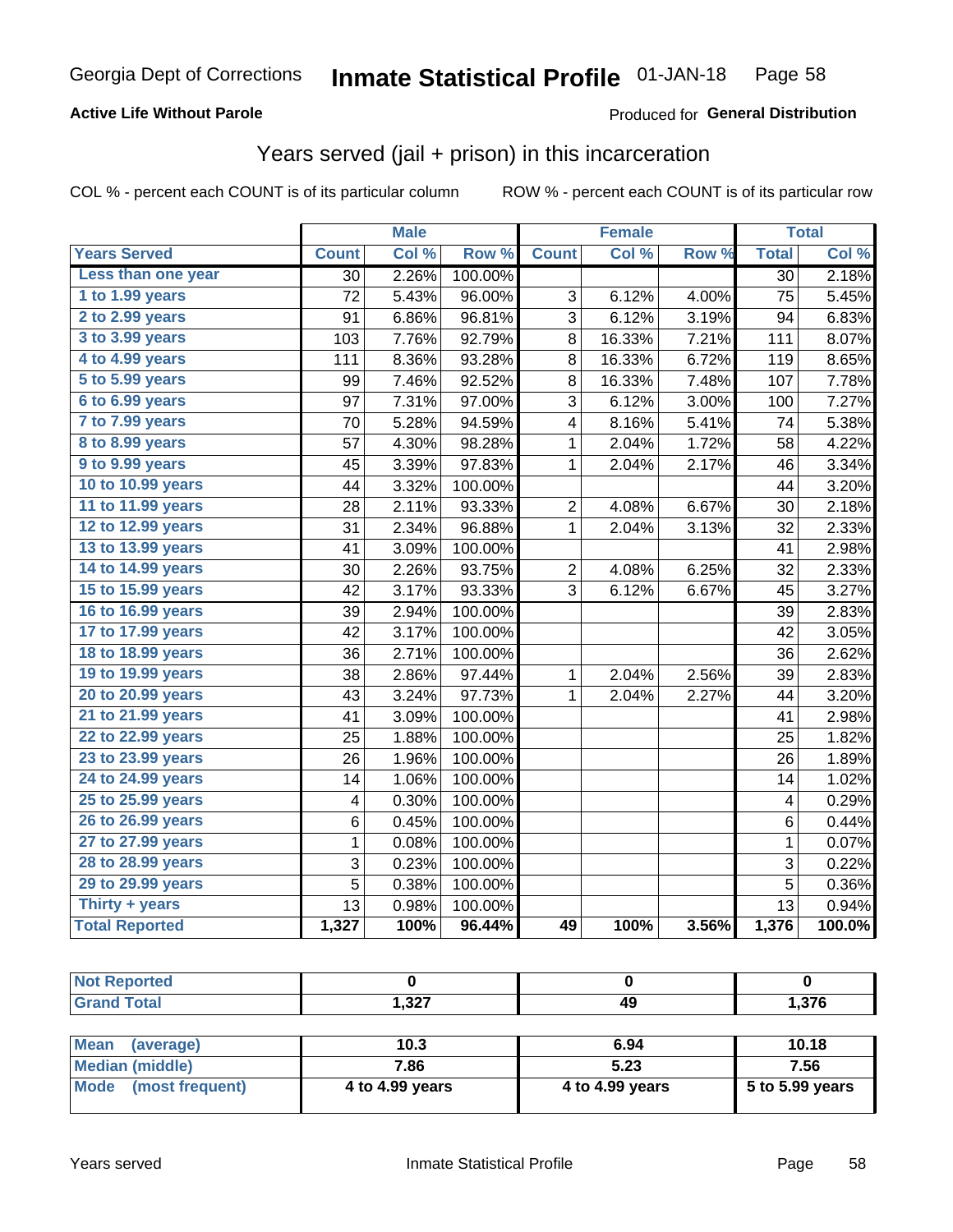#### Inmate Statistical Profile 01-JAN-18 Page 59

## **Active Life Without Parole**

Produced for General Distribution

# Results of most recent HIV tests

COL % - percent each COUNT is of its particular column

|                         | <b>Male</b>  |          |           | <b>Female</b> |        |       | Total |        |
|-------------------------|--------------|----------|-----------|---------------|--------|-------|-------|--------|
| <b>HIV Test Results</b> | <b>Count</b> | Col%     | Row %I    | <b>Count</b>  | Col %  | Row % | Total | Col %  |
| <b>Positive</b>         | 11           | $0.87\%$ | 91.67%    |               | 2.17%  | 8.33% | 12    | 0.91%  |
| <b>Negative</b>         | .258         | 99.13%   | $96.55\%$ | 45            | 97.83% | 3.45% | 1,303 | 99.09% |
| <b>Total Reported</b>   | .269         | 100%     | 96.50%    | <b>46</b>     | 100%   | 3.50% | 1,315 | 100%   |

| <b>Not Reported</b>      | 58     |    |      |
|--------------------------|--------|----|------|
| <b>i</b> otal<br>$G$ res | 327, ا | 49 | 376, |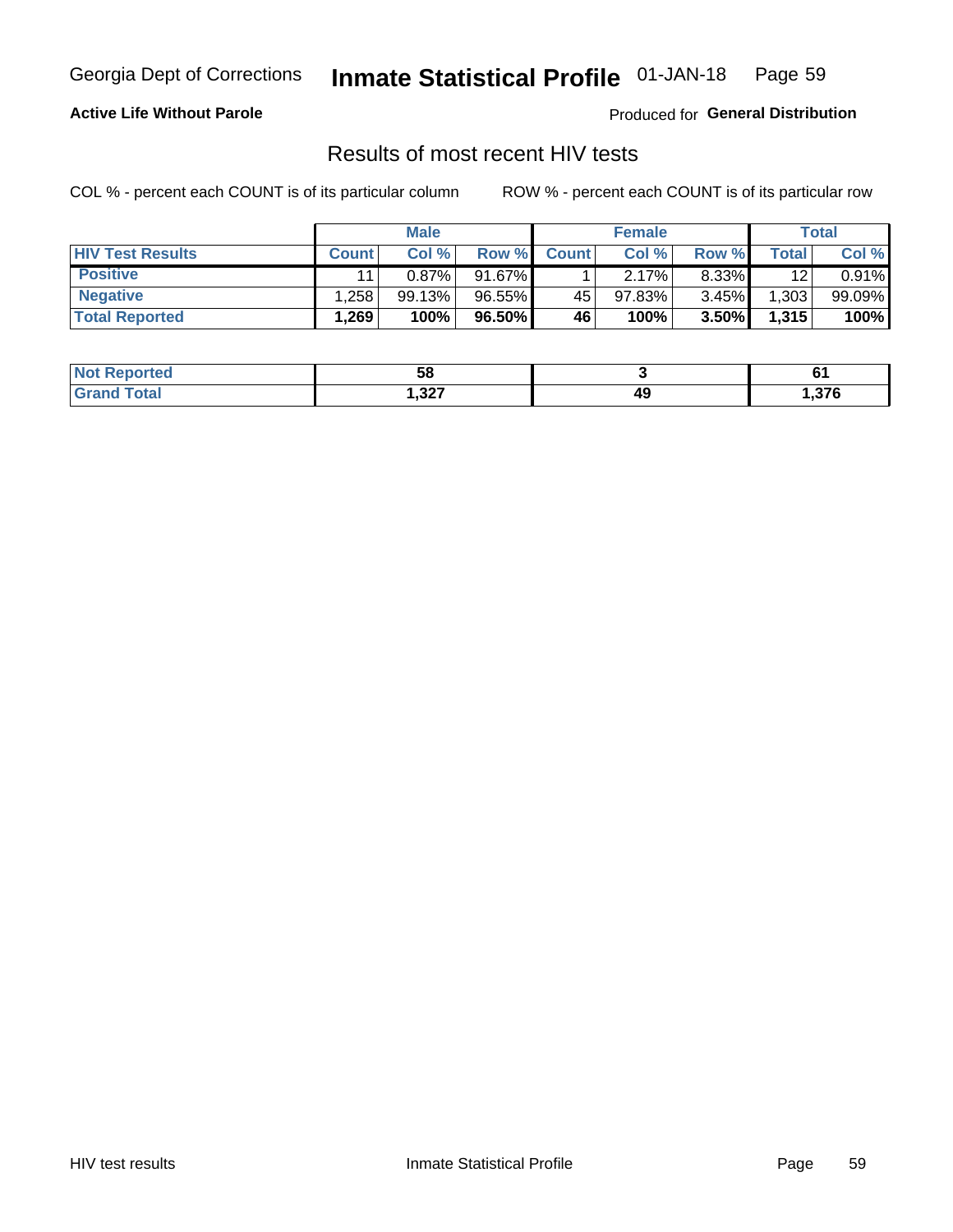# Georgia Dept of Corrections **Inmate Statistical Profile** 01-JAN-18 Page 60

## **Active Life Without Parole**

Produced for **General Distribution**

# Results of most recent tuberculosis test

COL % - percent each COUNT is of its particular column ROW % - percent each COUNT is of its particular row

|                                  | <b>Male</b>       |        |           |              | <b>Female</b> | Total |       |        |
|----------------------------------|-------------------|--------|-----------|--------------|---------------|-------|-------|--------|
| <b>Tuberculosis Test Results</b> | <b>Count</b>      | Col%   | Row %I    | <b>Count</b> | Col %         | Row % | Total | Col %  |
| <b>Positive on current test</b>  | 266               | 20.41% | $99.25\%$ |              | 4.35%         | 0.75% | 268   | 19.87% |
| <b>Negative</b>                  | .037              | 79.59% | 95.93%    | 44           | 95.65%        | 4.07% | 1,081 | 80.13% |
| <b>Total Reported</b>            | .303 <sup>1</sup> | 100%   | 96.59% l  | 46           | 100%          | 3.41% | 1,349 | 100%   |

| <b>Not</b><br><b>Reported</b> | 44                     |                                | ~-<br>. |
|-------------------------------|------------------------|--------------------------------|---------|
| <b>cotal</b>                  | כמה<br>ו גנ. י<br>$ -$ | 49<br>$\overline{\phantom{a}}$ | .376    |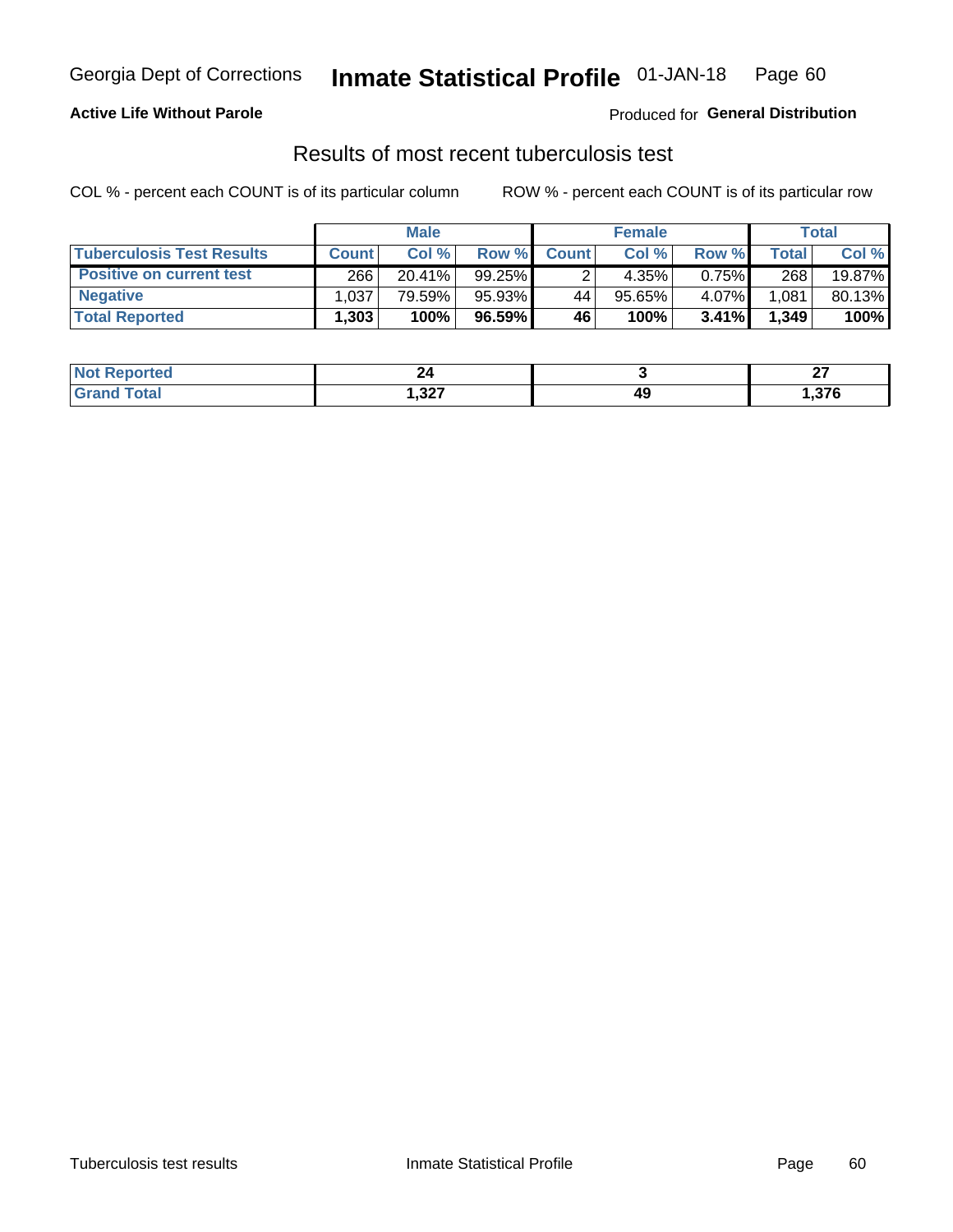# Georgia Dept of Corrections **Inmate Statistical Profile** 01-JAN-18 Page 61

## **Active Life Without Parole**

Produced for **General Distribution**

# Results of most recent syphilis test

COL % - percent each COUNT is of its particular column ROW % - percent each COUNT is of its particular row

|                                 | <b>Male</b>  |          |           | <b>Female</b> |           |        | Total |        |
|---------------------------------|--------------|----------|-----------|---------------|-----------|--------|-------|--------|
| <b>Syphilis Test Results</b>    | <b>Count</b> | Col%     | Row %     | <b>Count</b>  | Col %     | Row %I | Total | Col %  |
| <b>Positive on current test</b> | 16           | $2.67\%$ | $94.12\%$ |               | 9.09%     | 5.88%  | 17    | 2.79%  |
| <b>Negative</b>                 | 583          | 97.33%   | 98.31%    | 10            | $90.91\%$ | 1.69%  | 593   | 97.21% |
| <b>Total Reported</b>           | 599          | 100%     | 98.20%    | 11            | 100%      | 1.80%  | 610   | 100%   |

| <b>Not Reported</b> | 700<br>. ZO | 38 | 766    |
|---------------------|-------------|----|--------|
| <b>Total</b>        | 327,        | 49 | 376, ا |